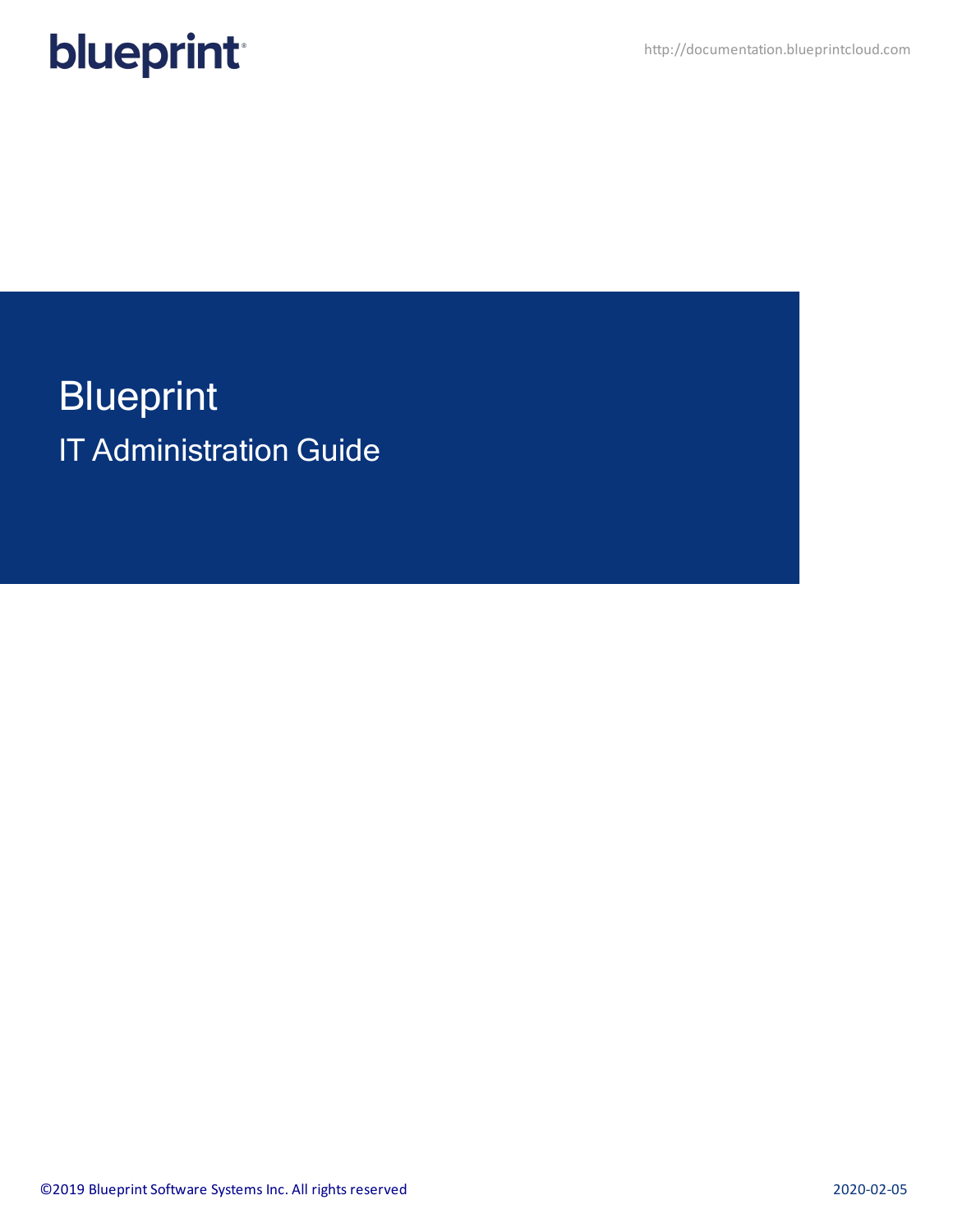## **Contents**

| Improving performance material and the contract of the contract of the contract of the contract of the contract of the contract of the contract of the contract of the contract of the contract of the contract of the contrac |
|--------------------------------------------------------------------------------------------------------------------------------------------------------------------------------------------------------------------------------|
|                                                                                                                                                                                                                                |
|                                                                                                                                                                                                                                |
|                                                                                                                                                                                                                                |
|                                                                                                                                                                                                                                |
|                                                                                                                                                                                                                                |
|                                                                                                                                                                                                                                |
|                                                                                                                                                                                                                                |
|                                                                                                                                                                                                                                |
|                                                                                                                                                                                                                                |
|                                                                                                                                                                                                                                |
|                                                                                                                                                                                                                                |
|                                                                                                                                                                                                                                |
|                                                                                                                                                                                                                                |
|                                                                                                                                                                                                                                |
|                                                                                                                                                                                                                                |
|                                                                                                                                                                                                                                |
|                                                                                                                                                                                                                                |
|                                                                                                                                                                                                                                |
|                                                                                                                                                                                                                                |
|                                                                                                                                                                                                                                |
|                                                                                                                                                                                                                                |
|                                                                                                                                                                                                                                |
|                                                                                                                                                                                                                                |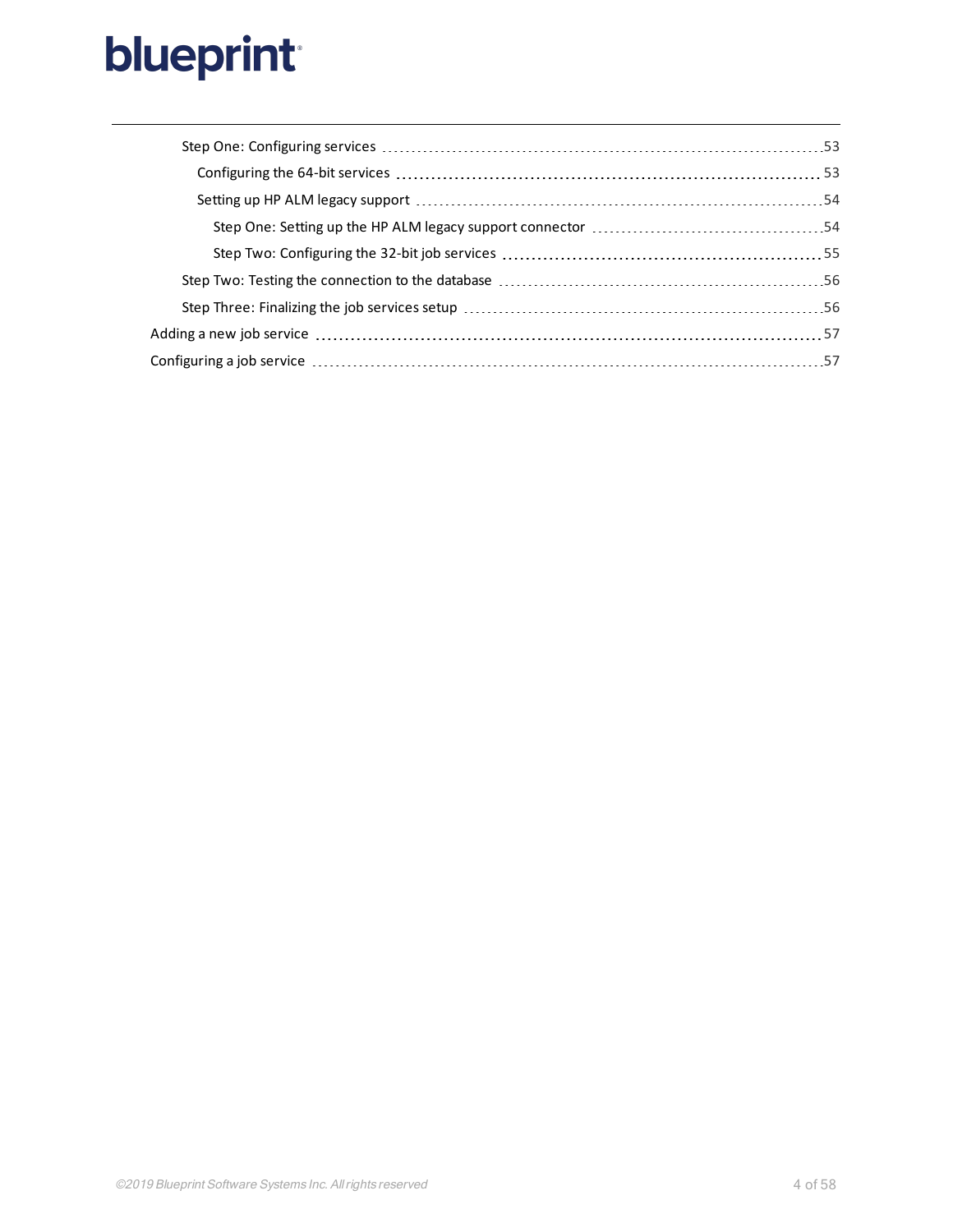## <span id="page-4-0"></span>Introduction

This guide is intended for IT administrators. This guide contains a variety of tasks that administrators may want to perform for configuration or troubleshooting purposes. Reference material is also available in this guide, such as an [architecture](#page-5-0) overview and [ALM integration](#page-7-0) information.

Information about additional administrator tasks can be found in other Blueprint guides, including:

- *Blueprint Installation Guide*
- *Blueprint Upgrade Guide*
- *Blueprint Migration Guide*
- *Blueprint Instance Administration Guide*
- *Blueprint Project Administration Guide*
- *Blueprint ALM Integration Configuration Guide*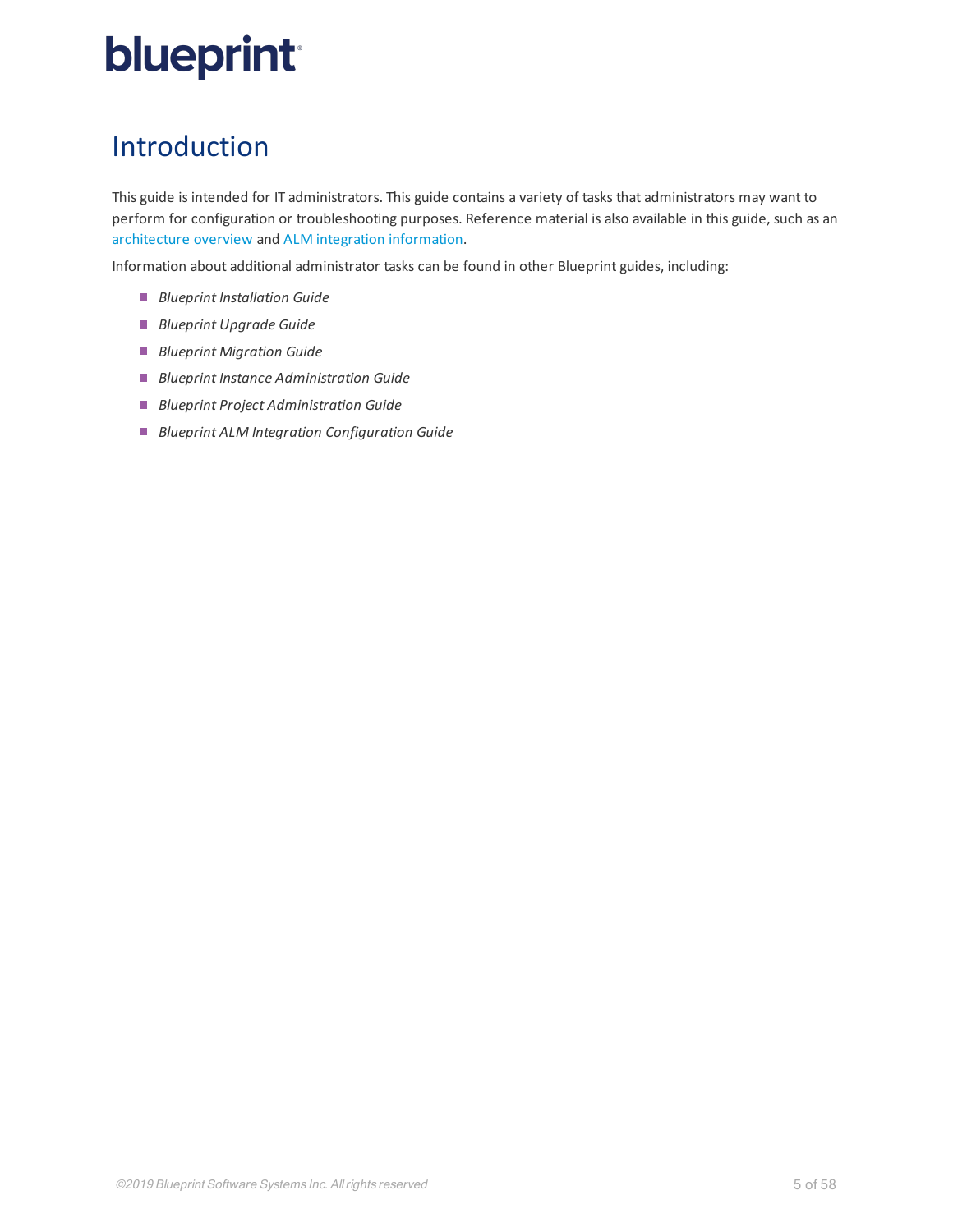## <span id="page-5-0"></span>Architecture overview

**Note:** All of the diagrams in this section are based off of the standard Blueprint installation and configuration (same-server). Scenarios where Blueprint is installed and configured on a separate server differ slightly and are not illustrated in this guide.

There are two types of setups that impact system architecture:

- [Standard](#page-5-1) setups
- Setups enabling support for [HP ALM legacy](#page-6-1) versions 12 and earlier

In both setups, job services run on a separate thread of execution from the main Blueprint application. Job services operate like any other Windows service, running in the background. Within Blueprint, the *Job Management* dialog allows users to initiate jobs. Jobs are placed into a job queue that runs off of the database. You can view the statuses of jobs from the *Job Services* tab in the Instance Administration Console. Jobs services can be stopped and restarted from the *Services* window that is accessible from the Control Panel.

### <span id="page-5-1"></span>Standard setup

The standard setup of Blueprint includes two 64-bit job services. The two 64-bit services process all jobs, including exports to Microsoft Team Foundation Server.

The following diagram displays a standard setup of Blueprint: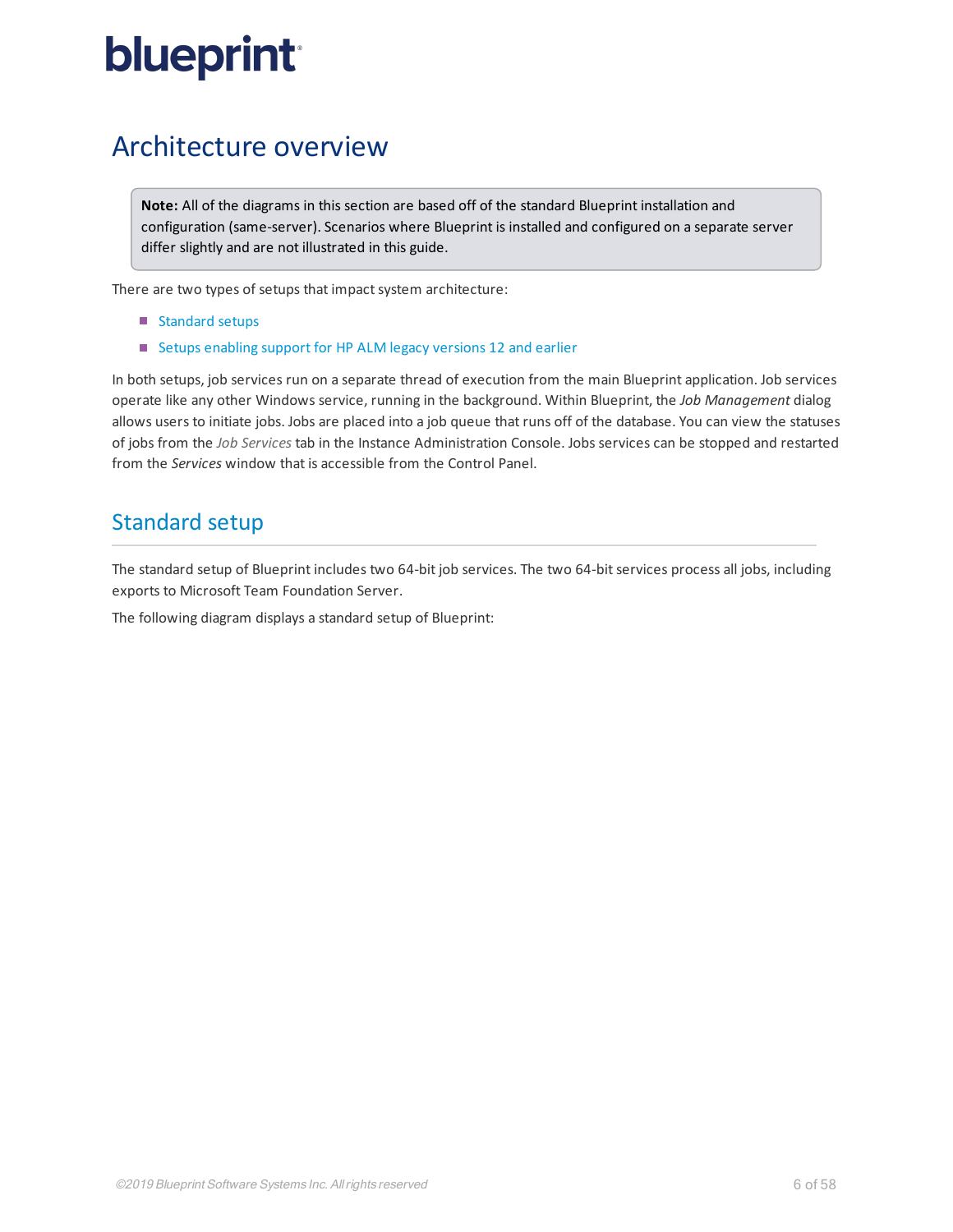

<span id="page-6-0"></span>Note: A setup containing 32-bit support for legacy HP ALM can be installed and configured alternatively. For more information about 32-bit architecture, see Setup with [HP ALM legacy](#page-6-0) support.

## <span id="page-6-1"></span>Setup with HP ALM legacy support

The setup supporting HP ALM legacy versions (12 and earlier) is architecturally different from the standard setup.

Support for HP ALM legacy versions 12 and earlier can be enabled during Blueprint configuration. As a part of configuration, one 32-bit job service is deployed in addition to the standard two 64-bit job services. A legacy connector is also set up. Both the 32-bit job service and the legacy connector communicate with the external HP ALM legacy web site, as the diagram below illustrates: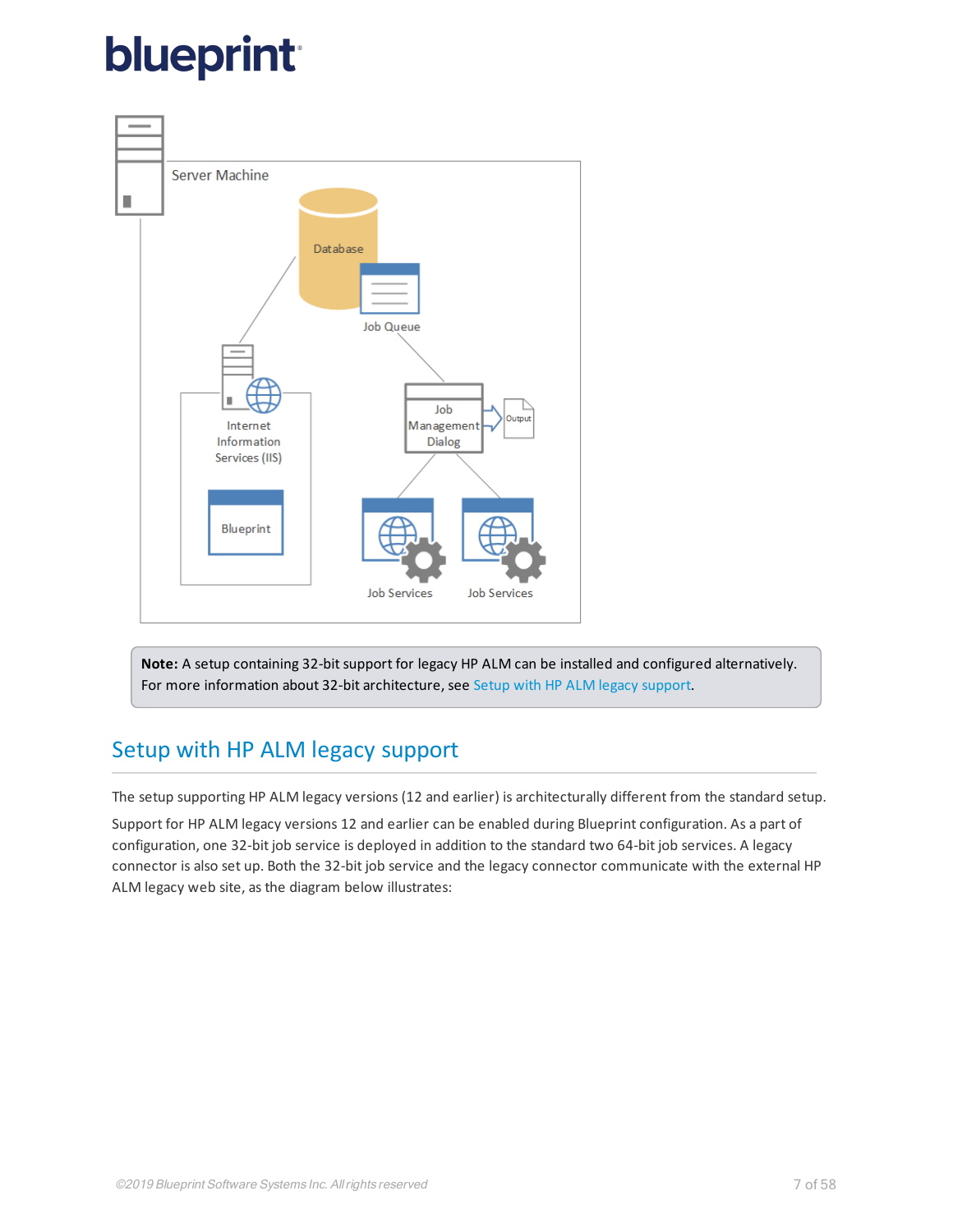

## <span id="page-7-1"></span><span id="page-7-0"></span>Integrations with ALM systems

## **Overview**

Blueprint offers two ALM integration options:

The built-in ability to export artifacts to Microsoft Team Foundation Server. Export jobs are managed using a queuing system.

**Note:** Alternatively, legacy support for HP ALM versions 12 and earlier can be enabled during the installation and configuration of Blueprint.

The ability to sync artifacts with various other application life-cycle management systems using OpsHub (licensed).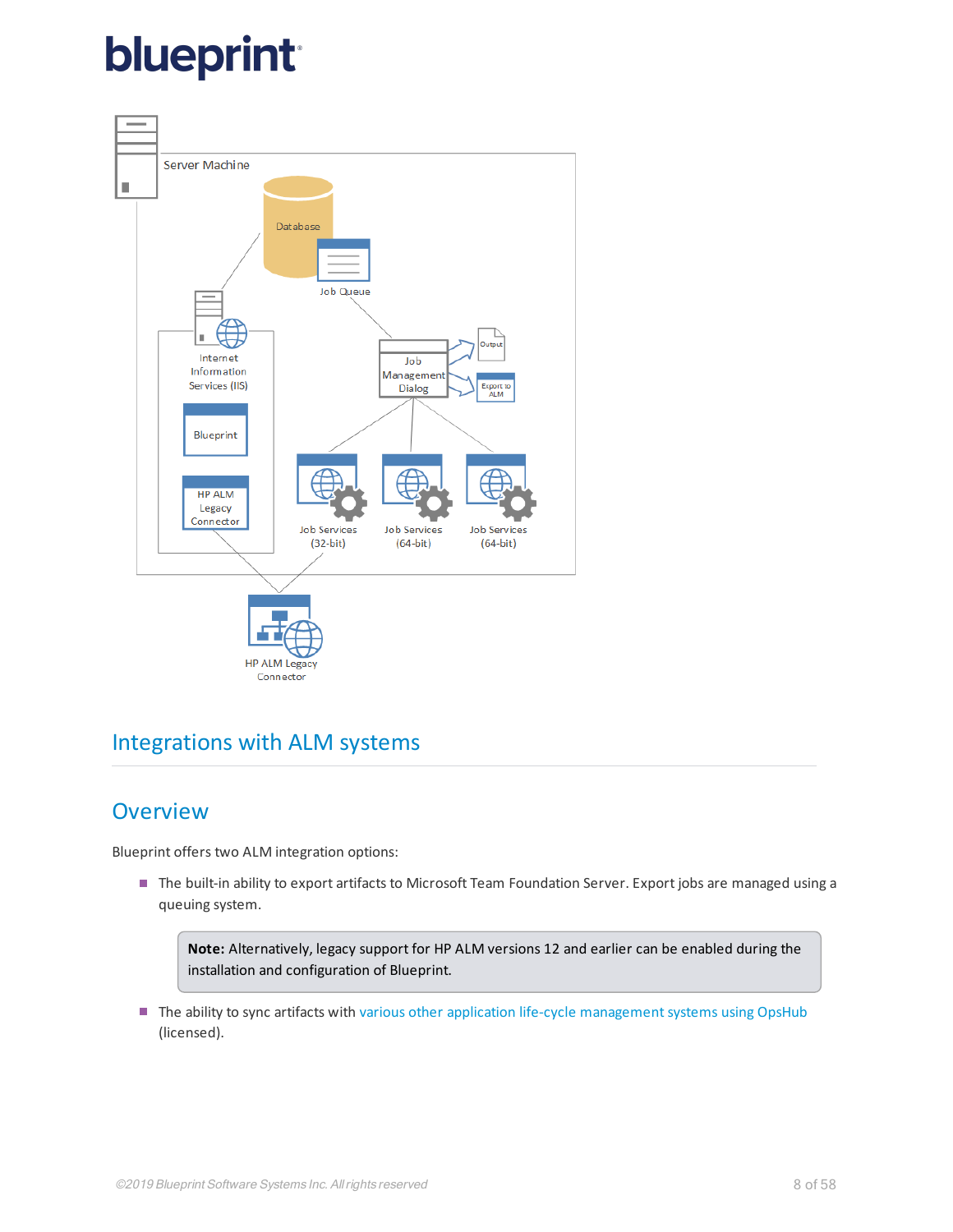## <span id="page-8-0"></span>OpsHub integration

Blueprint, in partnership with OpsHub, offers bi-directional integrations with various application life-cycle management systems to optimize the development of requirements.

Supported ALM systems include:

- IBM Rational Team Concert
- **Rally**
- **JIRA**
- VersionOne
- **Microsoft Team Foundation Server**
- **HP ALM**

OpsHub communicates with Blueprint by using the Blueprint REST API and must be deployed within a corporate network at a point that has network connectivity to both the Blueprint Cloud REST API and the integration API of the ALM system:

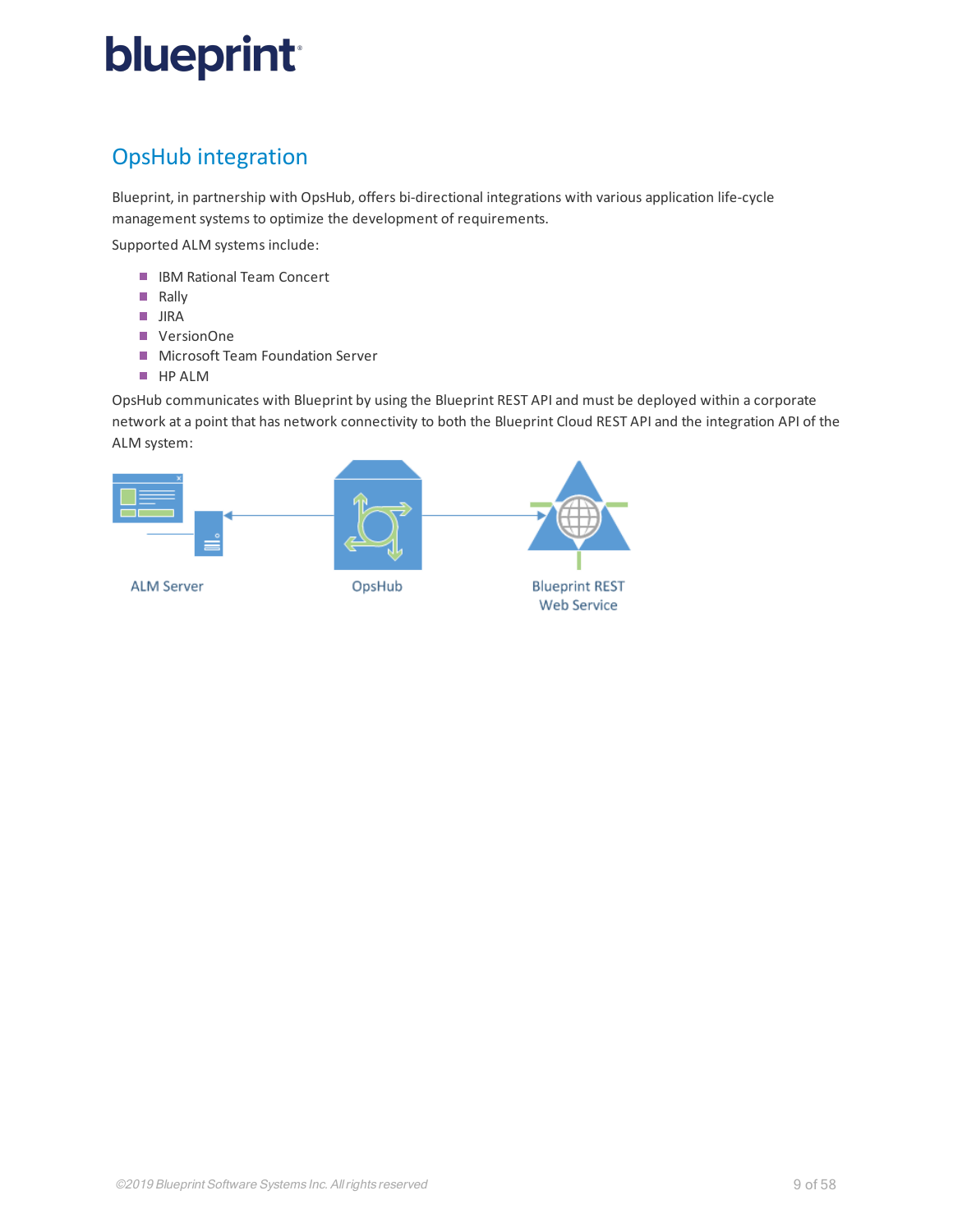## <span id="page-9-0"></span>About administrator accounts and passwords

There are multiple accounts and passwords that system administrators use in order to configure Blueprint and integration with other systems. Most of the accounts and passwords are used for communication with external systems and can be managed externally from Blueprint.

The table below lists all possible accounts and passwords system administrators may need depending on how Blueprint is configured and licensed:

| <b>Account</b>                                      | <b>Purpose</b>                                                                                                               | <b>Managing the password</b>                                                                                                                                                         |
|-----------------------------------------------------|------------------------------------------------------------------------------------------------------------------------------|--------------------------------------------------------------------------------------------------------------------------------------------------------------------------------------|
| Customer<br>Portal                                  | Provides access to Blueprint downloads and resources.                                                                        | If you have forgotten your<br>Customer Portal password, email<br>support@blueprintsys.com to<br>request a new password.                                                              |
| Application<br>Pool identity                        | Provides access to the Blueprint database in order to<br>perform a distributed installation.                                 | For information on changing an<br>Application Pool identity<br>password, go here:<br>http://technet.microsoft.com/en-<br>us/library/cc263454<br>$(v = \text{offset} \cdot 12).$ aspx |
| <b>SQL Server</b><br>administrator                  | Allows you to create a database during Blueprint<br>installation.                                                            | For information on changing a<br>SQL password, go here:<br>http://msdn.microsoft.com/en-<br>us/library/ms189828.aspx                                                                 |
| ALM system<br>account(s)<br>used for<br>integration | Allows you to connect with any supported ALM system.                                                                         | The account password is<br>managed in the ALM system that<br>is used for integration.                                                                                                |
| Active<br>Directory bind<br>user                    | Allows you to enable LDAP integration in Blueprint.                                                                          | For information on changing an<br>Active Directory password, go<br>here:<br>http://technet.microsoft.com/en-<br>us/library/cc782255<br>$(v=ws.10)$ .aspx                             |
| Blueprint<br>Instance<br>Administrator<br>account   | Allows you to configure email settings and to enable<br>Blueprint notifications (SMTP), among other administrative<br>tasks. | If you forgot your password,<br>another Blueprint instance<br>administrator can change your<br>password or you can contact<br>Blueprint support.                                     |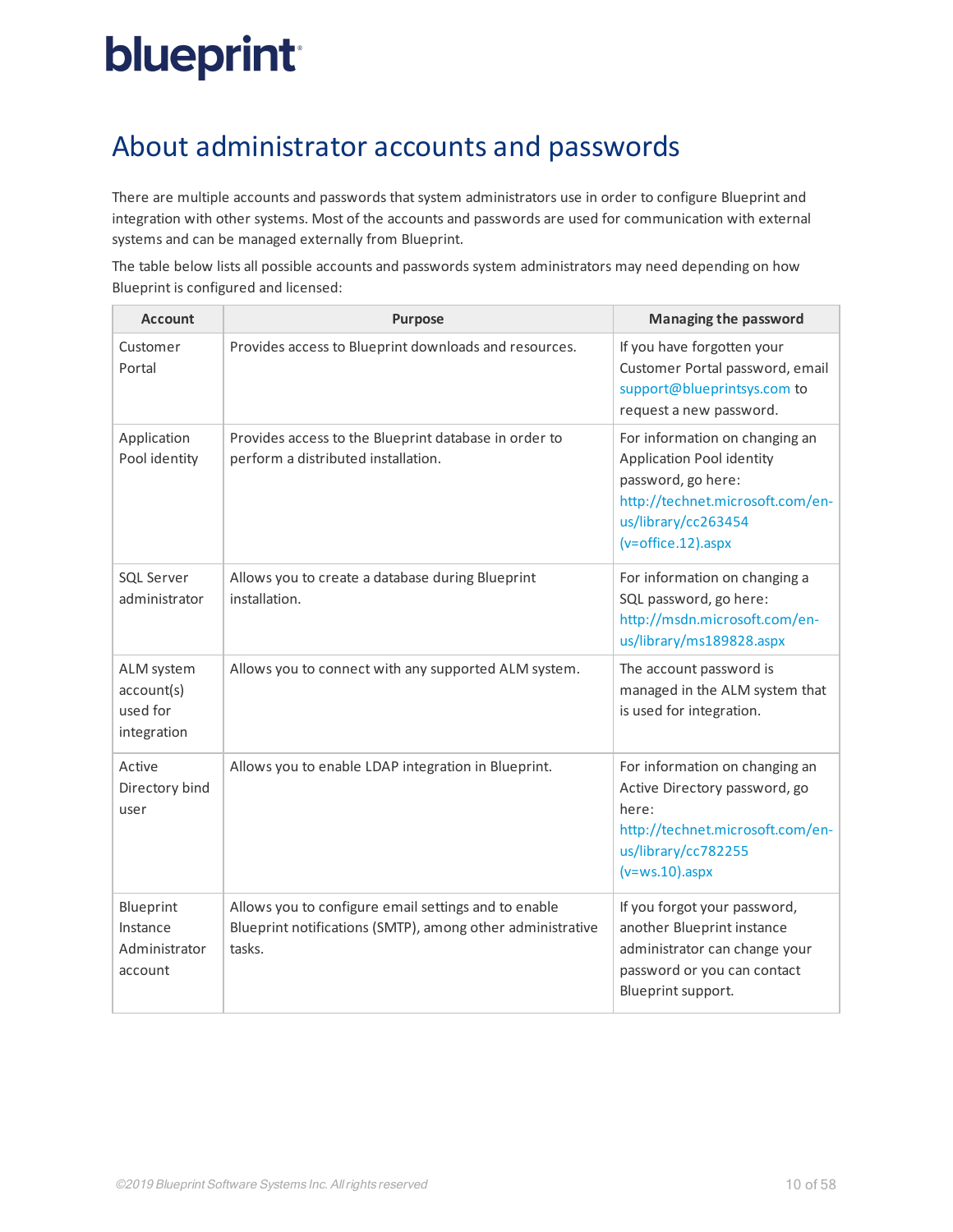| <b>Account</b>                                                                        | <b>Purpose</b>                                                                                                                                                                                                                                                                    | Managing the password                                                                                              |
|---------------------------------------------------------------------------------------|-----------------------------------------------------------------------------------------------------------------------------------------------------------------------------------------------------------------------------------------------------------------------------------|--------------------------------------------------------------------------------------------------------------------|
| CloudConnect<br>(gateway)<br>administrator<br>and policy<br>manager<br>administrator) | The gateway administrator account (ssgconfig) allows you<br>to configure the gateway appliance. The policy manager<br>administrator account (ssm admin) allows you to apply<br>licenses and certificates in addition to creating or modifying<br>assertions for the web services. | For information on changing a<br>CloudConnect password, see the<br>Layer 7 Installation and<br>Maintenance Manual. |
| OpsHub                                                                                | Allows you to configure and manage integration with<br>supported ALM system(s).                                                                                                                                                                                                   | For information about changing<br>an OpsHub password, see the<br>OpsHub User Manual.                               |

## <span id="page-10-0"></span>Changing a Windows service password

### To change a Windows service password:

- 1. In the *Control Panel*, open **Administrative Tools**. The *Services* window appears.
- 2. Open *Services*.
- 3. Select a service in the list.
- 4. Right-click the service and then click **Properties**. The *Properties* dialog appears.
- 5. Click the *Log on* tab.
- 6. Change your password.
- 7. Click **OK**.

Your password has successfully been changed.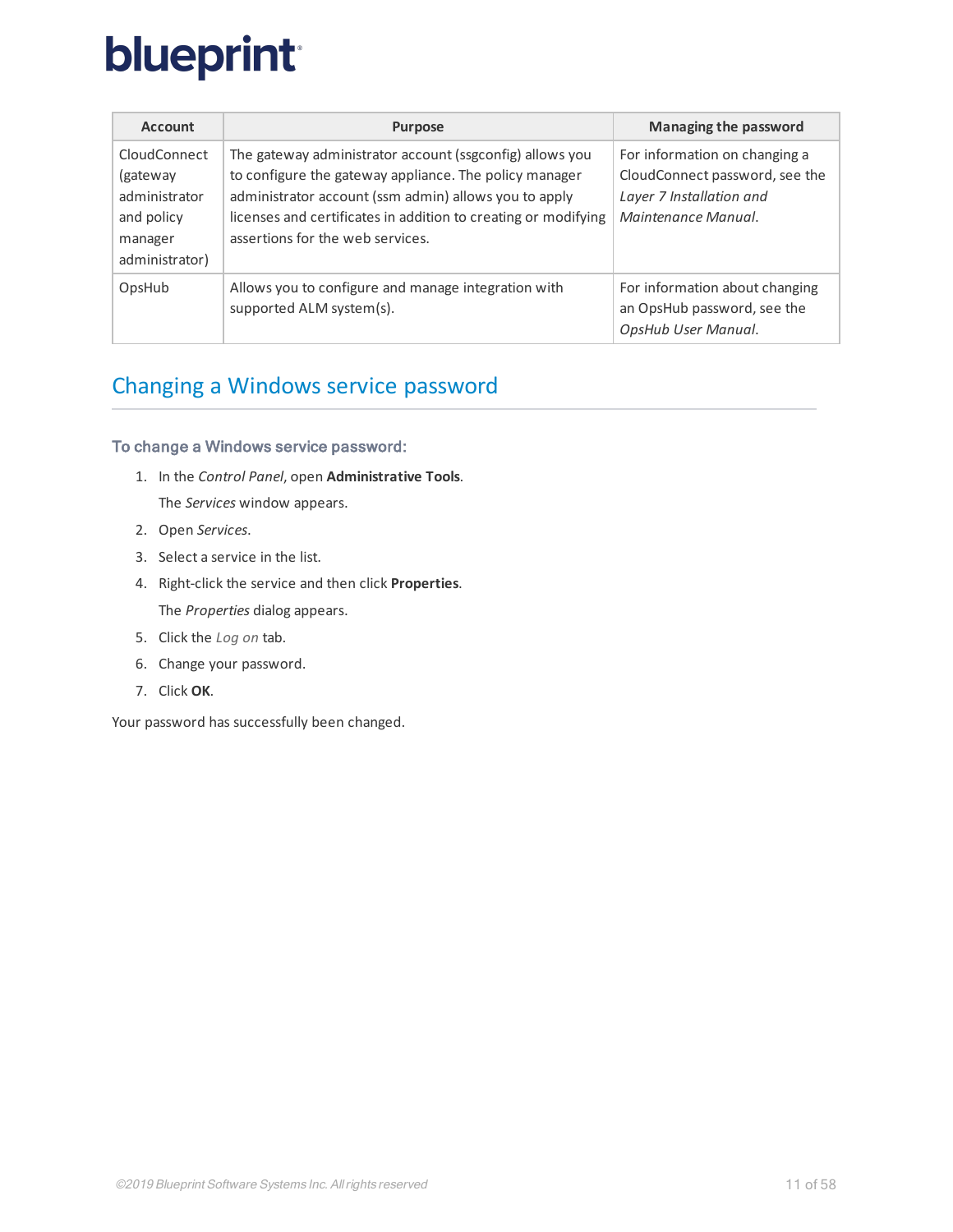## <span id="page-11-0"></span>About security

Blueprint provides a couple of security enhancements that administrators can configure. For example, federated authentication can be configured from the Instance Administration Console to provide a secure and convenient single sign-on for users. You can also [enable](#page-11-1) HTTPS to allow Blueprint users to access a secure connection.

## <span id="page-11-1"></span>Enabling HTTPS

To enhance security, you can enable HTTPS so end users access Blueprint using a secure connection by default.

### To enable HTTPS:

- 1. Open the web.config file in a text editor.
- 2. Add the following attribute:

<httpCookies httpOnlyCookies="true" **requireSSL="true"**/>

3. Add the following line:

```
<authentication mode="None">
<forms requireSSL="true"/>
</authentication>
```
4. Uncomment the following line:

```
<!--<behaviorExtensions>
<add name="errorHandlingBehavior"
type="BluePrintSys.RC.Services.ErrorHandlerBehaviorExtensionElement,
BluePrintSys.RC.Service.RIAServices"/>
</behaviorExtensions>-->
```
5. Uncomment the following lines and add the bolded line:

```
<!--<behavior name="HideStackTrace">
<behavior name="HideStackTrace">
<serviceMetadata httpGetEnabled="true"/>
<serviceDebug includeExceptionDetailInFaults="false"/>
<serviceDebug includeExceptionDetailInFaults="false"/>
<errorHandlingBehavior/>
<errorHandlingBehavior/>
</behavior>-->
```
6. Uncomment the following line:

```
<service
name="BluePrintSys.RC.Service.RIAServices.ContentDomainService">
<endpoint address="" binding="webHttpBinding"
bindingConfiguration="streamBinding"
contract="BluePrintSys.RC.Service.RIAServices.ContentDomainService"/>
```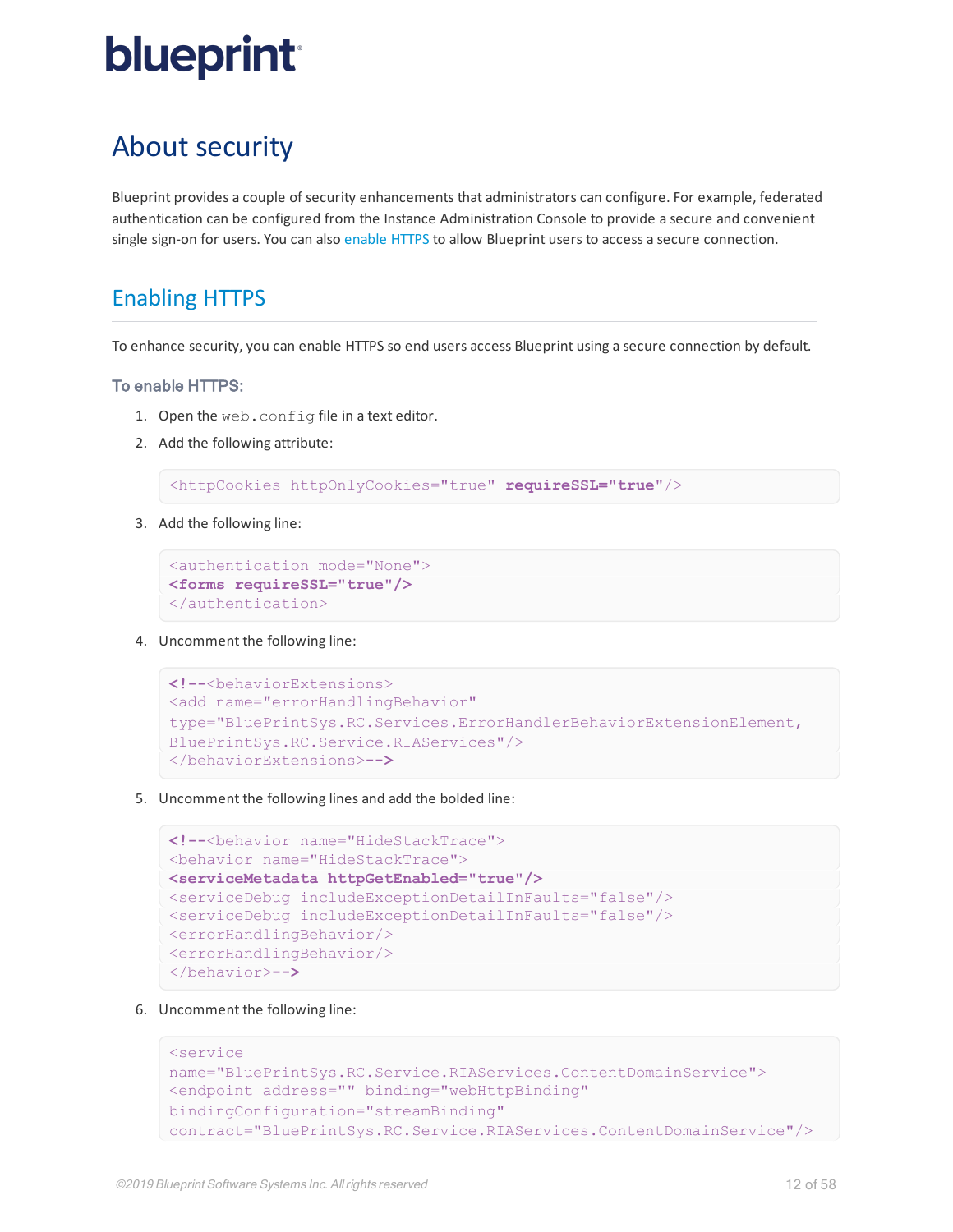```
<!-- This should only be enabled for IIS hosted web site that contains
https site binding -->
<!--<endpoint address="" binding="webHttpBinding"
bindingConfiguration="securedStreamBinding"
contract="BluePrintSys.RC.Service.RIAServices.ContentDomainService"/>-
->
</service>
```
7. Uncomment the following line:

```
<!--<service
name="BluePrintSys.RC.Client.RIA.Models.Services.AuthenticationDomainS
ervice" behaviorConfiguration="HideStackTrace"/>
<service behaviorConfiguration="HideStackTrace"
name="BluePrintSys.RC.Service.RIAServices.UserManagementDomainServic
e'' />
<service
name="BluePrintSys.RC.Service.RIAServices.UserManagementDomainService"
behaviorConfiguration="HideStackTrace"/>-->
```
8. Add the following attribute:

```
<endpoint address="" binding="basicHttpBinding"
bindingConfiguration="securedBasicHttpBinding"
contract="DanielVaughan.Logging.IClogService"/>
```
9. Save the file.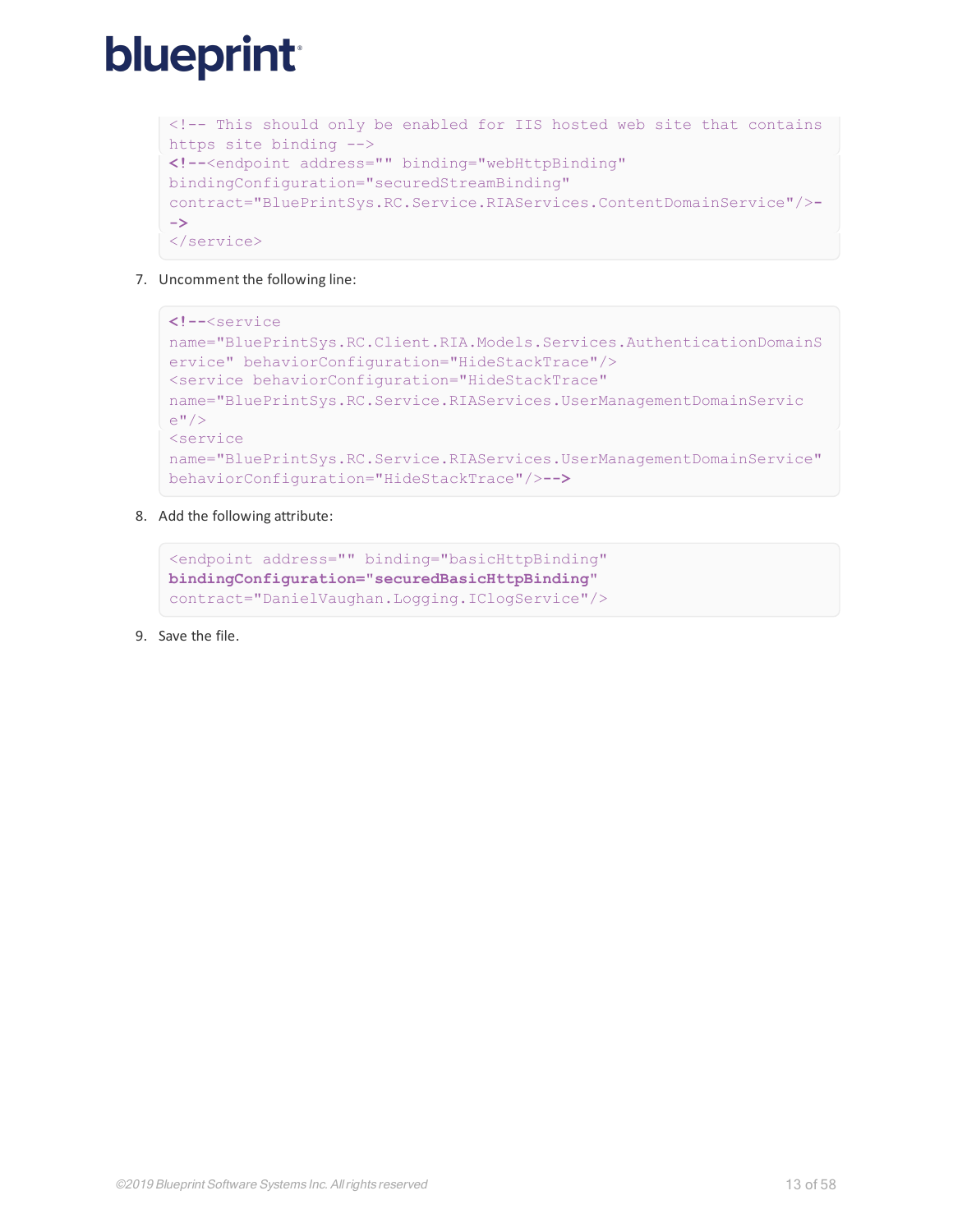## <span id="page-13-0"></span>Improving performance

### <span id="page-13-1"></span>Overview

Blueprint should run reliably and without issue but there are a few factors that can slow Blueprint performance, such as:

**Running an older version of Blueprint**

**Note:** Running many document generations and export operations to ALM systems on older versions may slow application performance.

Upgrading Blueprint is a necessary part of performance optimization and additionally provides access to new features.

**Any additional job services that have been installed and are running**

We recommend running the default job services that are deployed automatically. For more information on the default job services, see [Managing](#page-48-0) job services.

**Irregular index maintenance**

We recommend performing routine database and server maintenance to optimize Blueprint performance and reduce index issues. For more information on performing routine maintenance on the Blueprint database, see [Maintaining](#page-26-0) the Blueprint database.

As a best practice, we recommend setting up a reoccurring job in SQL server to [automatically](#page-52-1) reindex and rebuild [statistics](#page-52-1).

## <span id="page-13-2"></span>Setting up a maintenance plan in SQL Server

### To set up a maintenance plan in SQL Server:

- 1. Open SQL Management Studio.
- 2. Log on to Management Studio with your credentials.
- 3. In *Object Explorer*, expand **Databases**, right-click the Blueprint database, point to **Tasks** and then click **Maintenance Plan**.
- 4. Enter the name of the new plan in the *New Maintenance Plan* dialog and then click **OK**.
- 5. In the *Toolbox* pane, double-click **Rebuild Index Task**.

The *Rebuild Index Task* box appears.

- 6. Double-click the *Rebuild Index Task* box and configure the task as needed.
- 7. In the *Toolbox* pane, double-click **Update Statistics Task**. The *Update Statistics Task* box appears.
- 8. Double-click the *Update Statistics Task* box and configure the task as needed.
- 9. Connect the two tasks you have added.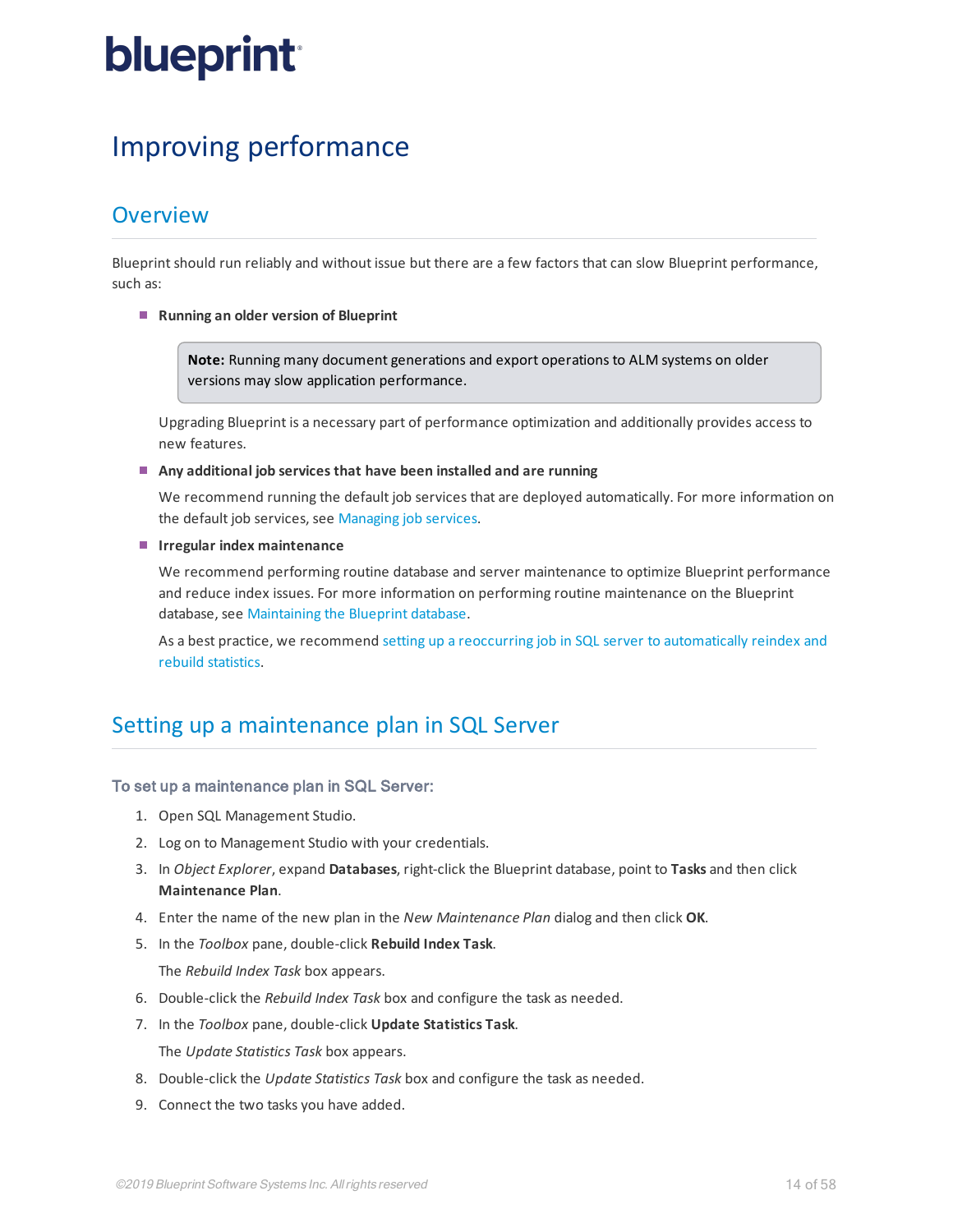| <b>Weekly [Design]</b> Nightly [Design] |                                                                           | SQLQuery1.sql - 41834n (56))*                                                                                                                                                                                                                             |          |                                                        | $\bullet$ $\times$           |
|-----------------------------------------|---------------------------------------------------------------------------|-----------------------------------------------------------------------------------------------------------------------------------------------------------------------------------------------------------------------------------------------------------|----------|--------------------------------------------------------|------------------------------|
| <b>M</b> Add Subplan <b>M</b>           |                                                                           |                                                                                                                                                                                                                                                           |          |                                                        |                              |
| Name<br><b>Weekly</b>                   |                                                                           |                                                                                                                                                                                                                                                           |          |                                                        |                              |
| Description                             |                                                                           |                                                                                                                                                                                                                                                           |          |                                                        |                              |
| Subplan                                 |                                                                           | Description                                                                                                                                                                                                                                               | Schedule |                                                        |                              |
| Subplan_1                               |                                                                           | Subplan_1                                                                                                                                                                                                                                                 |          | Occurs every week on Sunday at 4:00:00 AM. Schedule wi | $\overline{\mathbf{x}}$<br>團 |
|                                         |                                                                           |                                                                                                                                                                                                                                                           |          |                                                        |                              |
|                                         | 铞<br>80% of free space<br>All existing statistics<br>Scan type: Full scan | <b>Rebuild Index Task</b><br>Rebuild index on Local server conne<br>Databases: All databases<br>Object: Tables and views<br><b>Update Statistics Task</b><br>Update Statistics on Local server co<br>Databases: All databases<br>Object: Tables and views |          |                                                        |                              |

10. Click the **schedule** button on your subplan.

The *Job Schedule* dialog appears.

11. Configure the job to run every week during off-time.

For example: Sunday at 4 am.

- 12. Click **OK**.
- 13. Click the **Save** button.

You have successfully created a weekly SQL maintenance plan to run automatically.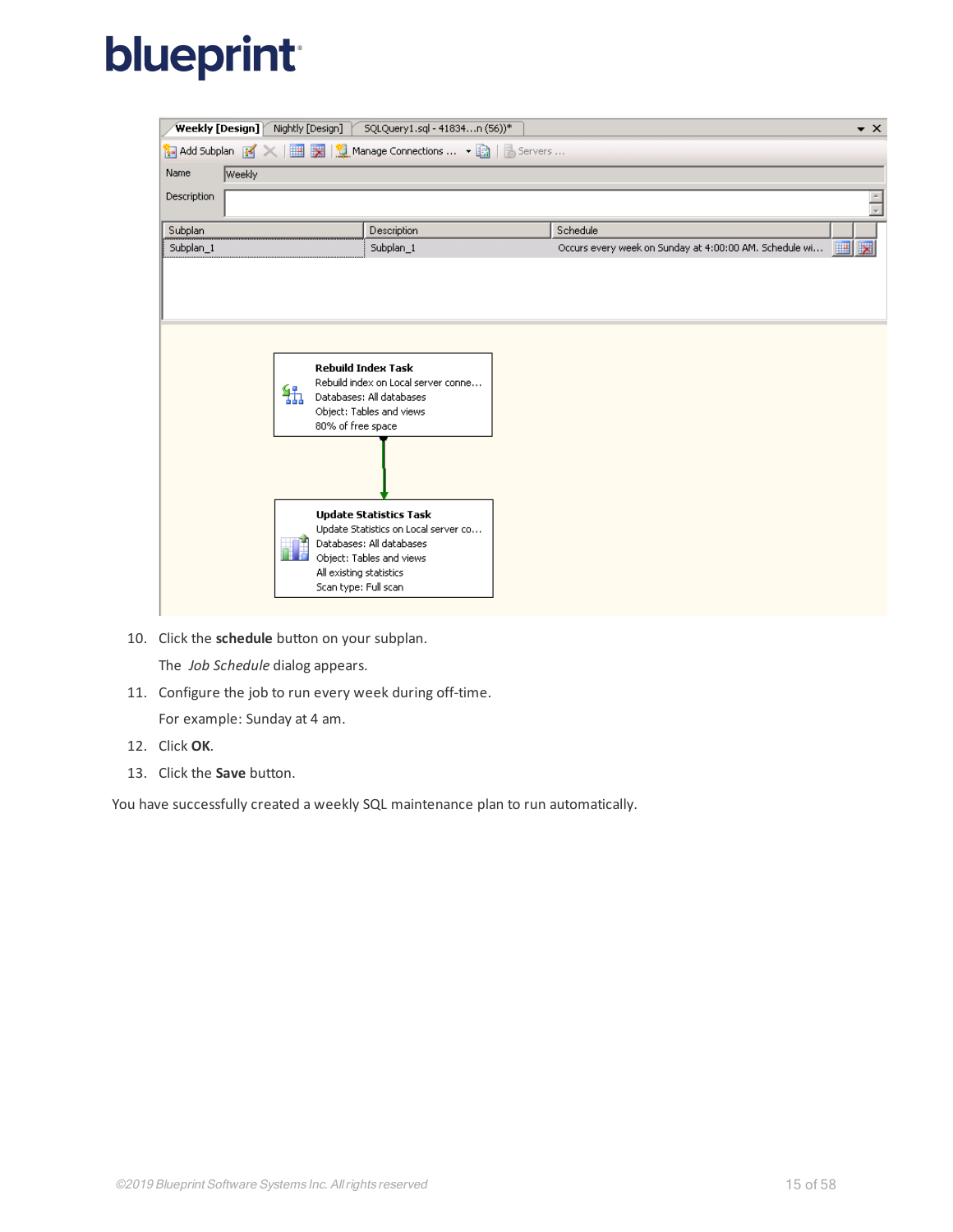## <span id="page-15-0"></span>Accessing and understanding logs

### <span id="page-15-1"></span>**Overview**

Blueprint provides two files that log Blueprint user activity: the [Blueprint](#page-18-0) log zip file and the job [services](#page-23-0) log. The Blueprint log zip file contains the server log, the audit log, the API log and the client log. The job services log contains information about job services activity on the system and job activity within the Blueprint application.

## <span id="page-15-2"></span>About the log configuration file (logging.config)

A variety of log settings can be configured within the **logging.config** file, including log file paths and log levels. In the **logging.config** file, the log file paths can be found in a differentsection from log level values. In the following sections, you can find information on changing a log file path and changing a log level.

**Note:** We recommend backing up the **logging.config** file prior to upgrading because this file is overwritten during the Blueprint upgrade process. If you have changed log file paths or log levels in this file, you can use the backup file as configuration reference after the upgrade. After the upgrade, you can re-configure the values in **logging.config**.

## <span id="page-15-3"></span>Re-configuring the log configuration file path

The path to the log configuration file is set within the <appSettings> section of the web.config file. By default, the file path is **Configuration\Logging.config**.

The log configuration file path value can be configured in the following tag:

<span id="page-15-4"></span><add key="LoggingConfigurationPath" value="**Configuration\Logging.config**" />

## Changing a log file path

### To change a log file path:

1. Open the log configuration file in a text editor.

The file can typically be found in this folder: **Configuration\Logging.config**

2. Locate the value you want to edit and then change the value.

**Note:** See the tables below for log file path values that can be changed.

3. Save the file.

The file has been successfully edited.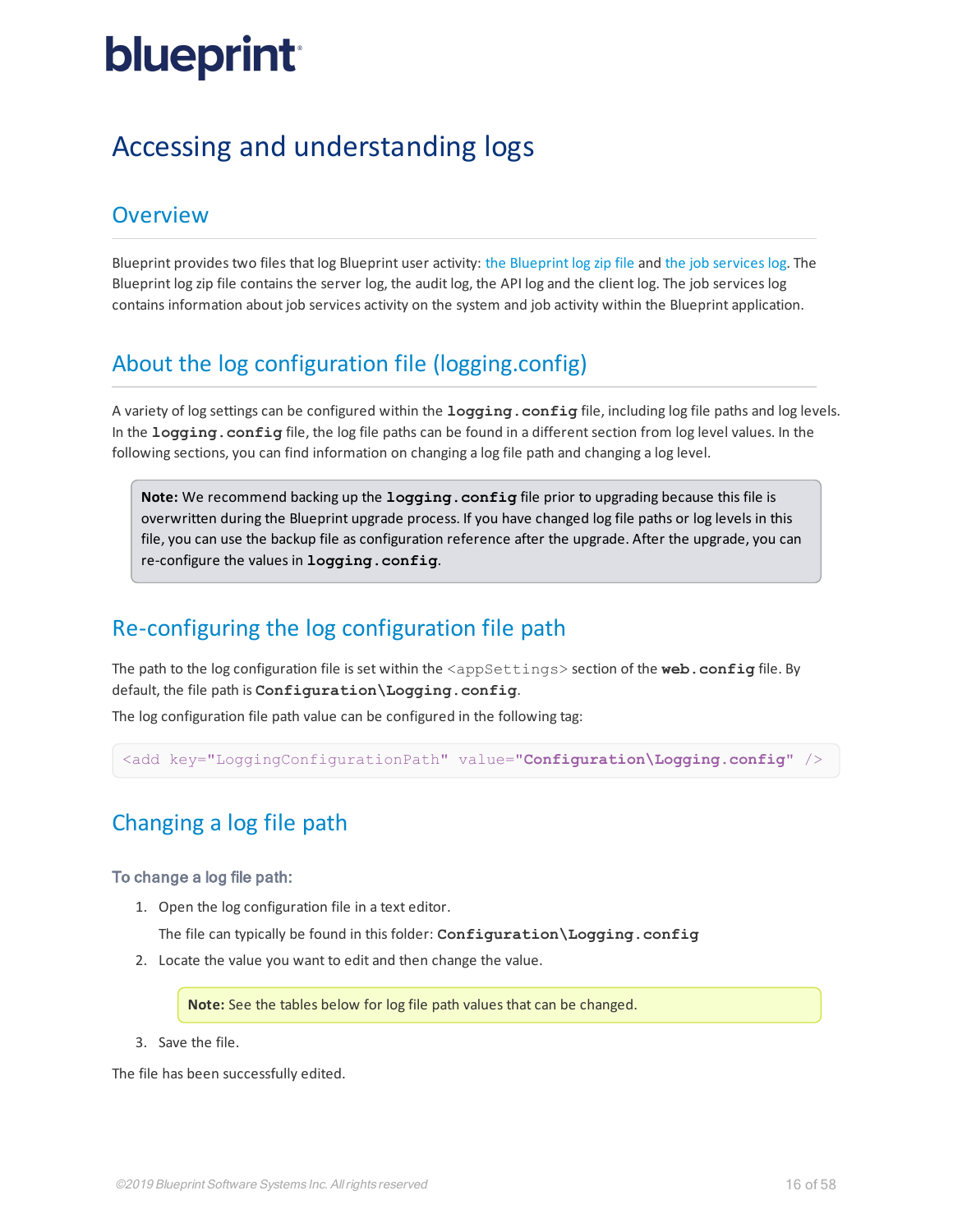### <span id="page-16-0"></span>Log file paths

Server [logging](#page-16-1) and client [logging](#page-16-2) file paths can be found in separate sections within the log configuration file. The file path value of any log can be changed (that is, server, audit, API or client logs).

### <span id="page-16-1"></span>**Server log file paths**

The following table lists where each type of server log can be found in the server section:

| Log    | Appender name(s)                                                                            | Default file value                                                                         | <b>Description</b>                                                                                                                                                                                                                                                                                                                                                                            |
|--------|---------------------------------------------------------------------------------------------|--------------------------------------------------------------------------------------------|-----------------------------------------------------------------------------------------------------------------------------------------------------------------------------------------------------------------------------------------------------------------------------------------------------------------------------------------------------------------------------------------------|
| Server | ServerFileAppender,<br>ServerPerformanceFileAppender,<br>ServerPerformanceTraceFileAppender | C:\ProgramData\Blueprint<br>Software<br>Systems\Logs\Blueprint<br>c\Blueprint.log          | All of the appender name values<br>listed in this row contain server<br>log information and write to the<br>same server log file path. For<br>more information about the<br>server log, see Viewing the server<br>log.<br>If you want to change the location<br>of the server log, all of the file<br>values in the appender name<br>sections listed must be changed to<br>the same location. |
| Audit  | <b>ServerAdminAuditFileAppender</b>                                                         | C:\ProgramData\Blueprint<br>Software<br>Systems\Logs\Blueprint_<br>c\BlueprintAuditLog.csv | This file contains administrator<br>and audit information on the<br>server side. The file is available as<br>a CSV file, which can be opened<br>in Microsoft Excel. For more<br>information on the audit log, see<br>Viewing the audit log.                                                                                                                                                   |
| API    | <b>WebApiAuditFileAppender</b>                                                              | C:\ProgramData\Blueprint<br>Software<br>Systems\Logs\Blueprint_<br>c\BlueprintApiAudit.log | This file contains audit information<br>on the Blueprint API. For more<br>information on the API log, see<br>Viewing the API log.                                                                                                                                                                                                                                                             |

### <span id="page-16-2"></span>**Client file log path**

The default client log path is as follows:

### **C:\ProgramData\Blueprint Software Systems\Logs\Blueprint\_ c\Blueprint.Client.log**

The above client log path file can be found in two locations: **ClientFileAppender** and **ClientPerformanceFileAppender** (*Client*section). If you change the location of the client log, the file values in the **ClientFileAppender** and **ClientPerformanceFileAppender** sections must be changed to the same value. Both appender names contain client log information and write to the same path.

For information on the client log, see [Viewing](#page-22-0) the client log.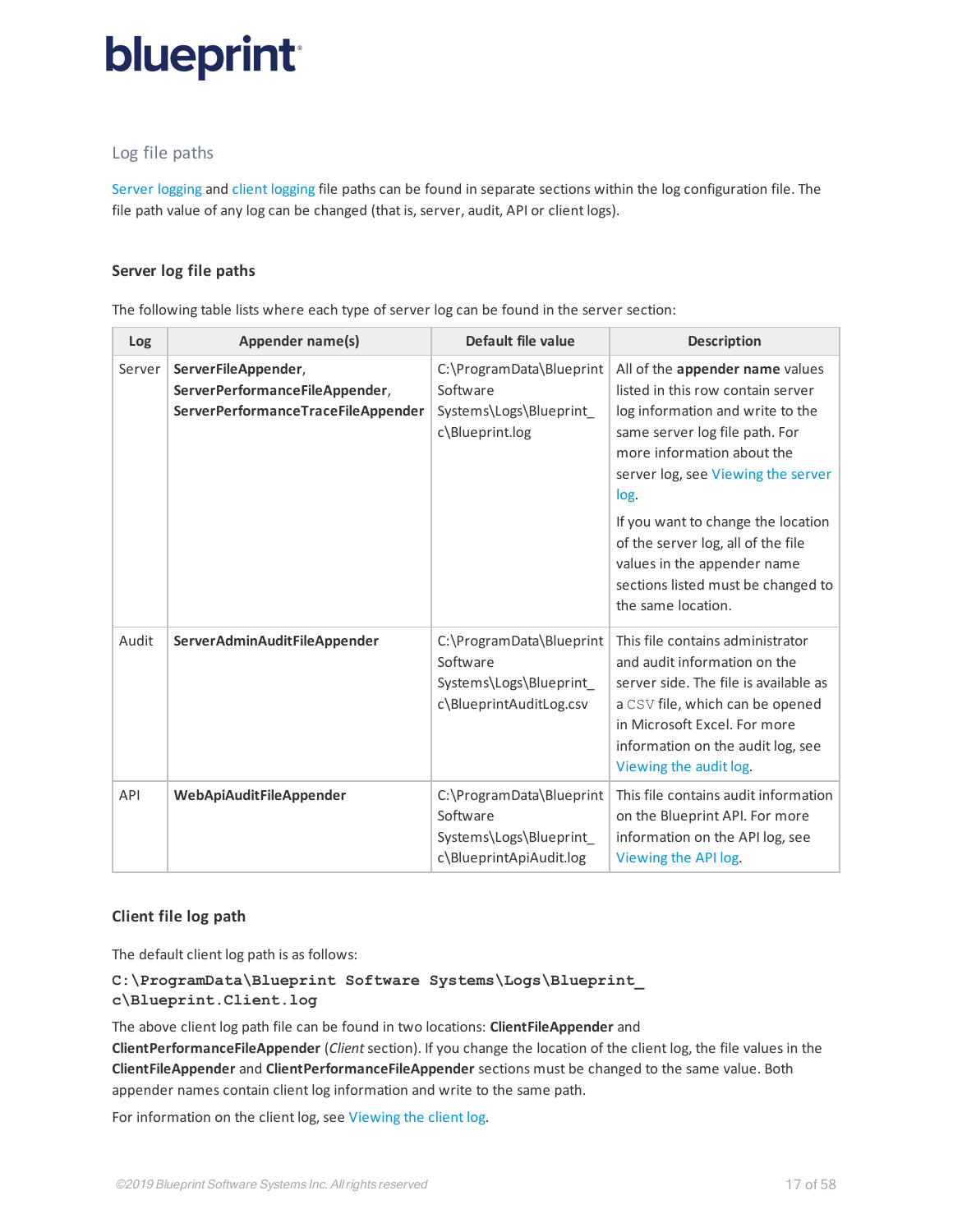## <span id="page-17-0"></span>Changing the server log level

**Note:** We only recommend changing the server log level from Warn (default) to Info or Debug.

Blueprint provides you with the ability to change the amount of log detail that appears in the server log. By default, the log level is set to **Warn**.

If needed, the log level can be changed to one of the following:

**All**

All levels of log information are included.

**Note:** We do not recommend enabling this log level as it can cause issues with server performance.

**Debug** 

A high level of information is logged, including client-to-server web traffic information.

**Note:** This level should not be used for prolonged periods of time as this level will cause issues with server performance.

**Info** (recommended)

All informational statements including warnings and errors are logged.

For example: When a user exports artifacts to an ALM system, all entries that are being exported to the ALM system are logged.

**Warn**

Only warning and higher priority messages, such as error and fatal messages, are logged. This is the current default Blueprint log level setting.

**Error**

Only operations that cause errors appear in the server log.

**Fatal**

Only messages that relate to fatal or critical operations appear in the server log.

**None**

No information pertaining to server operations are logged.

### To change the server log level:

- 1. Open the **logging.config** file in a text editor.
- 2. Change the level value in the following entry:

```
<!-- Server logger -->
<logger name="BlueprintServerLogger">
<!-- Modify level value in order to increase/decrease logging level
for server logging. -->
```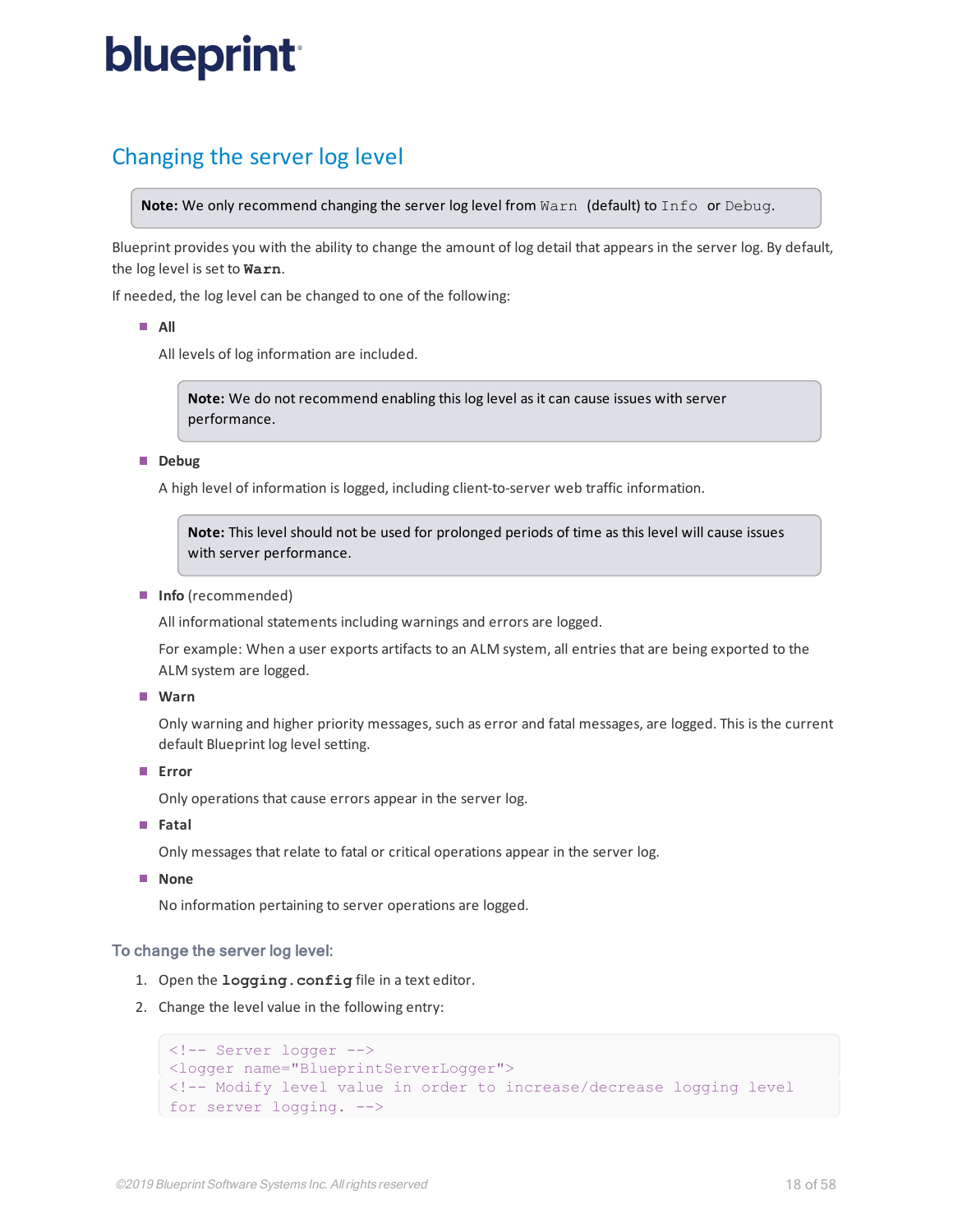```
<!-- Valid values are None < Debug < Info < Warn < Error < Fatal < All
--&<level value="Warn" />
<appender-ref ref="ServerFileAppender" />
</logger>
```
3. Save the file.

<span id="page-18-0"></span>The file has been successfully edited and the log level has been changed.

## About the Blueprint log zip file

The Blueprint log zip file provides information about system usage and can be helpful for troubleshooting. The Blueprint log zip file contains four different log files (the server log, audit log, API log and the client log).

Within the Instance Settings, Blueprint provides a log zip file that contains the following log files:

■ [Server](#page-18-2) log

Provides information about debugging and errors that have occurred in order to help you with troubleshooting.

■ [Audit](#page-19-1) log (CSV file)

Provides a record of changes administrators have made within the Instance Administration Console and the Project Administration Console.

■ [API](#page-21-1) log

Provides activity, error and debugging information for API developers.

<span id="page-18-1"></span>■ [Client](#page-22-1) log

Provides information about Blueprint user activity in order to help you with troubleshooting.

## <span id="page-18-2"></span>Viewing the server log

The Blueprint server log file provides information about system usage. This information is useful for troubleshooting purposes.

The log file is provided as a comma-separated file that lists each log entry on a new line. Here's an example of a single log entry:

```
04/07/2012 11:27:12 AM,GMT-
05:00,dmnptkx5w5dvrseyxtr2pwyh,acme\wecoyote,Info,ChangeSummary - Finish -
for (int i =(path.Count -1); i>=0; i--)
```
Here's an explanation of the data contained in each log entry, outlined from left to right:

| Log Entry<br>Data | <b>Description</b>                                                 | Example                |
|-------------------|--------------------------------------------------------------------|------------------------|
| Date/Time         | Indicates the date and time that the item was logged.              | 04/07/2012 11:27:12 AM |
| Time Zone         | Indicates the time zone of the Date/Time value that was<br>logged. | $GMT - 05:00$          |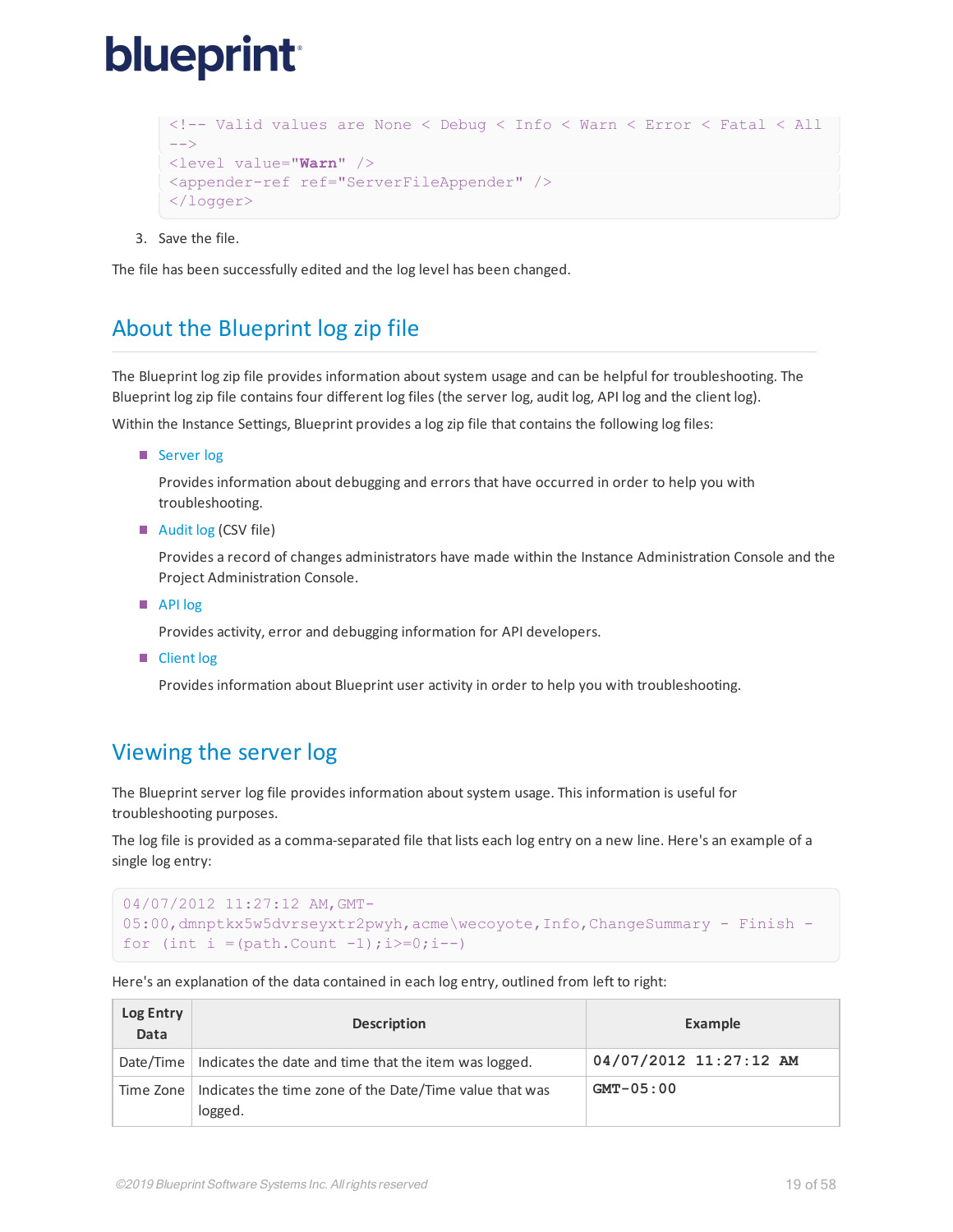| Log Entry<br>Data | <b>Description</b>                                                                                                                                                     | <b>Example</b>                                                              |
|-------------------|------------------------------------------------------------------------------------------------------------------------------------------------------------------------|-----------------------------------------------------------------------------|
| Session ID        | Indicates the session ID of the user that triggered the log<br>entry.                                                                                                  | dmnptkx5w5dvrseyxtr2pwyh                                                    |
| User              | Indicates the user name of the user that triggered the log<br>entry.                                                                                                   | acme\wecoyote                                                               |
| Type              | Indicates the type of log message.<br>This value can be set to:<br>$\blacksquare$ Info<br>■ Debug<br>Warn<br>Error<br>■ Fatal                                          | Info                                                                        |
| Action            | Indicates whether or not the log entry occurred due to a<br>login or logout action.<br>This value can be set to:<br>$\blacksquare$ [blank]<br>Login<br>T T<br>■ Logout | Login                                                                       |
| Change<br>Summary | Provides a detailed summary of the log entry. This<br>information can be useful for the Blueprint Support team if<br>you require assistance troubleshooting a problem. | ChangeSummary - Start -<br>for $(int i = (path.Count -$<br>$1); i>=0; i--)$ |

## <span id="page-19-1"></span><span id="page-19-0"></span>Viewing the audit log

**Note:** Because it is geared towards maintaining security within an enterprise structure, the audit log is only accessible at the Instance Administration level.

The audit log provides a detailed record of administrative activities, helping you keep of track important operations that have taken place within the system. Whereas artifact versioning and history allows you to view the changes that have occurred in an individual artifact or project, the audit log provides an account of administrative actions that have taken place within the Instance Administration Console and the Project Administration Console. For example, audit logging can facilitate insight into a variety of administrative activities, such as granted privileges and modified instance settings.

Audit logging provides the additional benefit of helping you troubleshoot high-level issues effectively.

Provided in the main log zip file, the audit log is a CSV file that lists each log entry on a new line. Here's an example of an audit log:

|                                                   |                                  |       | $\mathbf{r}$ , and $\mathbf{r}$ , and $\mathbf{r}$ |              | $G$ $H$ $1$ |            | $\blacksquare$ . The set of $\blacksquare$ . In the set of $\blacksquare$ |        |                           | M            | <b>AL</b>      | $\Omega$ |                                                              |  |
|---------------------------------------------------|----------------------------------|-------|----------------------------------------------------|--------------|-------------|------------|---------------------------------------------------------------------------|--------|---------------------------|--------------|----------------|----------|--------------------------------------------------------------|--|
| <b>DateTime</b>                                   | UserID UserName                  | Scope | ProjectiD ProjectName Area                         |              |             |            | Action Objectid ObjectName                                                |        | Attribute NewValue        | OldValue     | <b>Details</b> |          |                                                              |  |
| 05/29/2013 14:40:45 401 BLUEPRINT\Itinta Instance |                                  |       |                                                    | <b>Users</b> | Add         | <b>571</b> | <b>John Smith III</b>                                                     |        |                           |              |                |          | TYPE=Database ENABLED=True ADMIN=False FEDAUTHFALLBACK=False |  |
| 05/29/2013 14:43:10 401                           | <b>BLUEPRINT\Itinta</b> Instance |       |                                                    | Users        | Edit        | 571        | John Smith III                                                            | F-mail | iohn23@aol.com            | john@aol.com |                |          |                                                              |  |
| 05/29/2013 14:44:39 401                           | <b>BLUEPRINT\Itinta Instance</b> |       |                                                    | <b>Users</b> | Edit        | 571        | John Smith III                                                            |        | Password Password Changed |              |                |          |                                                              |  |
| 05/29/2013 14:45:21 401                           | <b>BLUEPRINT\Itinta</b> Instance |       |                                                    | Lisers       | Delete 571  |            | John Smith III                                                            |        |                           |              |                |          |                                                              |  |
| <b>B A N PhonetotAuditLon Q1</b>                  |                                  |       |                                                    |              |             |            |                                                                           |        |                           |              |                |          |                                                              |  |

**Important:** Depending on whether the log entry category is applicable to the action that occurred, the log entry field either contains data or is blank.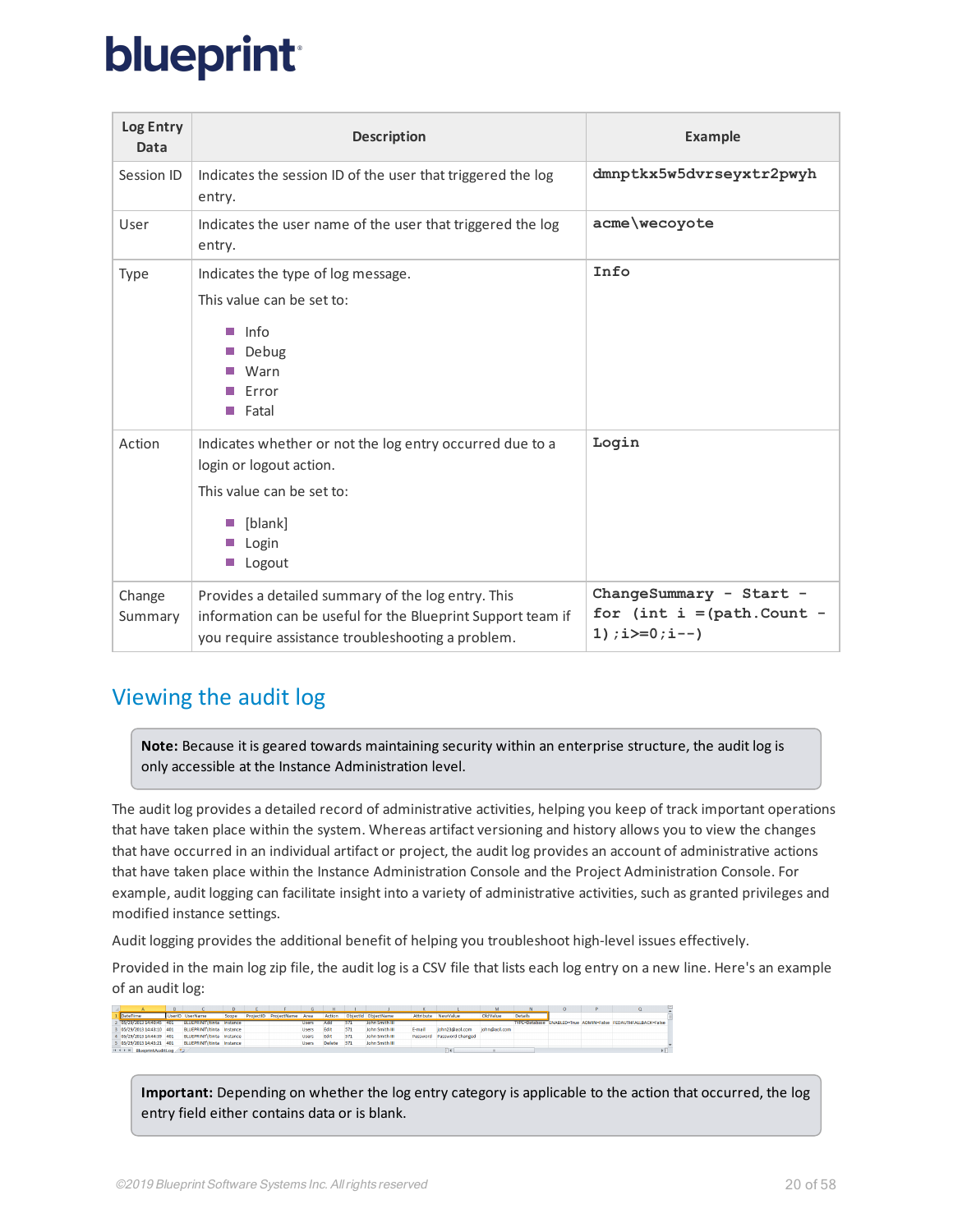| Log Entry Data  | <b>Description</b>                                                                                                                                                                                                                                                                                                         | <b>Example</b>       |
|-----------------|----------------------------------------------------------------------------------------------------------------------------------------------------------------------------------------------------------------------------------------------------------------------------------------------------------------------------|----------------------|
| <b>DateTime</b> | Indicates the date that the action was logged.                                                                                                                                                                                                                                                                             | 05/23/2013 14:40:45  |
| UserID          | Indicates the ID of the user that performed the logged action.                                                                                                                                                                                                                                                             | 348                  |
| UserName        | Indicates the user name of the user that performed the logged<br>action.                                                                                                                                                                                                                                                   | jsmith               |
| Scope           | Indicates if the action was instance-wide or specific to a<br>project.<br>The scope can be either:<br>Project<br>$-0r-$<br>Instance<br>П                                                                                                                                                                                   | Project              |
| ProjectID       | If the logged action was specific to a project, indicates the ID of<br>the project.                                                                                                                                                                                                                                        | 74840                |
| ProjectName     | If the logged action was specific to a project, indicates the<br>project name.                                                                                                                                                                                                                                             | OnlineBankingProject |
| Area            | Indicates the functional area that the action applies to.<br>Possible areas include:<br>Users<br>Groups<br>Roles<br>Group Assignment<br>Projects<br><b>Allen</b><br>Project Role Assignments - User<br>Project Role Assignments - Group<br>and the<br><b>Project Settings</b><br>Properties<br><b>Property Assignments</b> | Groups               |
| Action          | Indicates the type of action that the user performed.<br>Possible actions include:<br>Add<br>m.<br>Edit<br>Delete                                                                                                                                                                                                          | Edit                 |
| ObjectId        | Indicates the ID of the object that the user acted upon.                                                                                                                                                                                                                                                                   | 571                  |
| ObjectName      | Indicates the name of the object that the action was applied to.<br>An object can be a wide variety of things, including (but not<br>limited to): projects, artifact types, custom properties, users,<br>roles, groups, ALM integrations, document generation<br>templates.                                                | Collaborator         |
| Attribute       | Indicates the attribute that the action applies to.                                                                                                                                                                                                                                                                        | Email                |

Here's an explanation of the data contained in each log entry, outlined in the order the columns appear: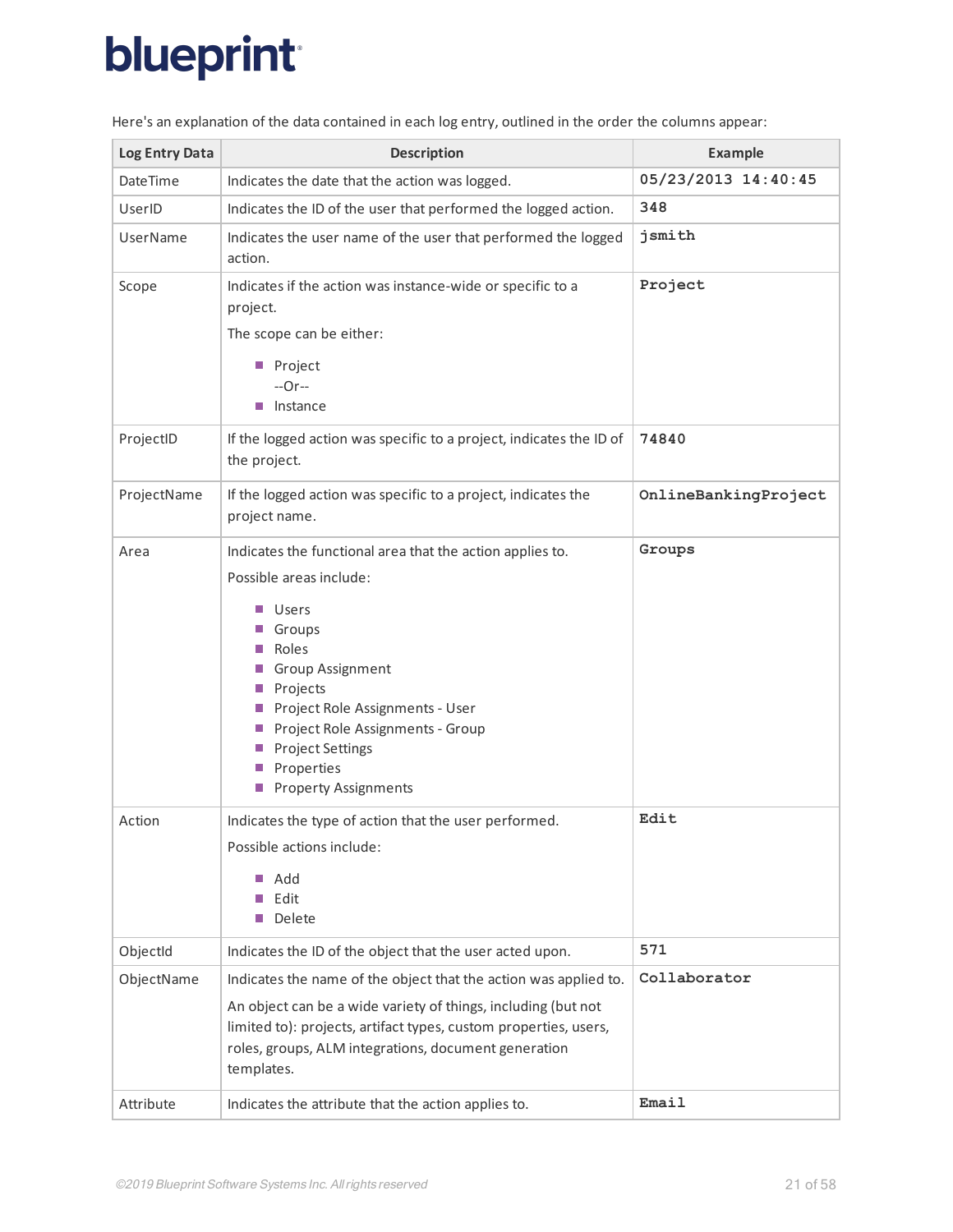| Log Entry Data | <b>Description</b>                                                                                       | Example                                                        |
|----------------|----------------------------------------------------------------------------------------------------------|----------------------------------------------------------------|
| NewValue       | Indicates the new value that the attribute has been set to.                                              | newemail@address.com                                           |
| OldValue       | Indicates the previous value of the attribute.                                                           | oldemail@address.com                                           |
| <b>Details</b> | Depending on the object type that has been added, removed<br>or edited, provides any additional details. | TYPE=Database EMAIL=<br>SCOPE=/MainProject<br>ISLICENSED=False |

## <span id="page-21-1"></span><span id="page-21-0"></span>Viewing the API log

The API log provides a detailed record of API requests and responses, helping you keep of track important actions that have been performed on Blueprint data.

The log is provided as a comma-separate file that lists each new entry on a new line. Here's an example of a single log entry:

```
Error, 02/10/2014 10:46:46, 191.161.21.31, admin,
http://localhost:80/projects/83907/artifacts, POST, 401.1722, 500,
Processing of the HTTP request resulted in an exception.,
System.Web.Http.HttpResponseException
```
**Important:** Depending on whether the log entry category is applicable to the action that occurred, the log entry field either contains data or is blank.

| Log Entry<br>Data | <b>Description</b>                                                    | <b>Example</b>                               |
|-------------------|-----------------------------------------------------------------------|----------------------------------------------|
| TypeOfEntry       | Indicates the type of action<br>that occurred.                        | Error                                        |
|                   | Possible actions include:                                             |                                              |
|                   | $\blacksquare$ Frror<br>■ Audit                                       |                                              |
| Date              | Indicates the date that the<br>action was logged.                     | 05/23/2013 14:40:45                          |
| Sourcelp          | Indicates the IP address of the<br>user performing the request.       | 191.161.21.31                                |
| Username          | Indicates the user name of the<br>user that performed the<br>request. | jsmith                                       |
| UriRequest        | Indicates the URI that was<br>used in the request.                    | http://localhost:80/projects/83907/artifacts |
| HttpMethod        | Identifies the HTTP method<br>that was performed.                     | <b>POST</b>                                  |

Here's an explanation of the data contained in each log entry, outlined in the order the columns appear: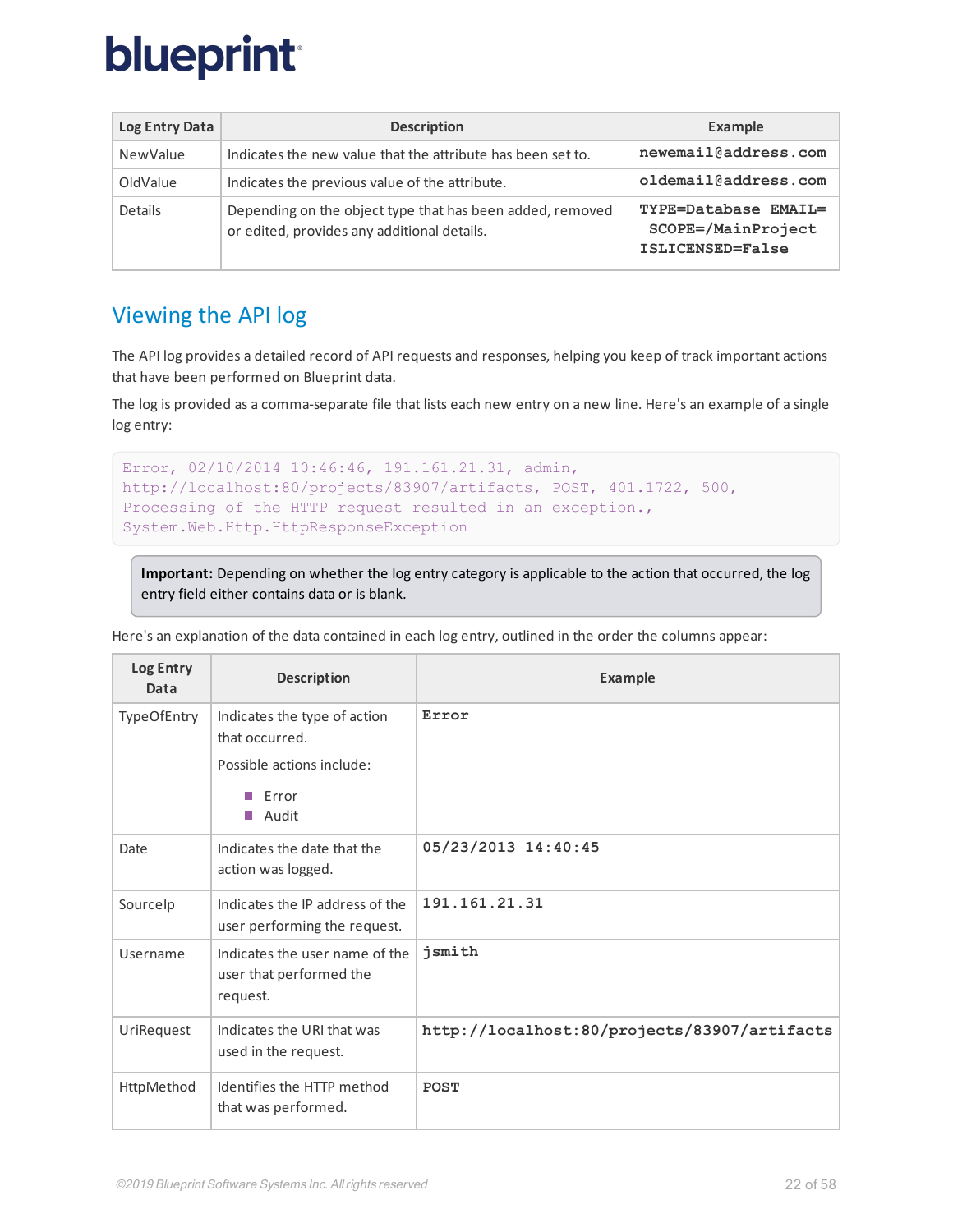| Log Entry<br>Data     | <b>Description</b>                                                                                         | <b>Example</b>                                              |
|-----------------------|------------------------------------------------------------------------------------------------------------|-------------------------------------------------------------|
| ElapsedTime           | Indicates the amount of time<br>(in milliseconds) that elapsed<br>between the request and the<br>response. | 401.1722                                                    |
| <b>Status</b><br>Code | Indicates the status code that<br>appeared in response to the<br>request.                                  | 500                                                         |
| <b>Message</b>        | If a message appeared, this<br>data indicates the response<br>message that appeared.                       | Processing of the HTTP request resulted in<br>an exception. |
| Exception             | If an exception occurred, this<br>data indicates the type of<br>exception that occurred.                   | System. Web. Http. HttpResponseException                    |

## <span id="page-22-1"></span><span id="page-22-0"></span>Viewing the client log

The client log provides information about Blueprint user activity in order to help you with client troubleshooting. The log is available within the Blueprint log zip file (*Instance Administration Console*).

The log file is provided as a comma-separated file that lists each log entry on a new line. Here's an example of a single log entry:

```
Client: 21/03/2014 12:24:43, GMT-05:00, acme\wecoyote, Info,Information
message: Shared View settings are applied.
```

| Log Entry<br>Data | <b>Description</b>                                                                                                                                                     | <b>Example</b>                                               |
|-------------------|------------------------------------------------------------------------------------------------------------------------------------------------------------------------|--------------------------------------------------------------|
| Date/Time         | Indicates the date and time that the item was logged.                                                                                                                  | 21/03/2014 12:24:43                                          |
| Time Zone         | Indicates the time zone of the Date/Time value that was logged.                                                                                                        | $GMT - 05:00$                                                |
| User              | Indicates the user name of the user that triggered the log entry.                                                                                                      | acme\wecoyote                                                |
| <b>Type</b>       | Indicates the type of log message.<br>This value can be set to:<br>∎ Info<br>Debug<br>Warn<br>Error<br>Fatal<br><b>The Second</b>                                      | Info                                                         |
| Action            | Provides a detailed summary of the log entry. This information<br>can be useful for the Blueprint Support team if you require<br>assistance troubleshooting a problem. | Information message:<br>Shared View settings<br>are applied. |

Here's an explanation of the data contained in each log entry, outlined from left to right: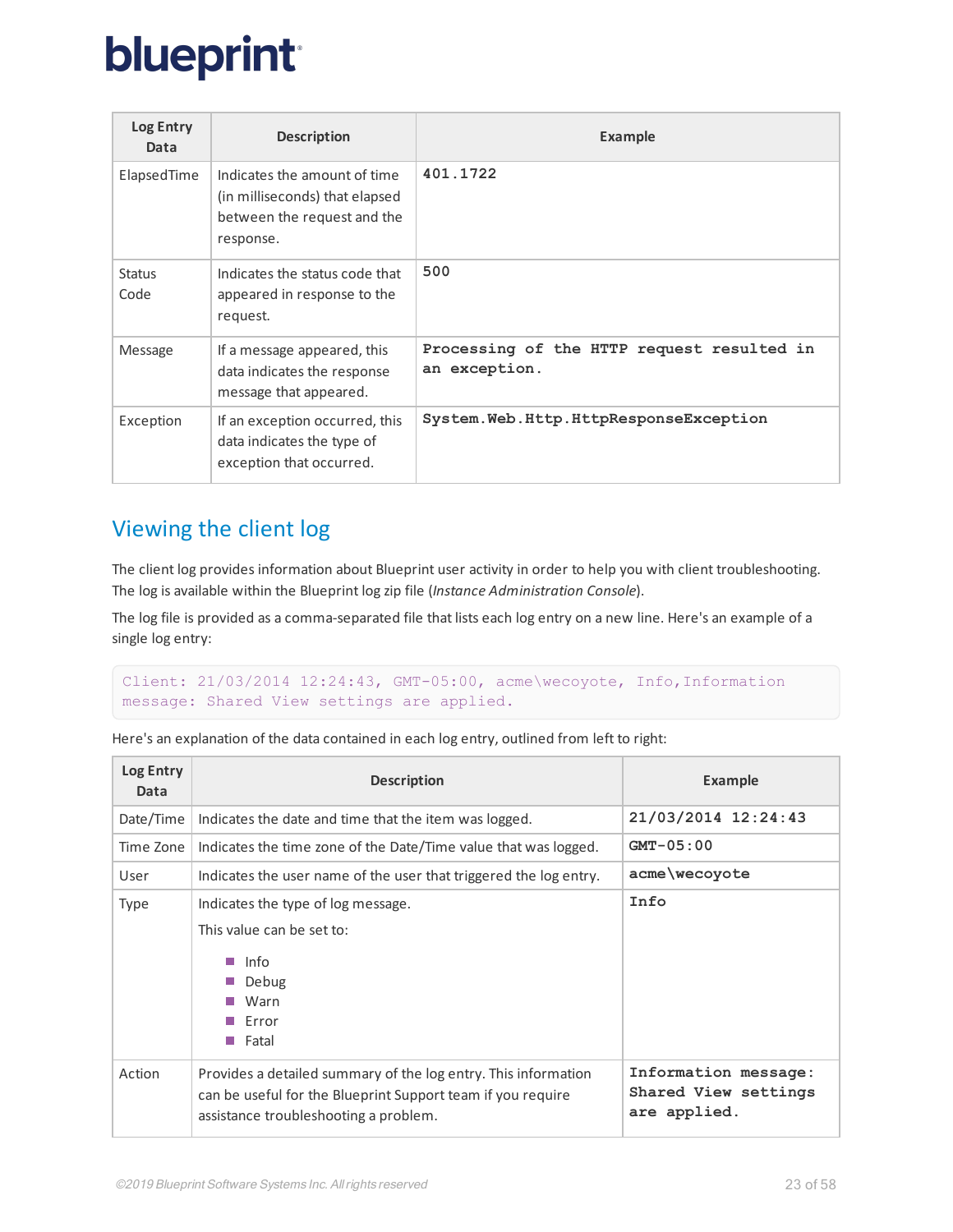**Tip:** To download a log of an individual user's activity: using the user's account, click the *application menu* and then click **Profile Options**. When the dialog appears, click the **Download** button under the *Client log* section.

### To view the client logs:

**Note**: If you are using Internet Explorer 8, you must enable the *automatic prompting for file downloads* security setting before you can download the file from Blueprint. To enable this setting, click **Tools** > **Internet Options** > **Security** > **Custom level...** > **Downloads** and then enable the **Automatic prompting for file downloads** option.

- 1. Open the *Instance Administration Console*.
- 2. Click **Instance Settings**.
- 3. Click **Logging**.
- 4. Click the **Download Log** button.

The download dialog appears.

5. Click **Open**.

The file is unzipped.

6. Open **Blueprint.Client.Log** in a text editor.

<span id="page-23-0"></span>The client log file appears.

## Viewing the job services log

The job services log contains information about the functionality of job services as well as job activity within Blueprint. The service log file is available in the job services log folder. The log file has a similar path to the following: **C:\Program Files (x86)\Blueprint Software Systems\Blueprint\JobExecutorService\Log**.

The job services log contains the following information to help you with troubleshooting:

| Log Entry<br>Data | <b>Description</b>                                                   | Example                  |
|-------------------|----------------------------------------------------------------------|--------------------------|
| Date/Time         | Indicates the date and time that the item was logged.                | 04/07/2012 11:27:12 AM   |
| Time Zone         | Indicates the time zone of the Date/Time value that was<br>logged.   | $GMT - 05:00$            |
| Session ID        | Indicates the session ID of the user that triggered the log entry.   | dmnptkx5w5dvrseyxtr2pwyh |
| User              | Indicates the user name of the user that triggered the log<br>entry. | acme\wecoyote            |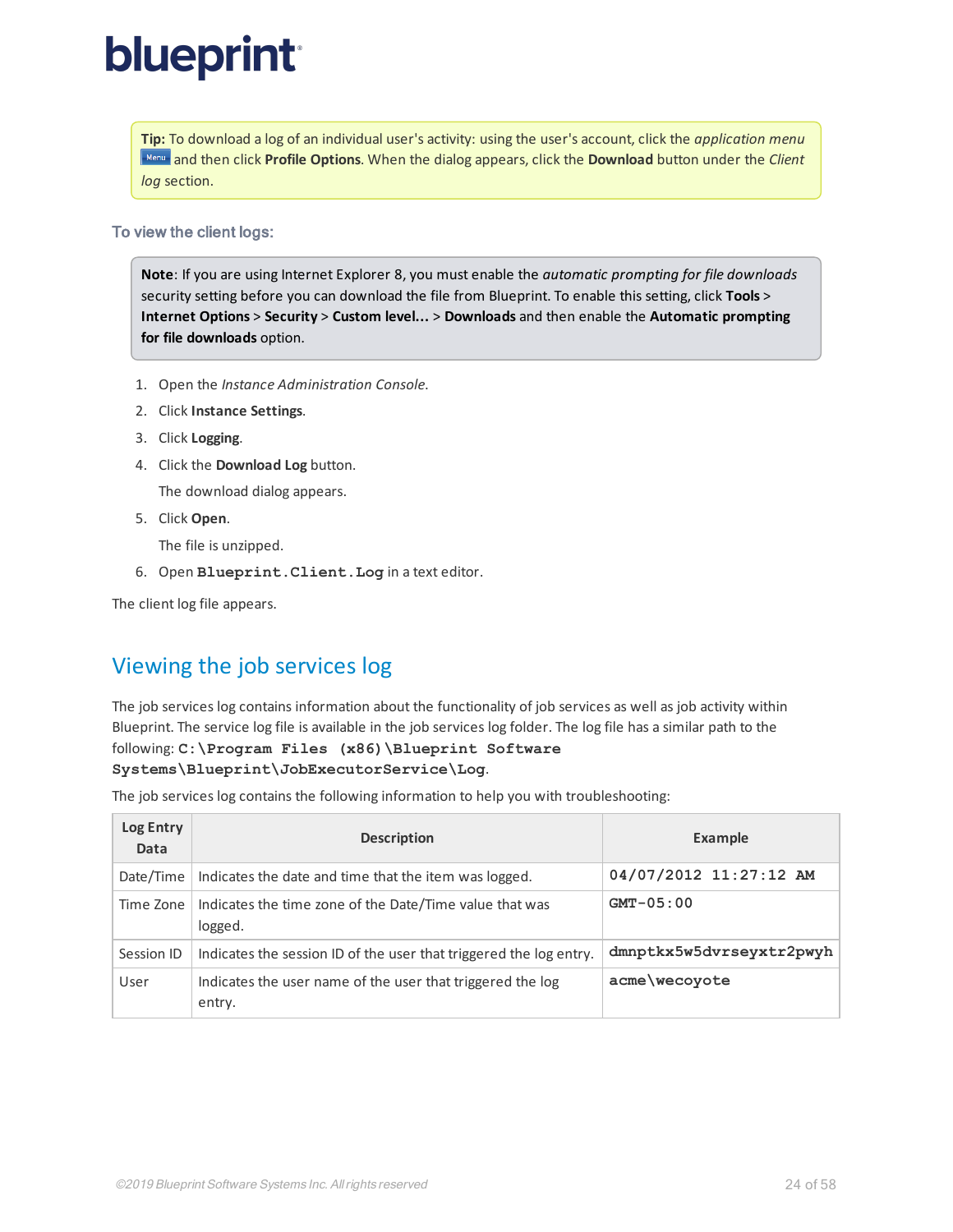| Log Entry<br>Data | <b>Description</b>                                                                                                                                                     | <b>Example</b> |
|-------------------|------------------------------------------------------------------------------------------------------------------------------------------------------------------------|----------------|
| <b>Type</b>       | Indicates the type of log message.                                                                                                                                     | Info           |
|                   | This value can be set to:                                                                                                                                              |                |
|                   | Info                                                                                                                                                                   |                |
|                   | Debug                                                                                                                                                                  |                |
|                   | Warn                                                                                                                                                                   |                |
|                   | $\blacksquare$ Error                                                                                                                                                   |                |
|                   | Fatal                                                                                                                                                                  |                |
| Action            | Indicates what job service action occurred.                                                                                                                            | Server logging |
|                   | Provides a detailed summary of the log entry. This information<br>can be useful for the Blueprint Support team if you require<br>assistance troubleshooting a problem. | initialized    |

**Tip:** The *Job Management* dialog in Blueprint contains a high-level log of job activity within the *Details* pane.

### To view the job service log:

1. In Windows explorer, navigate to the folder containing the job services log.

The job services log can typically be found in this folder: **C:\Program Files (x86)\Blueprint Software Systems\Blueprint\JobExecutorService\Log**

2. Open the **BlueprintJobService.log** file in a text editor.

The job service log appears.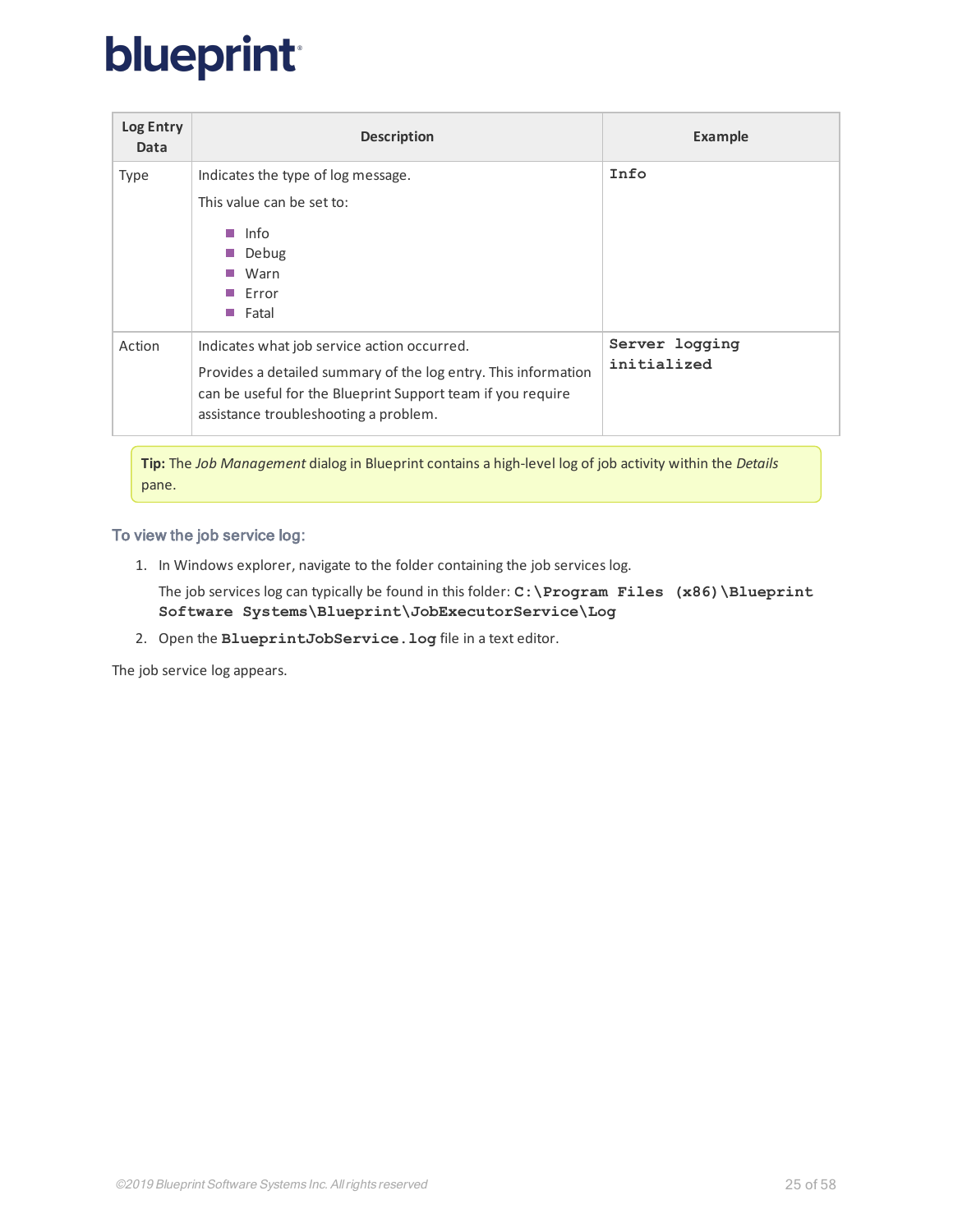## <span id="page-25-0"></span>Managing the Blueprint database

This section covers a variety of database-related tasks that can be performed, such as:

- Database [server configuration](#page-26-0) parameters
- **Maintaining the Blueprint database**
- Setting up a new [database](#page-27-1)
- Moving the [application](#page-28-0) to a new web application server
- **Pointing the web [application](#page-28-1) server to a different database**
- Clearing database contents and [re-initializing](#page-29-0) the database
- Changing database [connection](#page-29-1) settings
- Changing a SQL port number in the [connection](#page-41-1) string
- <span id="page-25-1"></span>■ Changing the Blueprint Server User of the Blueprint [application](#page-30-0)

## Database server configuration parameters

#### **Tip**

You can type the following commands to view more information about the command parameters:

blueprintwebcmd.exe /help

blueprintdbcmd.exe /help

blueprintqcwebcmd.exe /help

| Parameter   | <b>Description</b>                                                                                                                                                                              | <b>Default</b> | <b>Example</b>      |
|-------------|-------------------------------------------------------------------------------------------------------------------------------------------------------------------------------------------------|----------------|---------------------|
| /object     | Defines the object type of the command.                                                                                                                                                         |                |                     |
|             | This parameter can be set to one of the following values:                                                                                                                                       |                |                     |
|             | DB - administration of database<br>FILESTOREDB - administration of FileStore database<br>ADMINSTOREDB - administration of AdminStore<br>П<br>database<br>USER - administration of database user |                |                     |
| /command    | Defines the command to perform. This parameter can be<br>set to one of the following values:                                                                                                    |                |                     |
|             | ADD - add new object to the server<br>INIT - initialize the object. Currently supported only<br>for DB object.<br>UPGRADE - upgrade the object. Currently only<br>supported for DB object.      |                |                     |
| /datasource | Defines your database and instance names.                                                                                                                                                       |                | DBSERVER\INSTANCE01 |
| /catalog    | Defines the name of the service database.                                                                                                                                                       | Blueprint      | BlueprintDB         |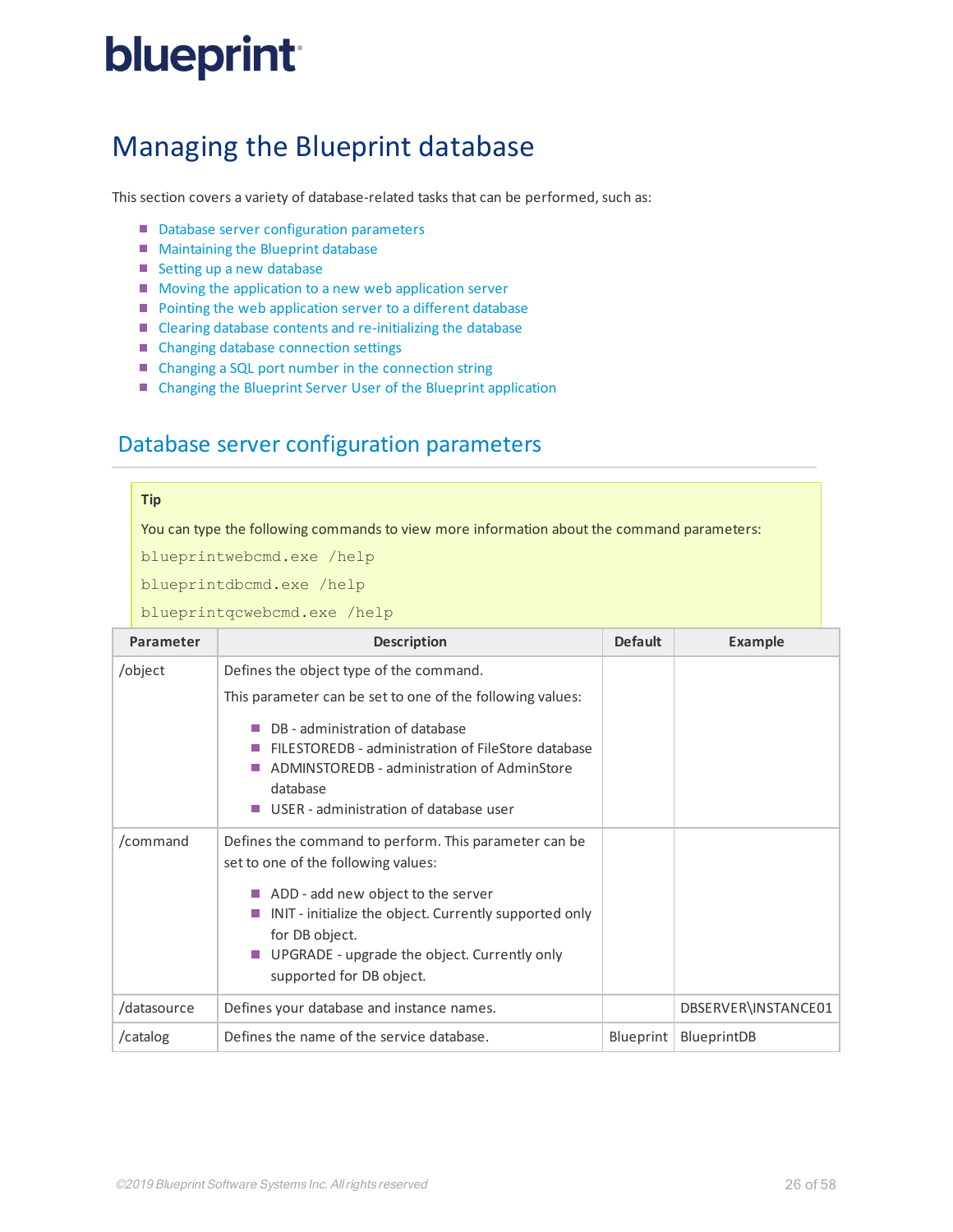| Parameter      | <b>Description</b>                                                                                                                                                                                                              | <b>Default</b> | <b>Example</b>                                             |
|----------------|---------------------------------------------------------------------------------------------------------------------------------------------------------------------------------------------------------------------------------|----------------|------------------------------------------------------------|
| /catalogprefix | Defines the initial catalog prefix for the service database.<br>(Note the _AdminStorage suffix is automatically added to<br>this value, and should be omitted from the command-line<br>value.)                                  |                | Blueprint<br>(which becomes<br>Blueprint_<br>AdminStorage) |
| /integratedsec | Defines whether or not Windows security is used. This<br>parameter can be set to one of the following values:<br><b>TRUE</b><br><b>FALSE</b><br>If /integratedsec is set to FALSE, you must specify a /userid<br>and /password. |                |                                                            |
| /userid        | Defines the username of the Database System<br>Administrator user. This parameter is only required if<br>/integratedsec is set to FALSE.                                                                                        |                |                                                            |
| /password      | Defines the password of the Database System<br>Administrator user. This parameter is only required if<br>/integratedsec is set to FALSE.                                                                                        |                |                                                            |
| /nuseridentity | Defines the username of the Blueprint Server User.                                                                                                                                                                              |                | acme\rrunner                                               |

## <span id="page-26-0"></span>Maintaining the Blueprint database

### <span id="page-26-1"></span>Basic Maintenance

Performing routine maintenance on the Blueprint SQL database is important for ensuring optimum application performance. Over time, changes to the content of a database can cause index fragmentation and the index statistics to be out of date. Indexes play an important role in database performance and proper index maintenance can have a dramatic impact on the performance of Blueprint. Index maintenance is especially important if a large amount of data is being loaded or many changes are being made on the Blueprint database server.

We recommend performing index maintenance once a week when using Blueprint in a typical business environment. Additionally, we recommend updating index statistics after every project migration and after every upgrade of Blueprint.

### As a part of maintenance, perform the following steps:

1. Verify the date of the latest index statistics update by running this query:

```
EXEC sp_autostats 'ItemVersions'
```
2. If index statistics are not up to date or query execution times are slow, recalculate index statistics with the following query:

EXEC sp\_updatestats

For more information on statistics recalculation, visit the following links: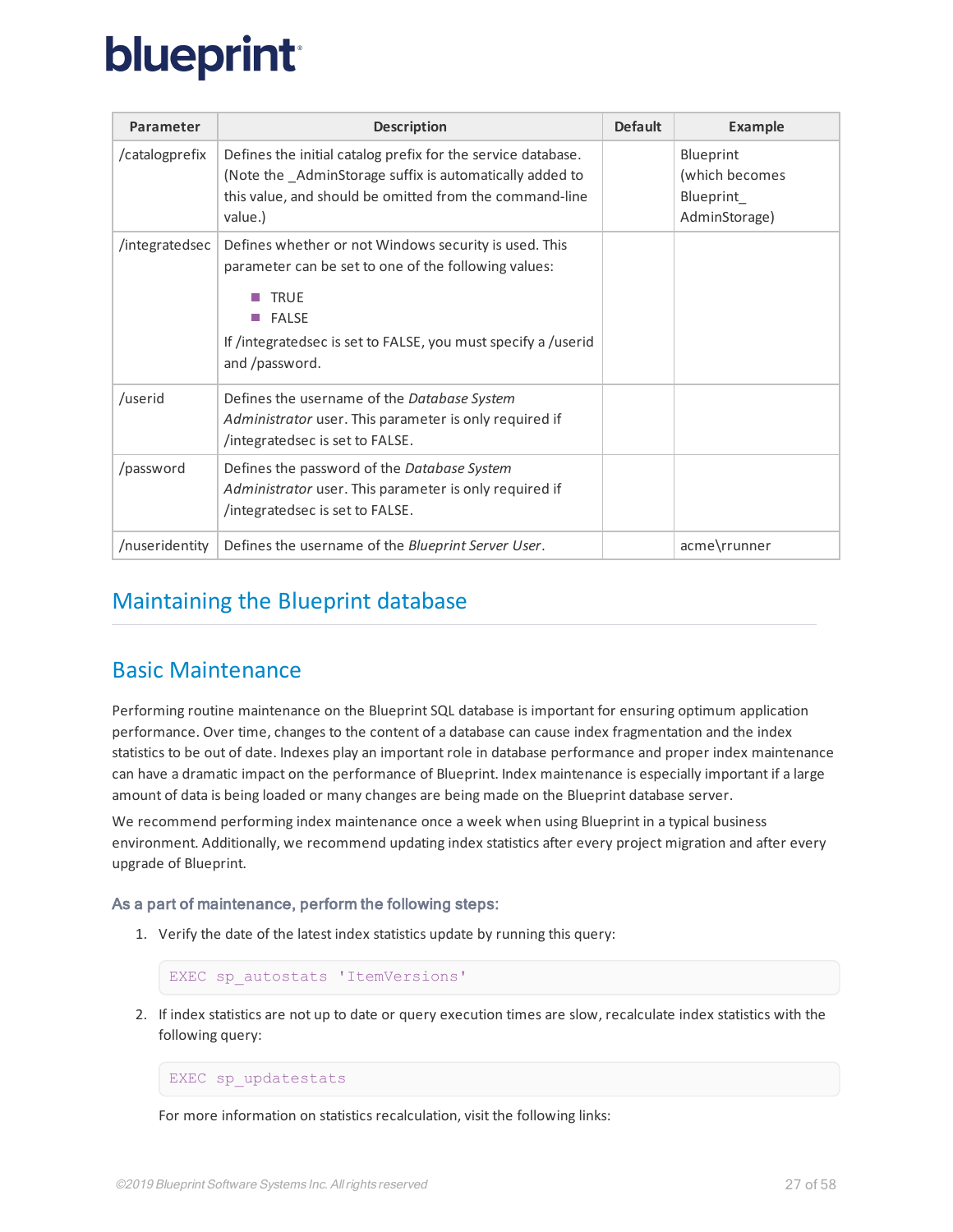- <http://msdn.microsoft.com/en-us/library/ms190397.aspx>
- <http://msdn.microsoft.com/en-us/library/ms187348.aspx>
- <http://msdn.microsoft.com/en-us/library/ms173804.aspx>
- 3. Run the following query to find out the fragmentation level of your indexes, replacing BPDatabase with your Blueprint instance database's name:

```
USE [BPDatabase]
SELECT db name() AS DatabaseName
,OBJECT_NAME(a.object_id) AS ObjectName
,a.index_id
,b.NAME AS IndexName
, avg fragmentation in percent
, index type desc
, record count
, avg page space used in percent -- (null in limited)
FROM sys.dm db_index_physical_stats(db_id(), NULL, NULL, NULL,
'SAMPLED') AS a
INNER JOIN sys.indexes AS b ON a.object_id = b.object_id
AND a.index id = b.index idWHERE b.index id \leq 0
AND avg fragmentation in percent \langle \rangle 0
```
For more information on detecting fragmentation, go here: [http://msdn.microsoft.com/en](http://msdn.microsoft.com/en-us/library/ms189858.aspx#Fragmentation)[us/library/ms189858.aspx#Fragmentation](http://msdn.microsoft.com/en-us/library/ms189858.aspx#Fragmentation).

4. If your Blueprint database is fragmented, we recommend taking the database offline outside of peak hours and rebuilding the database using the following command:

```
EXEC sp_MSforeachtable @command1 = "print 'Rebuilding indexes for
?...' ALTER INDEX ALL ON ? REBUILD WITH (FILLFACTOR = 80)"
```
For more information on reorganizing and rebuilding indexes, go here: [http://msdn.microsoft.com/en](http://msdn.microsoft.com/en-us/library/ms189858.aspx)[us/library/ms189858.aspx](http://msdn.microsoft.com/en-us/library/ms189858.aspx)

## <span id="page-27-0"></span>Advanced Maintenance

<span id="page-27-1"></span>For more in-depth and comprehensive maintenance, see the Advanced Database [Maintenance](http://documentation.blueprintcloud.com/Blueprint10.3/pdf/Advanced_Database_Maintenance.pdf) article.

## Setting up a new database

**Warning**: Be careful completing the steps below. If you run the re-initialize command on an existing database, you will lose all data!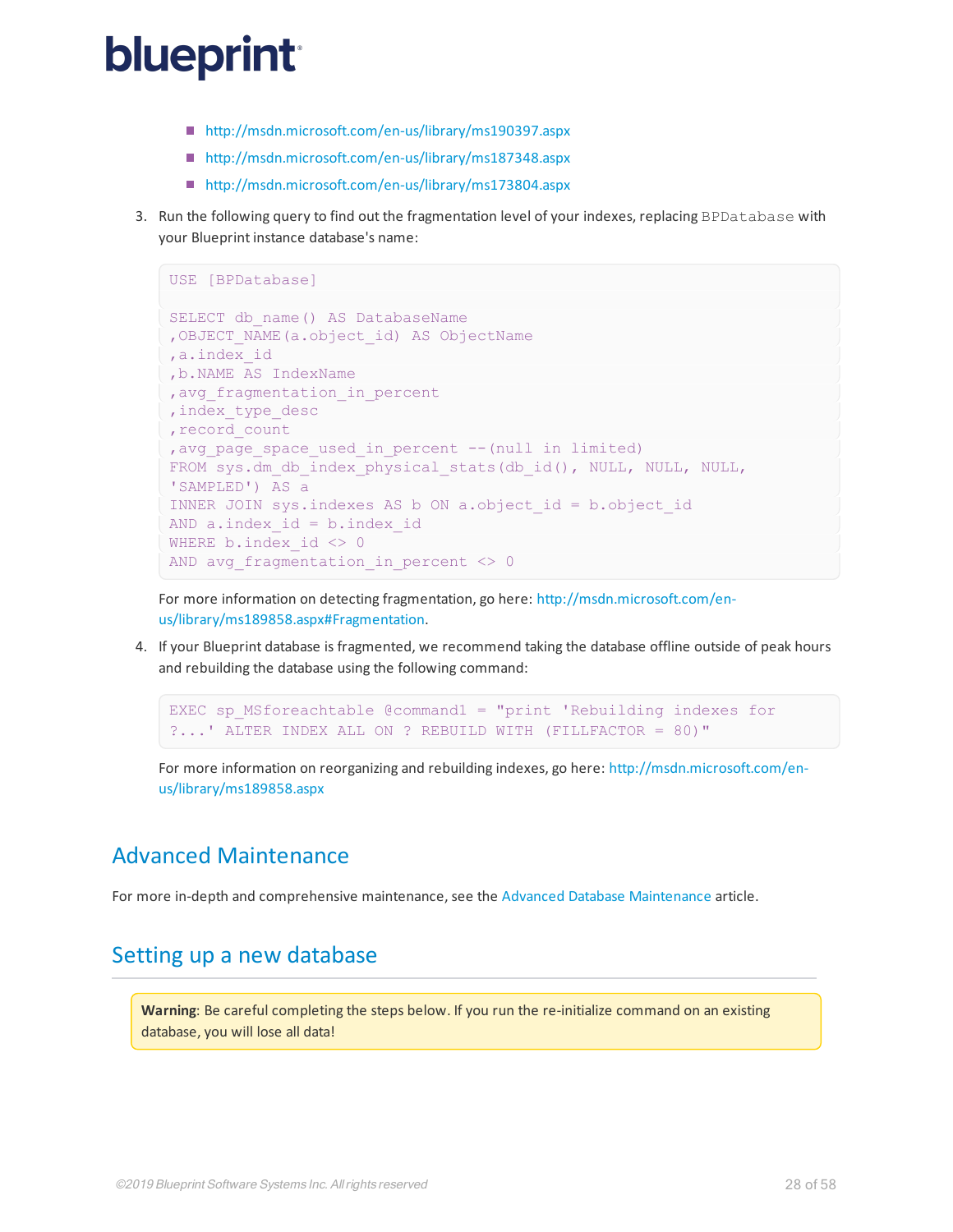1. Create the new database:

```
blueprintdbcmd.exe /object ADMINSTOREDB /command ADD /datasource
[DBSERVER\INSTANCE01] /catalogprefix [BlueprintDB] /integratedsec
FALSE /userid [dbadmin] /password [pAssw0rd]
```
**Note:** The ADD command automatically appends AdminStorage to the database name.

2. Add security:

```
blueprintdbcmd.exe /object USER /command ADD /datasource
[DBSERVER\INSTANCE01] /catalog [BlueprintDB] /integratedsec FALSE
/nuseridentity [acme\rrunner] /userid [dbadmin] /password [pAssw0rd]
```
3. Initialize the database:

```
blueprintdbcmd.exe /object ADMINSTOREDB /command INIT /datasource
[DBSERVER\INSTANCE01] /catalogprefix [BlueprintDB] /integratedsec
FALSE /userid [dbadmin] /password [pAssw0rd]
```
**Note:** The catalog that will be updated is [BlueprintDB] AdminStorage.

### <span id="page-28-0"></span>Moving the application to a new web application server

The steps below may be required if a server is being decommissioned and you want to move the application to a new web application server.

- 1. Run the MSI installation on the new web application server.
- 2. Proceed with the configuration of the application (using the Blueprint Configuration Wizard or the Advanced/Manual installation steps).

**Warning**: Do NOT proceed with the installation of the database.

3. Run the connection string command. For example:

```
blueprintwebcmd.exe /object DBCONFIG /command SET /datasource
[DBSERVER\INSTANCE01] /wsname [Blueprint] /integratedsec TRUE /catalog
[BlueprintDB]
```
## Pointing the web application server to a different database

Complete the following steps if you want the web application server to point to a different database:

- 1. Make sure the new database is setup. Learn more aboutsetting up a new [database](#page-49-0).
- 2. Run the connection string command, using the new database name and location as parameters. For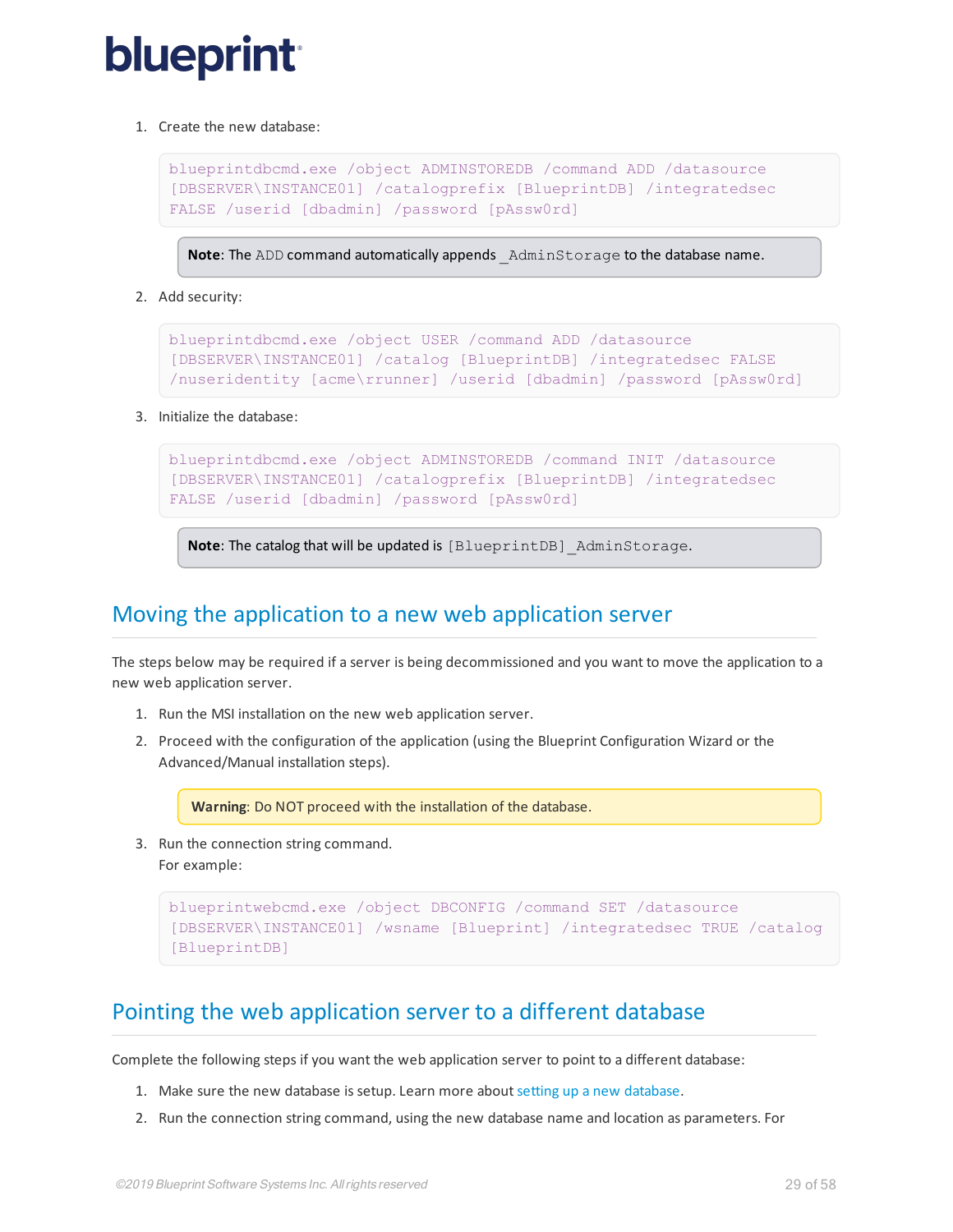#### example:

```
blueprintwebcmd.exe /object DBCONFIG /command SET /datasource
[DBSERVER\INSTANCE01] /wsname [Blueprint] /integratedsec TRUE /catalog
[BlueprintDB]
```
### Clearing database contents and re-initializing the database

**Warning**: The steps below will result in data loss!

- 1. Back up your data!
- 2. Run the database initialization command. For example:

```
blueprintdbcmd.exe /object ADMINSTOREDB /command INIT /datasource
[DBSERVER\INSTANCE01] /catalogprefix [BlueprintDB] /integratedsec
FALSE /userid [dbadmin] /password [pAssw0rd]
```
**Note:** The catalog that will be updated is [BlueprintDB] AdminStorage.

### <span id="page-29-1"></span>Changing database connection settings

The database connection details, specifically the server and database name, can be configured within the web.config file.

### To change the database connection settings:

- 1. Open the **web.config** file in a text editor.
- 2. Enter the new database server and database name found within the connectionStrings tag:

```
<connectionStrings>
<add
connectionString="metadata=res://*/Models.Instance.csdl|res://*/Models
.Instance.ssdl|
res://*/Models.Instance.msl;provider=System.Data.SqlClient;provider
connection string=" Data Source=192.168.10.10; Initial
Catalog=blueprint;Integrated
Security=True; MultipleActiveResultSets=True & quot; "
name="InstanceContainer" providerName="System.Data.EntityClient" />
</connectionStrings>
```
3. Save the file.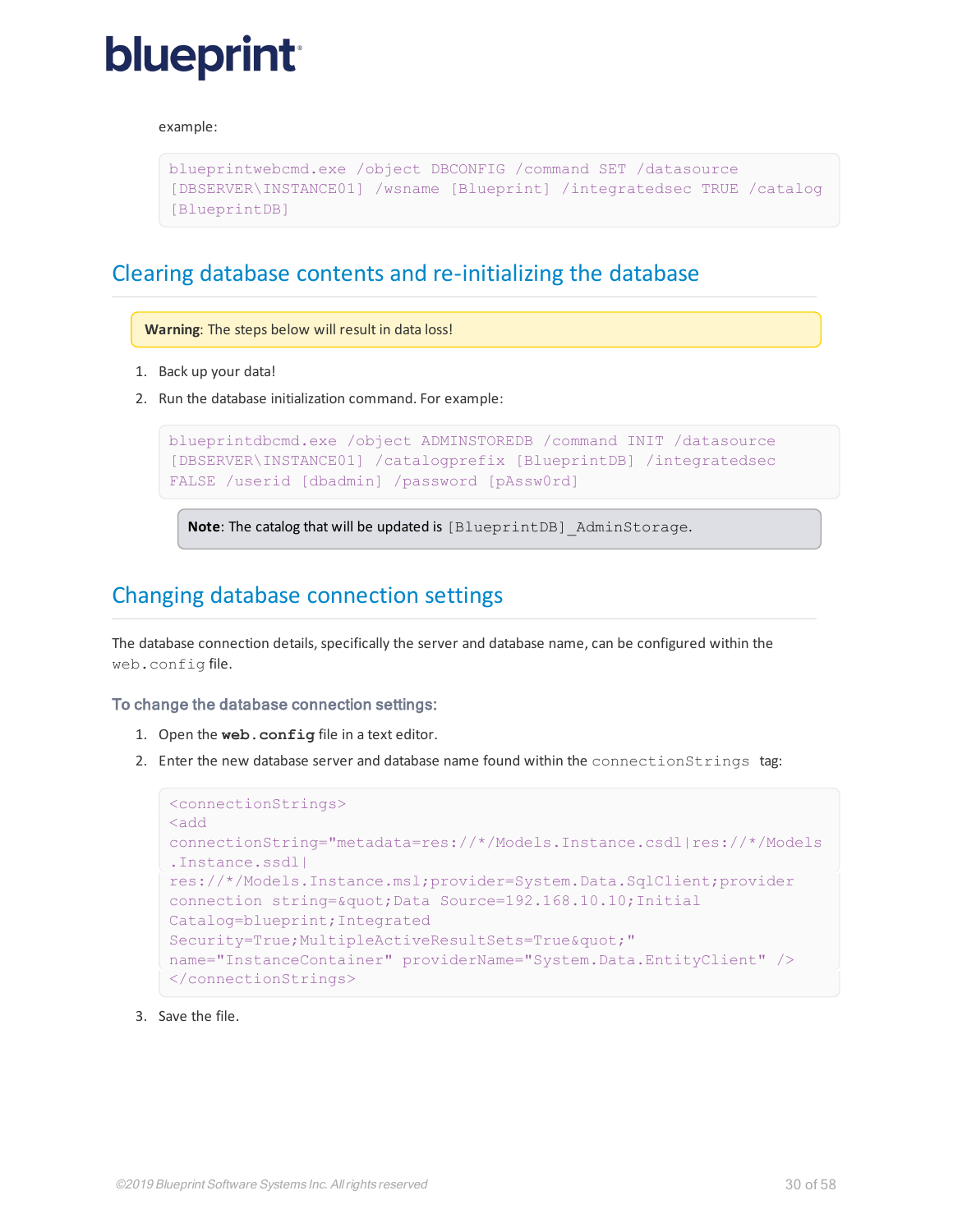## <span id="page-30-0"></span>Changing the Blueprint Server User of the Blueprint application

You can use the steps below to change the Blueprint Server User of the Blueprint application. For example, complete the steps below if you installed Blueprint using a temporary account as the Blueprint Server User (example: tempuser) and now you want to change the Blueprint Server User to a different user (example: acme\rrunner).

### To change the Blueprint Server User:

- 1. Add the new user to both the web application server and the database server. The user must exist on both servers with the same user name.
- 2. Change the Identity of your Blueprint application pool by performing the following steps:
	- 1. Open *Internet Information Services (IIS) Manager* on the web application server that is hosting Blueprint.
	- 2. Right-click your Blueprint application pool and select **Advanced Settings**:

**Note**: The Application Pool is named **Blueprint** in the example image below. The name, however, depends on the name that was chosen during the installation of Blueprint.





3. On the *Advanced Settings* dialog, select **Identity** and then click the ellipsis **button**.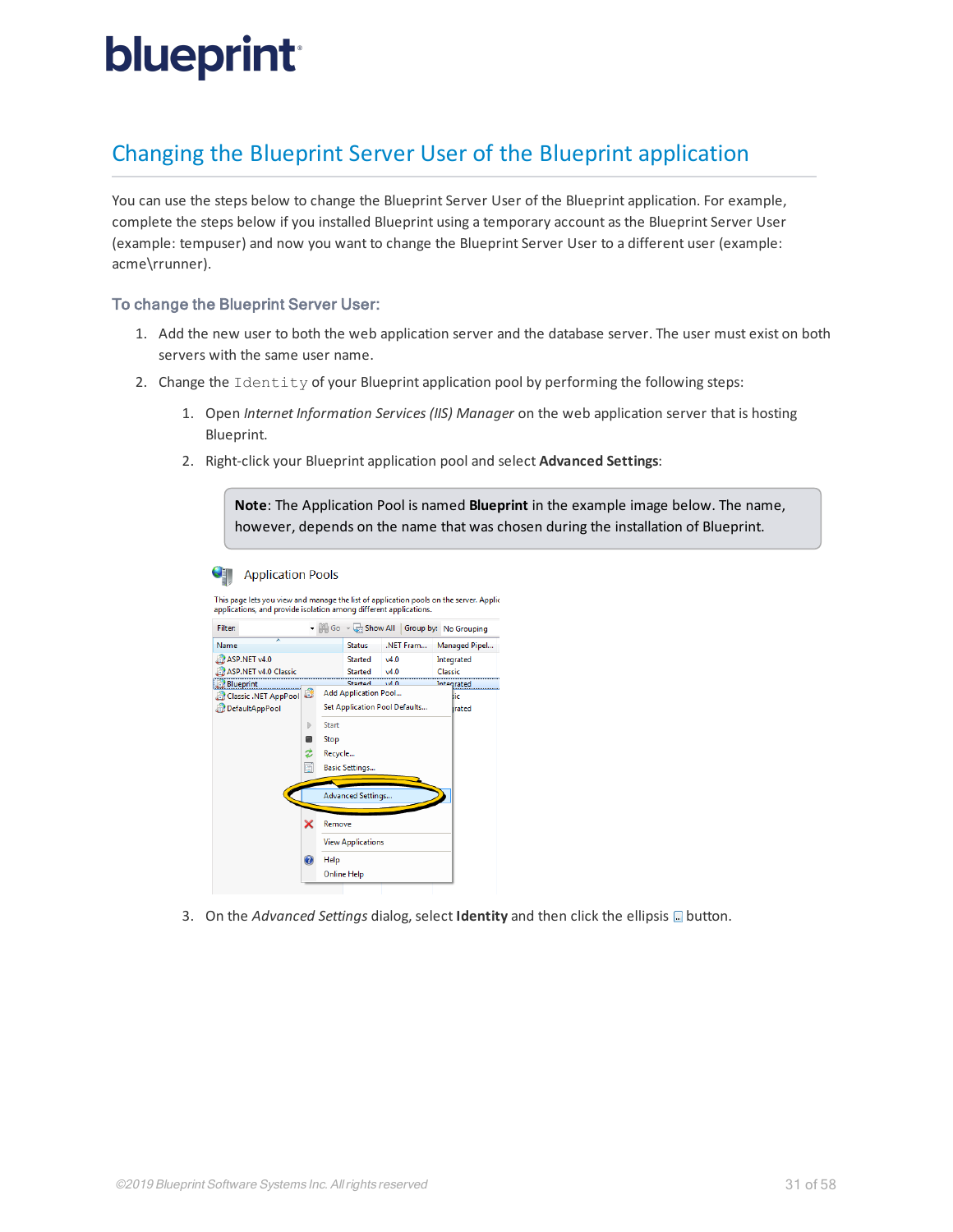| .NET Framework Version<br>Enable 32-Bit Applications<br>Managed Pipeline Mode<br>Name | v4.0         |
|---------------------------------------------------------------------------------------|--------------|
|                                                                                       |              |
|                                                                                       | True         |
|                                                                                       | Integrated   |
|                                                                                       | Blueprint    |
| Queue Length                                                                          | 1000         |
| Start Automatically                                                                   | True         |
| □ CPU                                                                                 |              |
| I imit                                                                                | n            |
| Limit Action                                                                          | NoAction     |
| Limit Interval (minutes)                                                              | 5            |
| Processor Affinity Enabled                                                            | <b>False</b> |
| Processor Affinity Mask                                                               | 4294967295   |
| □ Process Model                                                                       |              |
|                                                                                       |              |
| Identity                                                                              | tempuser     |
| <b>Idle Time</b><br>ametes)                                                           | 20           |
| Load Use                                                                              | False        |
| Maximum Wo<br>esses                                                                   | $\mathbf{1}$ |
| Ping Enabled                                                                          | True         |
| Ping Maximum Response Time (second 90                                                 |              |
| Ping Period (seconds)                                                                 | 30           |
| Shutdown Time Limit (seconds)                                                         | 90           |

The *Application Pool Identity* dialog appears:

| <b>Application Pool Identity</b> |              | <b>71</b> |
|----------------------------------|--------------|-----------|
| c<br>Built-in account:           |              |           |
|                                  |              |           |
|                                  |              |           |
| G.<br>Custom account:            |              |           |
| tempuser                         | Set          |           |
|                                  |              |           |
|                                  |              |           |
|                                  | Cancel<br>OK |           |
|                                  |              |           |

- 4. Select one of the following options:
	- **Built-in account**: Allows you to use the Built-in account for the Blueprint Server User. The ApplicationPoolIdentity built-in account in IIS is created as **IIS APPPOOL\<AppPoolName>** in SQL.

Note: The Built-in account should only be used for single-server installs, where the datasource is always localhost.

**Custom account**: Allows you to set a specific user account for the Blueprint Server User. Click the **Set** button to open the *Set Credentials* dialog. Enter the user name and password for the new user, and then click **OK** to save the changes.

| <b>Set Credentials</b> |    | ×<br>Đ |
|------------------------|----|--------|
| User name:             |    |        |
| acme\rrunner           |    |        |
| Password:              |    |        |
| .                      |    |        |
| Confirm password:      |    |        |
|                        |    |        |
|                        |    |        |
|                        | OK | Cancel |
|                        |    |        |

3. Run the Blueprint database utility command to set the user. You mustspecify the new user using the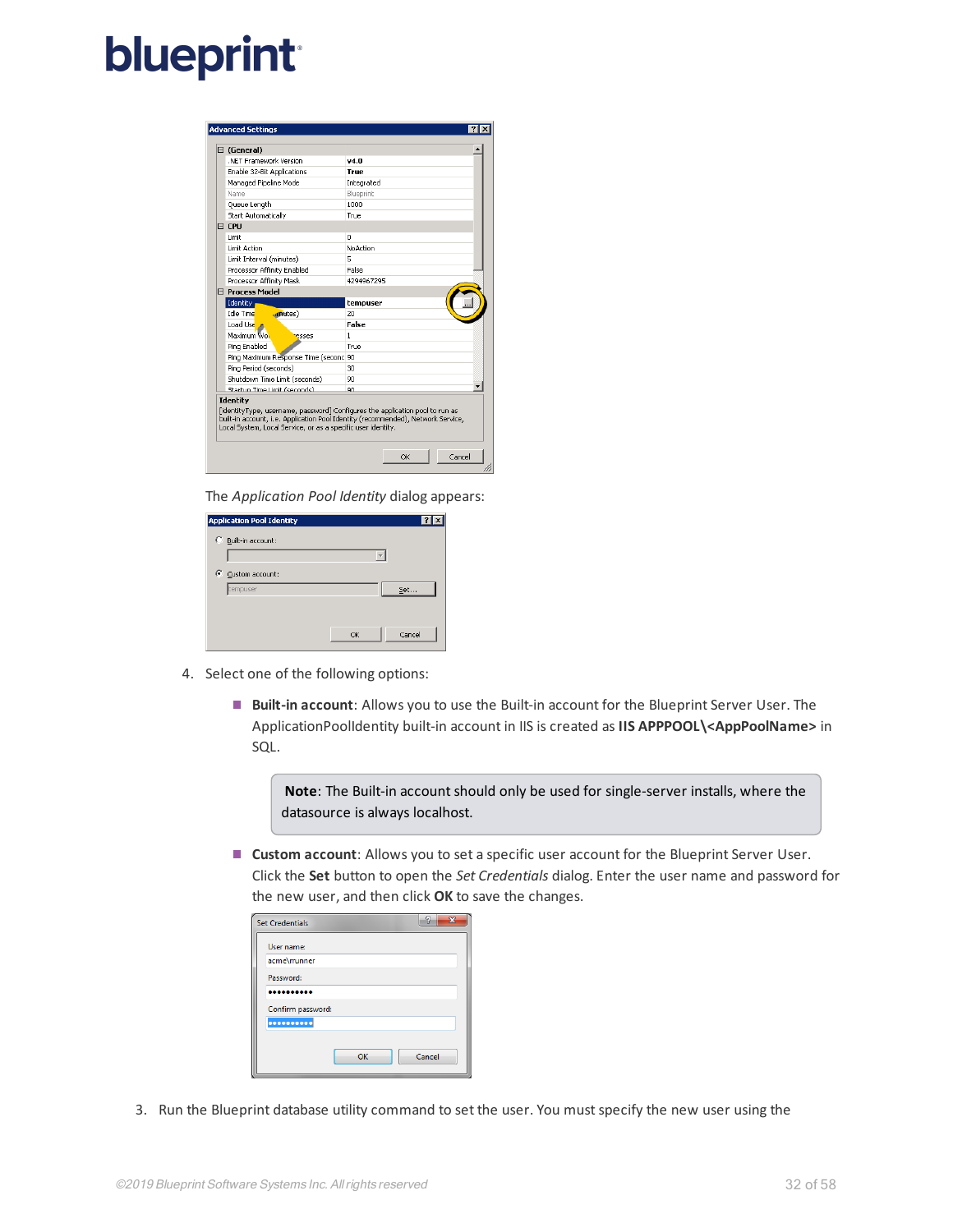

/nuseridentity parameter:

If you chose the **built-in account** option:

```
blueprintdbcmd.exe /object USER /command ADD /datasource
LOCALHOST /catalog [database] /integratedsec TRUE /nuseridentity
"IIS APPPOOL\[AppPoolName]"
```
Example:

```
blueprintdbcmd.exe /object USER /command ADD /datasource
LOCALHOST /catalog BlueprintDB /integratedsec TRUE /nuseridentity
"IIS APPPOOL\BlueprintAP"
```
If you chose the **Custom account** option:

```
blueprintdbcmd.exe /object USER /command add /datasource [db_
server]\[instancename] /catalog [database] /integratedsec TRUE
/nuseridentity [new_user_id]
```
#### Example:

```
blueprintdbcmd.exe /object USER /command ADD /datasource
DBSERVER\INSTANCE01 /catalog BlueprintDB /integratedsec TRUE
/nuseridentity "acme\rrunner"
```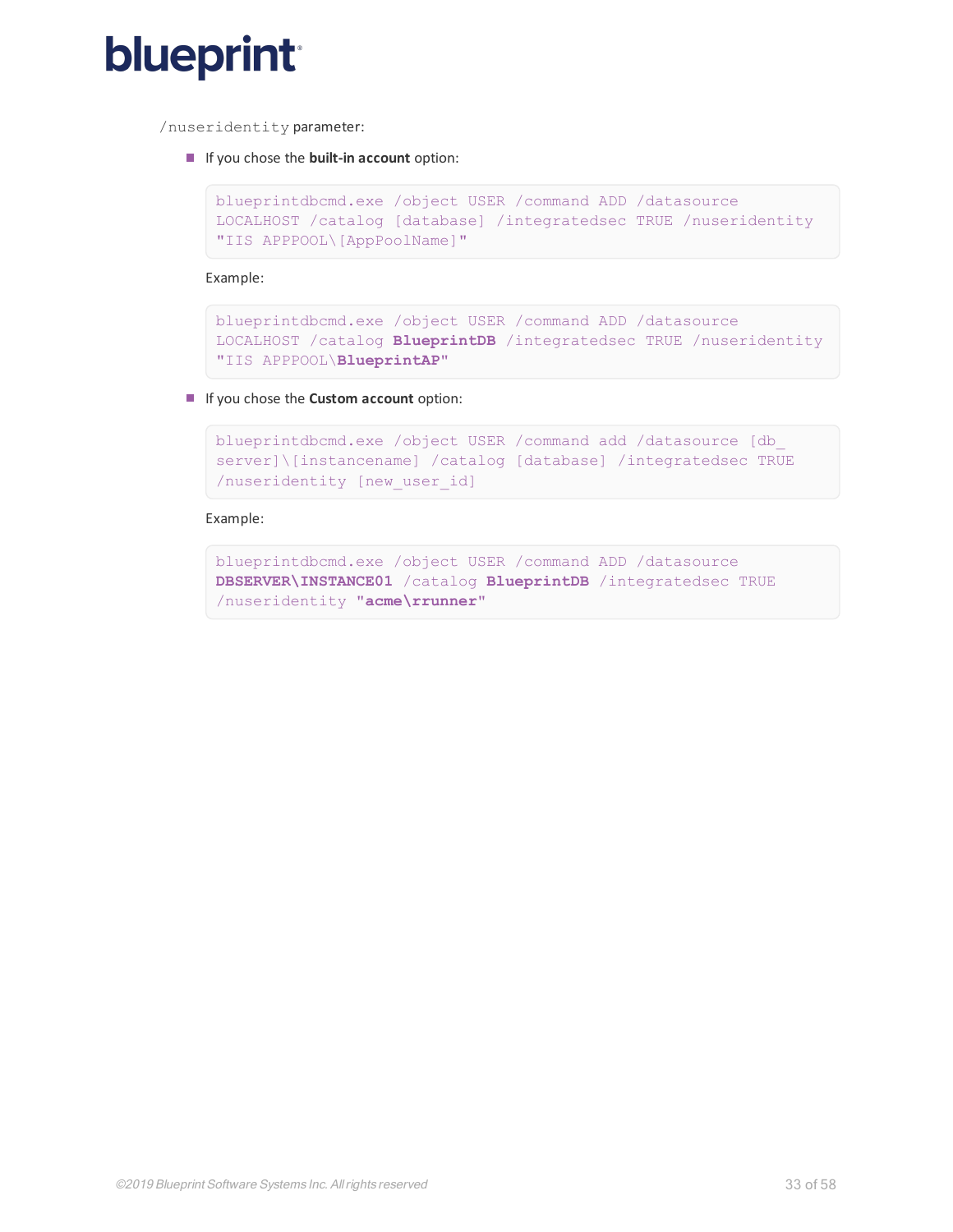## <span id="page-33-0"></span>Managing the Blueprint application

This section contains information on managing the Blueprint web application, including:

- Web application server [configuration](#page-33-1) parameters
- <span id="page-33-1"></span>■ About the [web.config](#page-35-0) file

## Web application server configuration parameters

#### **Tip**

You can type the following commands to view more information about the command parameters:

blueprintwebcmd.exe /help

blueprintdbcmd.exe /help

blueprintqcwebcmd.exe /help

| Parameter | <b>Description</b>                                                                                                                                                                                                                                                                                                                                                                                                                                                                                                                                                                                                                                                                                                                                       | <b>Default</b> | <b>Example</b> |
|-----------|----------------------------------------------------------------------------------------------------------------------------------------------------------------------------------------------------------------------------------------------------------------------------------------------------------------------------------------------------------------------------------------------------------------------------------------------------------------------------------------------------------------------------------------------------------------------------------------------------------------------------------------------------------------------------------------------------------------------------------------------------------|----------------|----------------|
| /object   | Defines the object type of the<br>command. This parameter can be set<br>to one of the following values:<br>SITE - administration of web<br><b>The Contract of the Contract of the Contract of the Contract of the Contract of the Contract of the Contract of the Contract of the Contract of the Contract of the Contract of the Contract of The Contract of The Contract </b><br>sites<br>APPPOOL - administration of<br><b>The State</b><br>application pools<br>DBCONFIG - administration of<br><b>In</b><br>database connection<br>configuration sections<br>■ SERVICEKEYCONFIG -<br>administration of key<br>configuration sections<br>SERVICEDBCONFIG -<br><b>The Co</b><br>administration of database<br>connection configuration in<br>services |                |                |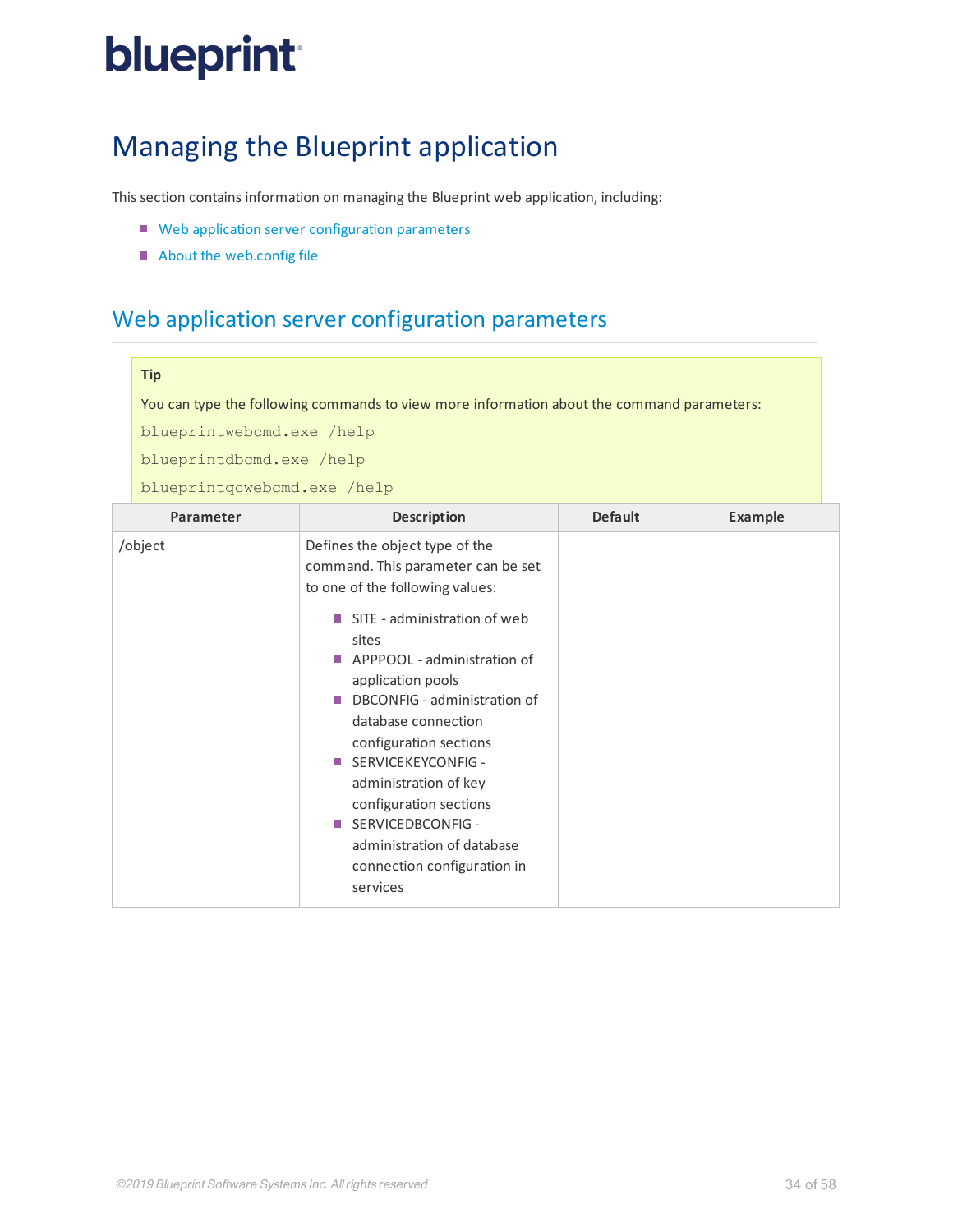| Parameter           | <b>Description</b>                                                                                                                                                                                                                                                                                                                                                                                                                                                                                                        | <b>Default</b>                | <b>Example</b>                    |
|---------------------|---------------------------------------------------------------------------------------------------------------------------------------------------------------------------------------------------------------------------------------------------------------------------------------------------------------------------------------------------------------------------------------------------------------------------------------------------------------------------------------------------------------------------|-------------------------------|-----------------------------------|
| /command            | Defines the command to perform. This<br>parameter can be set to one of the<br>following values:<br>■ LIST - list the existing objects in<br>the server<br>ADD - add new objects to the<br>server<br>ADDAUX - add new objects to<br>the auxiliary server<br>DELETE - delete the object<br>from the server<br>START - start the object<br>instance on the server<br>STOP - stop the object instance<br>on the server<br>SET - sets the specific<br>configuration values (currently<br>supported only by DBCONFIG<br>object) |                               |                                   |
| /wsname             | Defines the name of the site. This<br>should be the same as the application<br>pool name.                                                                                                                                                                                                                                                                                                                                                                                                                                 | Blueprint                     | Blueprint                         |
| /wsid               | Defines the ID of the site.                                                                                                                                                                                                                                                                                                                                                                                                                                                                                               |                               | 25                                |
| /port               | Defines the port number used for the<br>site.                                                                                                                                                                                                                                                                                                                                                                                                                                                                             |                               | 8080                              |
| /auxSiteUrl         | Defines the ID of the site.                                                                                                                                                                                                                                                                                                                                                                                                                                                                                               | Blueprint_<br>Auxiliary       | Blueprint_Auxiliary               |
| /auxSitePort        | Defines the port number used by the<br>auxiliary site.                                                                                                                                                                                                                                                                                                                                                                                                                                                                    |                               | 9101                              |
| /httpHostname       | Hostname for the site                                                                                                                                                                                                                                                                                                                                                                                                                                                                                                     |                               |                                   |
| /https              | Flag specifying SSL install of the site                                                                                                                                                                                                                                                                                                                                                                                                                                                                                   |                               |                                   |
| /sslcert            | Name of IIS server certificate                                                                                                                                                                                                                                                                                                                                                                                                                                                                                            |                               |                                   |
| /sslcertstore       | Name of IIS certificate store                                                                                                                                                                                                                                                                                                                                                                                                                                                                                             |                               |                                   |
| /dir                | Defines the location of the Blueprint<br>installation.                                                                                                                                                                                                                                                                                                                                                                                                                                                                    |                               | C:\Program<br>Files\Blueprint\Web |
| /apppoolname        | Defines the name of the application<br>pool.                                                                                                                                                                                                                                                                                                                                                                                                                                                                              | Blueprint                     | Blueprint                         |
| /serviceapppoolname | Defines the name of the primary<br>services application pool.                                                                                                                                                                                                                                                                                                                                                                                                                                                             | Blueprint_<br>PrimaryServices | Blueprint_<br>PrimaryServices     |
| /datasource         | Defines your database and instance<br>names.                                                                                                                                                                                                                                                                                                                                                                                                                                                                              |                               | DBSERVER\INSTANCE01               |
| /catalog            | Defines the name of the database.                                                                                                                                                                                                                                                                                                                                                                                                                                                                                         | Blueprint                     |                                   |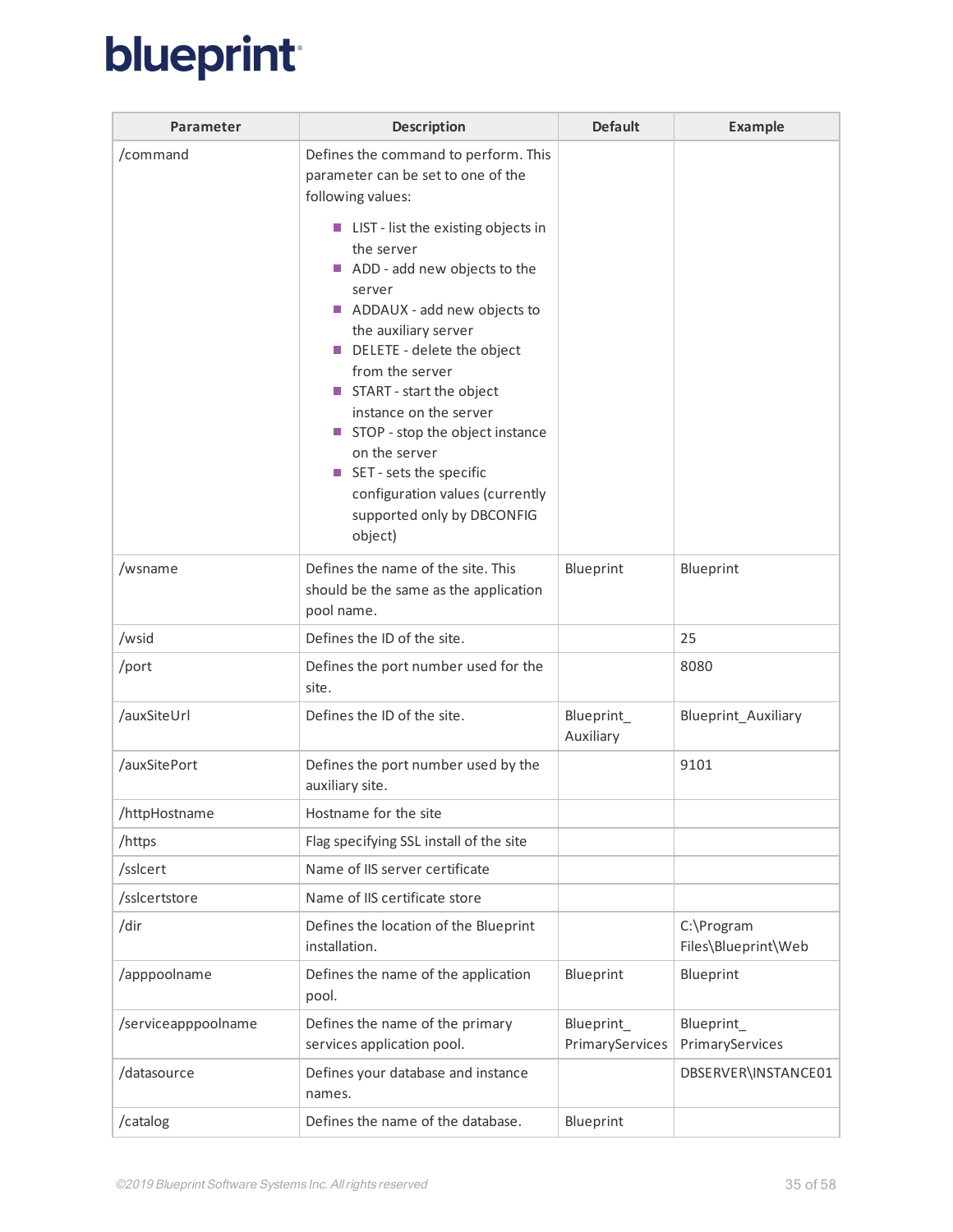| <b>Parameter</b>           | <b>Description</b>                                                                                                                                                                                                                      | <b>Default</b> | <b>Example</b>                                            |
|----------------------------|-----------------------------------------------------------------------------------------------------------------------------------------------------------------------------------------------------------------------------------------|----------------|-----------------------------------------------------------|
| /adminstoragedatasource    | Defines the AdminStorage database.                                                                                                                                                                                                      |                |                                                           |
| /adminstoragecatalogprefix | Defines the initial catalog prefix for<br>AdminStorage. (Note the<br>AdminStorage suffix is automatically<br>added to this value, and should be<br>omitted from the command-line<br>value.)                                             |                | Blueprint<br>(which becomes<br>Blueprint<br>AdminStorage) |
| /filestoragedatasource     | Defines the FileStorage database.                                                                                                                                                                                                       |                |                                                           |
| /filestoragecatalogprefix  | Defines the initial catalog prefix for<br>FileStorage. (Note the _FileStorage<br>suffix is automatically added to this<br>value, and should be omitted from the<br>command-line value.)                                                 |                | Blueprint<br>(which becomes<br>Blueprint_FileStorage)     |
| /integratedsec             | Defines whether or not Windows<br>security is used. This parameter can be<br>set to one of the following values:<br><b>TRUE</b><br><b>FALSE</b><br>П<br>If /integratedsec is set to FALSE, you<br>must specify a /userid and /password. |                |                                                           |
| /userid                    | Defines the username of the Service<br>Account/Application Pool user.                                                                                                                                                                   |                |                                                           |
| /password                  | Defines the password of the Service<br>Account/Application Pool user.                                                                                                                                                                   |                |                                                           |
| /multisite                 | Flag used for multi-site deploy                                                                                                                                                                                                         |                |                                                           |

## <span id="page-35-1"></span><span id="page-35-0"></span>About the web.config file

## **Overview**

**Note:** Before upgrading Blueprint, we recommend backing up the **web.config** file. None of your existing customizations are preserved during the upgrade process. The backup file can be used as a reference to make changes to the new version of **web.config** after upgrading.

A variety of Blueprint application settings can be configured within the **web.config** file, such as LDAP timeout. Typically the **web.config** file is installed here: **C:\Program Files\Blueprint Software Systems\Blueprint\Web**.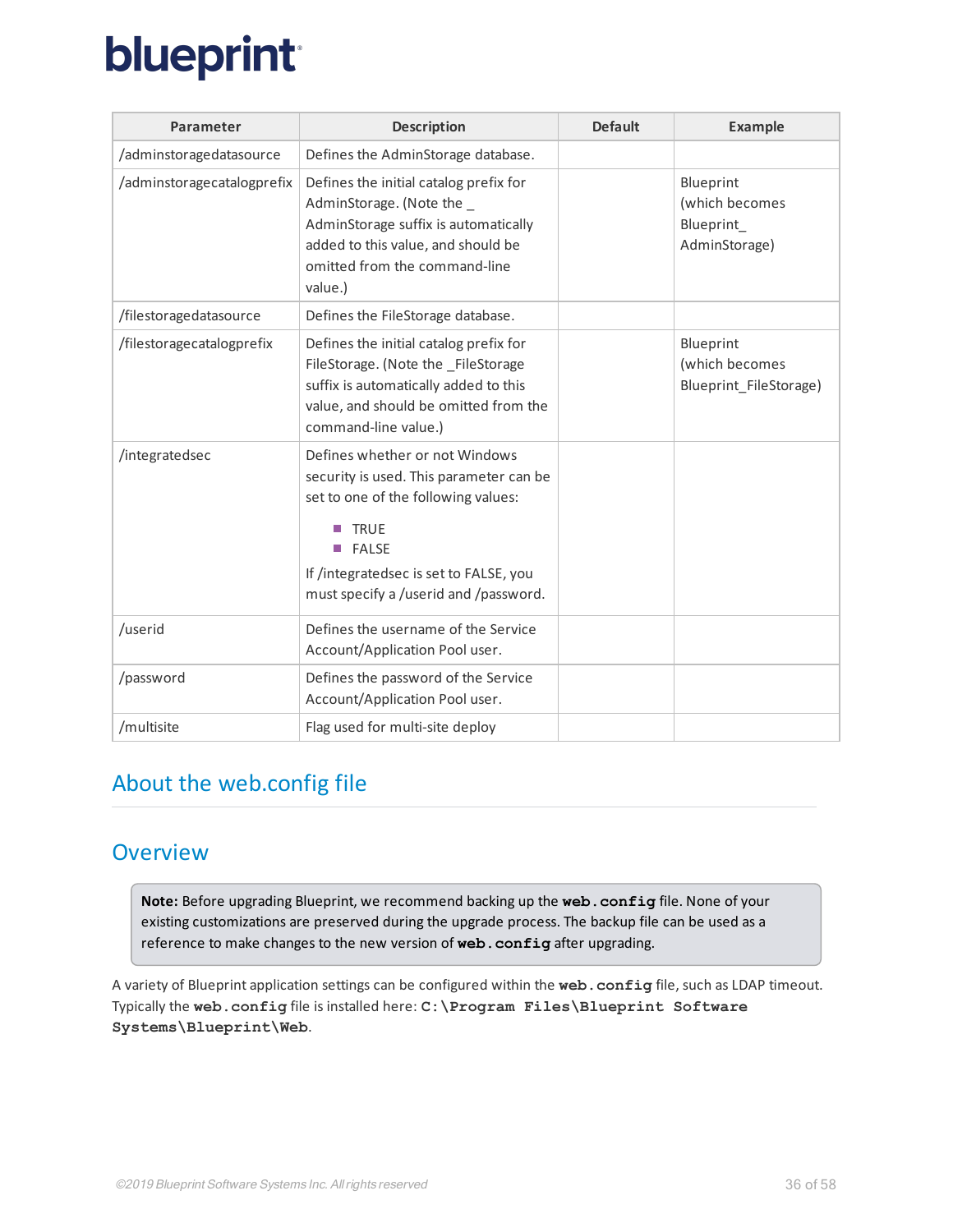## <span id="page-36-0"></span>Instructions on editing the web.config file

**Tip:** See the table of configuration settings below for a list of commonly edited parameters.

### To edit the web.config file:

- 1. Open the **web.config** file in a text editor.
- 2. Locate the value you want to edit and then change the value.
- 3. Save the file.

<span id="page-36-1"></span>The file has been successfully edited.

## Web.config parameters

### <span id="page-36-2"></span>**Blueprint web.config**

The Blueprint **web.config** file contains many Blueprint web application settings, most of which should not be edited in common configuration scenarios. The following table identifies Blueprint settings that are commonly configured as well as their possible values:

| <b>Section</b>                                                                 | Parameter<br>name | Default value | <b>Description</b>                                                                                                                                                                                                                                                                                                                                                                                                                       |
|--------------------------------------------------------------------------------|-------------------|---------------|------------------------------------------------------------------------------------------------------------------------------------------------------------------------------------------------------------------------------------------------------------------------------------------------------------------------------------------------------------------------------------------------------------------------------------------|
| <appsettings><br/><add<br>key="UseLegacyDomainName"&gt;</add<br></appsettings> | value             | false         | The<br>UseLegacyDomainNa<br>me key indicates the<br>domain name section.<br>You can use the original<br>parsing algorithm to<br>determine the domain<br>name.<br>There is no need to<br>change the default value<br>in most circumstances.<br>However, if you have<br>problems integrating<br>Blueprint with LDAP, you<br>may need to change the<br>value to TRUE. Please<br>contact Blueprint Support<br>before changing this<br>value. |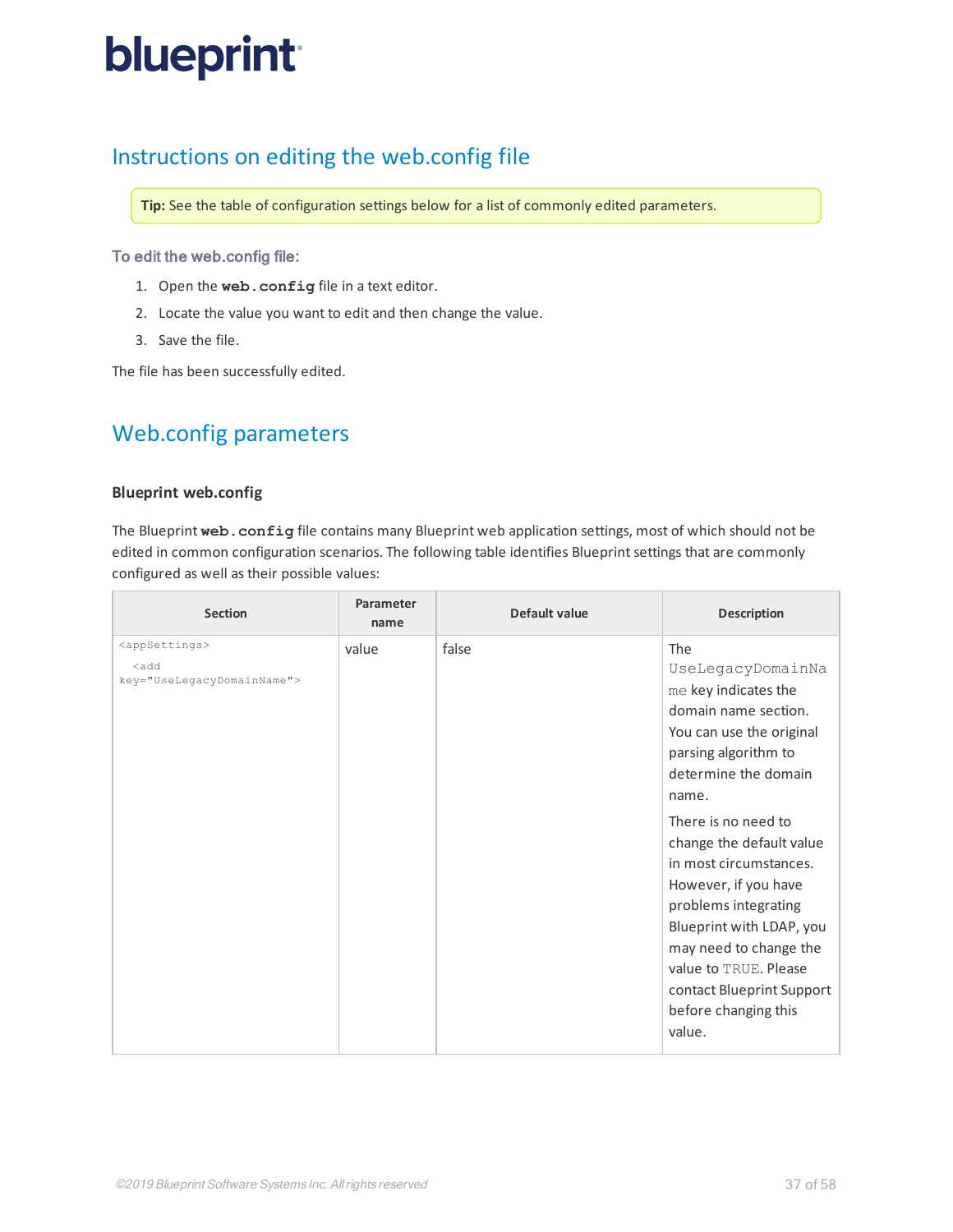| <b>Section</b>                                                                                        | Parameter<br>name | Default value | <b>Description</b>                                                                                                                                                                                                                                                                                                                                                                                                                                                                                          |
|-------------------------------------------------------------------------------------------------------|-------------------|---------------|-------------------------------------------------------------------------------------------------------------------------------------------------------------------------------------------------------------------------------------------------------------------------------------------------------------------------------------------------------------------------------------------------------------------------------------------------------------------------------------------------------------|
| <appsettings><br/><add<br>key="ExcelImportArtifactLimi<br/><math>t</math>"&gt;</add<br></appsettings> | value             | 500           | This section defines the<br>amount of artifacts that a<br>user can import from<br>Microsoft Excel at a time.<br>Note: We do not<br>recommend changing this<br>value unless it is<br>necessary.                                                                                                                                                                                                                                                                                                              |
| <appsettings><br/><add key="LdapGetTimeout"></add></appsettings>                                      | value             | 300           | Indicates how many<br>seconds it takes for LDAP<br>retrieval to time out. By<br>default, the<br>LDAP retrieval timeout is<br>300 seconds<br>(recommended).<br>The value can be<br>changed. The minimum<br>value it can be changed to<br>is 30 and the maximum<br>is 600.                                                                                                                                                                                                                                    |
| <appsettings><br/><add key="QCMaxRetries"></add></appsettings>                                        | value             | 30            | This section defines the<br>maximum number of<br>connection re-attempts<br>that will be made when<br>connection to HP Quality<br>Center initially fails. By<br>default, the value is 30<br>(recommended).<br>To change the value, the<br>following tag must be<br>manually added to the<br><connectionstring<br>s&gt; section first:<br/><math>&lt;</math>add<br/>key="QCMaxRetrie<br/>s" value=""&gt;<br/>The minimum value it can<br/>be changed to is 3 and<br/>the maximum is 60.</connectionstring<br> |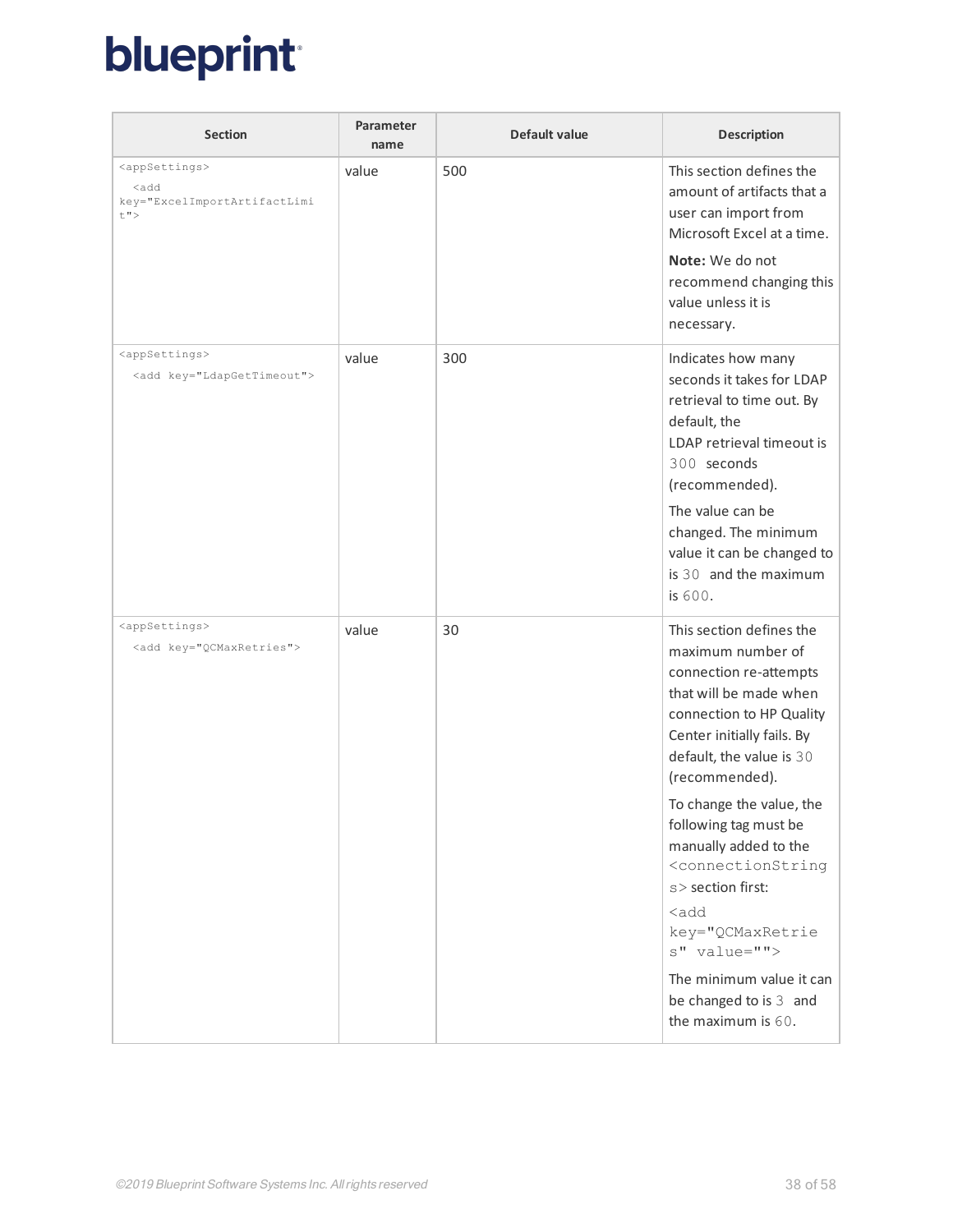| <b>Section</b>                                                              | Parameter<br>name    | Default value                                                                                                                                                                                                                                                                                                     | <b>Description</b>                                                                                                                                                                           |
|-----------------------------------------------------------------------------|----------------------|-------------------------------------------------------------------------------------------------------------------------------------------------------------------------------------------------------------------------------------------------------------------------------------------------------------------|----------------------------------------------------------------------------------------------------------------------------------------------------------------------------------------------|
| <appsettings><br/><add key="QCDelayInSeconds"></add></appsettings>          | value                | 30                                                                                                                                                                                                                                                                                                                | This section defines the<br>delay between<br>connection re-attempts<br>that will be made when<br>connection to HP Quality<br>Center initially fails. The<br>delay is measured in<br>seconds. |
|                                                                             |                      |                                                                                                                                                                                                                                                                                                                   | To change the value, the<br>following tag must be<br>manually added to the<br><connectionstring<br>s&gt; section first:</connectionstring<br>                                                |
|                                                                             |                      |                                                                                                                                                                                                                                                                                                                   | $<$ add<br>key="QCDelayInSec<br>onds" value="">                                                                                                                                              |
|                                                                             |                      |                                                                                                                                                                                                                                                                                                                   | The recommended value<br>is 5. The minimum value<br>it can be changed to is 5<br>and the maximum is 60.                                                                                      |
| <appsettings><br/><add key="AccessControl"></add></appsettings>             | value                | None                                                                                                                                                                                                                                                                                                              | Indicates the location of<br>the auxiliary<br>AccessControl service.                                                                                                                         |
| <appsettings><br/><add key="ConfigControl"></add></appsettings>             | value                | None                                                                                                                                                                                                                                                                                                              | Indicates the location of<br>the auxiliary<br>ConfigControl service.                                                                                                                         |
| <connectionstrings><br/><add connectionstring=""></add></connectionstrings> | connectionSt<br>ring | metadata=res://*/Models.Instan<br>ce.csdl <br>res://*/Models.Instance.ssdl <br>res://*/Models.Instance.msl;<br>provider=System.Data.SqlClien<br>t;<br>provider connection string=<br>"data<br>source=BlueprintDevDB;<br>Initial Catalog=Blueprint;<br>Integrated Security=True;<br>MultipleActiveResultSets=True; | The connection string that<br>points to the Blueprint<br>database.                                                                                                                           |

### <span id="page-38-0"></span>**Blueprint AdminStore web.config**

The AdminStore service is the interface to administration functionality and logins. Its **web.config** file's settings likely do not require editing in typical deployment scenarios, with the exception of the following connection parameters: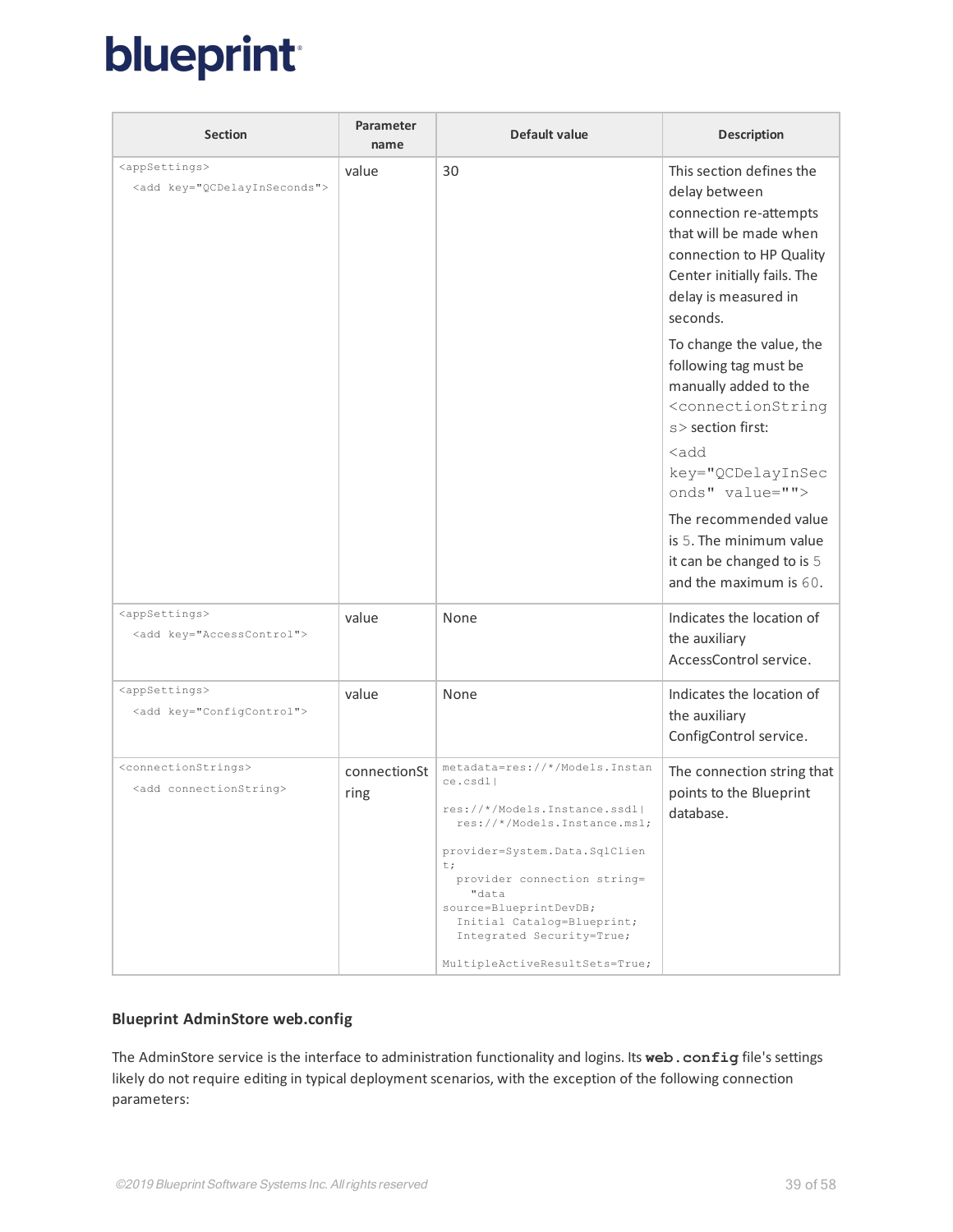| <b>Section</b>                                                              | Parameter name   | Default value                                                                                                                                                                                                                                                                       | <b>Description</b>                                                                                          |
|-----------------------------------------------------------------------------|------------------|-------------------------------------------------------------------------------------------------------------------------------------------------------------------------------------------------------------------------------------------------------------------------------------|-------------------------------------------------------------------------------------------------------------|
| <appsettings><br/><add key="AccessControl"></add></appsettings>             | value            | http://localhost:9101/svc/accesscontrol/                                                                                                                                                                                                                                            | The URL for<br>the auxiliary<br>AccessControl<br>service.                                                   |
| <appsettings><br/><add key="ConfigControl"></add></appsettings>             | value            | http://localhost:9101/svc/configcontrol/                                                                                                                                                                                                                                            | The URL for<br>the auxiliary<br>ConfigControl<br>service.                                                   |
| <connectionstrings><br/><add name="AdminStorage"></add></connectionstrings> | connectionString | data source=BlueprintDevDB;<br>initial catalog=Blueprint AdminStorage;<br>integrated security=True;<br>min pool size=4;<br>max pool size=128;<br>load balance timeout=2;<br>packet size=16384;<br>$connectrrycount=3;$<br>connectretryinterval=3;<br>MultipleActiveResultSets=True; | The<br>connection<br>string that<br>points the<br>AdminStore<br>service to the<br>AdminStorage<br>database. |
| <connectionstrings><br/><add name="RaptorMain"></add></connectionstrings>   | connectionString | data source=BlueprintDevDB;<br>initial catalog=Raptor;<br>integrated security=True;<br>min pool size=4;<br>max pool size=128;<br>load balance timeout=2;<br>packet size=16384;<br>$connectrrycount=3;$<br>connectretryinterval=3;<br>MultipleActiveResultSets=True;                 | The<br>connection<br>string that<br>points the<br>AdminStore<br>service to the<br>Blueprint<br>database.    |

### <span id="page-39-0"></span>**Blueprint FileStore web.config**

The FileStore service is the interface to files accessed from Blueprint. Its **web.config** file's settings likely do not require editing in typical deployment scenarios, with the exception of the following storage and connection parameters:

| <b>Section</b>                  | Parameter name | Default value | <b>Description</b> |
|---------------------------------|----------------|---------------|--------------------|
| <appsettings></appsettings>     | value          | $\mathbf{1}$  | The chunk          |
| <add key="FileChunkSize"></add> |                |               | size for files     |
|                                 |                |               | stored in the      |
|                                 |                |               | FileStorage        |
|                                 |                |               | database, in       |
|                                 |                |               | megabytes.         |
|                                 |                |               | The                |
|                                 |                |               | recommende         |
|                                 |                |               | d value is the     |
|                                 |                |               | default of 1.      |
|                                 |                |               |                    |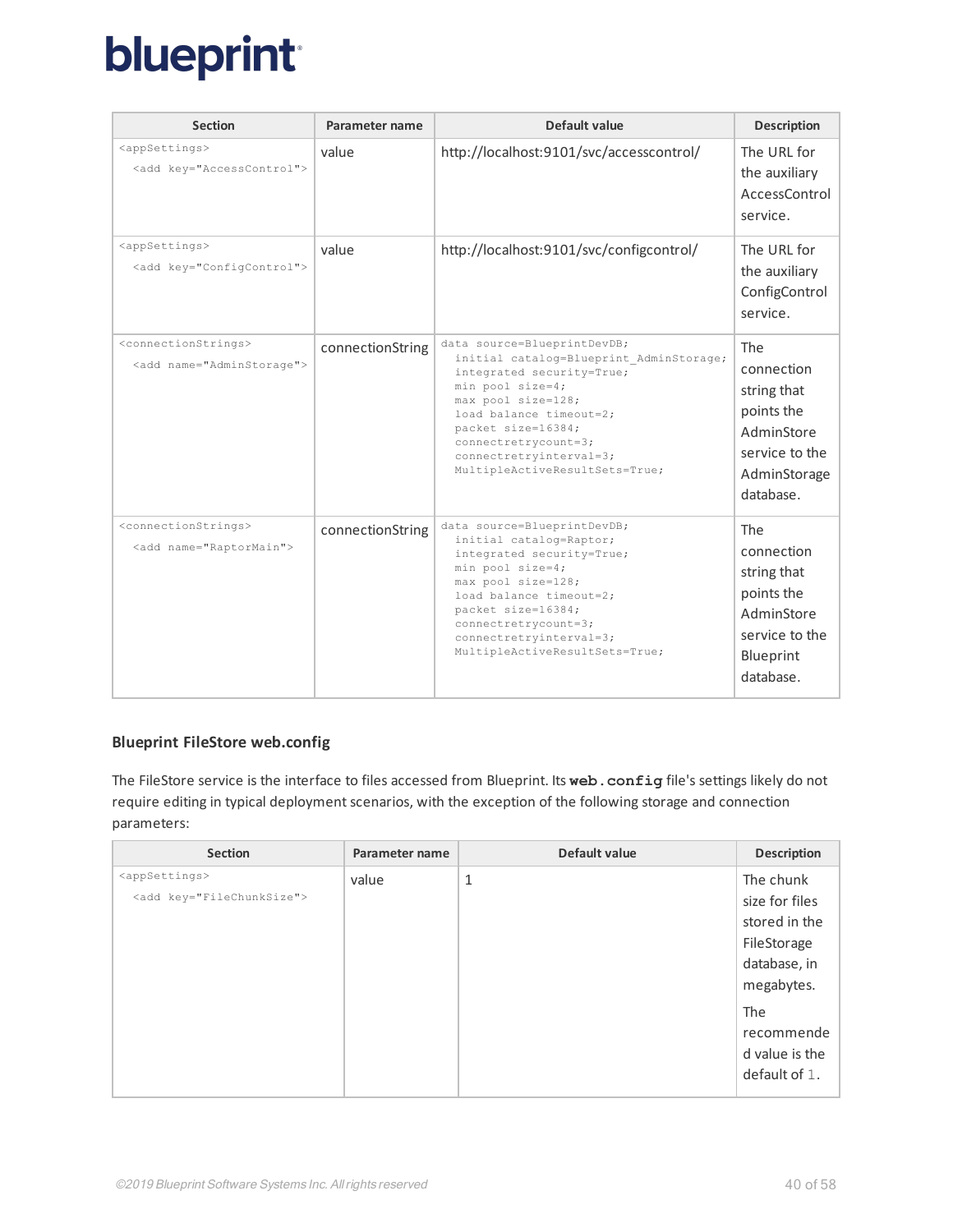| <b>Section</b>                                                                             | Parameter name       | Default value                                                                                                                                                                                                                                                                         | <b>Description</b>                                                                                                                                                                                                                                                              |
|--------------------------------------------------------------------------------------------|----------------------|---------------------------------------------------------------------------------------------------------------------------------------------------------------------------------------------------------------------------------------------------------------------------------------|---------------------------------------------------------------------------------------------------------------------------------------------------------------------------------------------------------------------------------------------------------------------------------|
| <appsettings><br/><add key="ConfigControl"></add></appsettings>                            | value                | http://localhost:9101/svc/configcontrol/                                                                                                                                                                                                                                              | The URL for<br>the auxiliary<br>ConfigControl<br>service.                                                                                                                                                                                                                       |
| <connectionstrings><br/><add<br>name="FileStoreDatabase"&gt;</add<br></connectionstrings>  | connectionStrin<br>g | data source=BlueprintDevDB;<br>initial catalog=Blueprint<br>FileStorage;<br>integrated security=True;<br>min pool size=4;<br>max pool size=128;<br>load balance timeout=2;<br>packet size=16384;<br>connectretrycount=3;<br>connectretryinterval=3;<br>MultipleActiveResultSets=True; | The<br>connection<br>string that<br>points the<br>FileStore<br>service to the<br>FileStorage<br>database.                                                                                                                                                                       |
| <connectionstrings><br/><add<br>name="FileStreamDatabase"&gt;</add<br></connectionstrings> | connectionStrin<br>g | data source=BlueprintDevDB;<br>initial catalog=Raptor;<br>integrated security=True;<br>min pool $size=4;$<br>max pool size=128;<br>load balance timeout=2;<br>packet size=16384;<br>connectretrycount=3;<br>connectretryinterval=3;<br>MultipleActiveResultSets=True;                 | The<br>connection<br>string that<br>points the<br>FileStore<br>service to the<br>Blueprint<br>database.<br>The use of the<br>Blueprint<br>database is a<br>fallback, for<br>files not<br>found in the<br>FileStorage<br>database. This<br>scenario<br>applies in<br>cases where |
|                                                                                            |                      |                                                                                                                                                                                                                                                                                       | <b>Blueprint is</b><br>upgraded to<br>v7.0, but the<br>FileStore<br>Migration<br>Utility has not<br>been run.                                                                                                                                                                   |

### <span id="page-40-0"></span>**Auxiliary AccessControl web.config**

The AccessControl service handles sessions and authentication. Its **web.config** file's settings likely do not require editing in typical deployment scenarios, with the exception of the following timeout and connection parameters: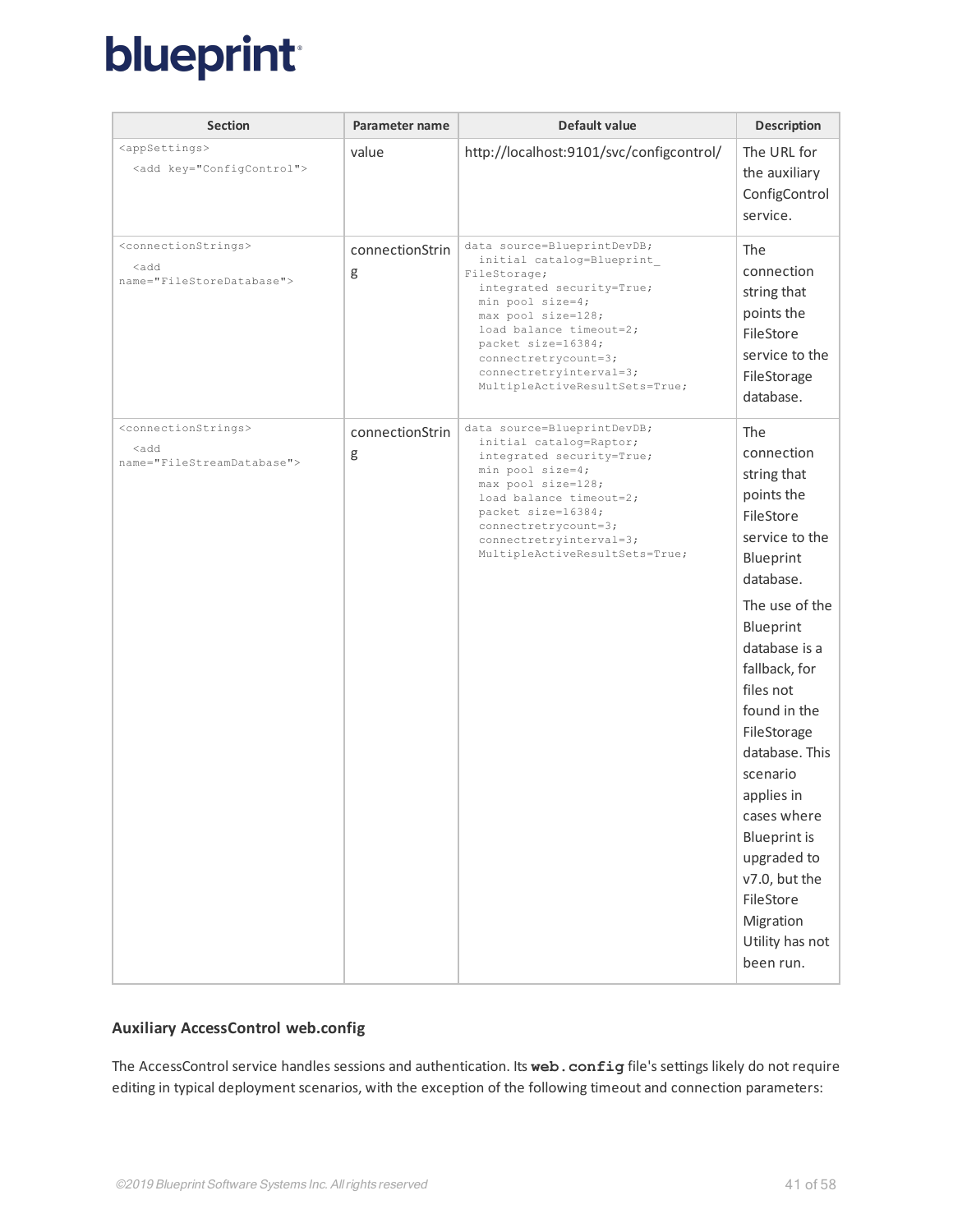| <b>Section</b>                                                                     | Parameter<br>name    | Default value                                                                                                                                                                                                                                                                            | <b>Description</b>                                                                                                                                                                                                                                             |
|------------------------------------------------------------------------------------|----------------------|------------------------------------------------------------------------------------------------------------------------------------------------------------------------------------------------------------------------------------------------------------------------------------------|----------------------------------------------------------------------------------------------------------------------------------------------------------------------------------------------------------------------------------------------------------------|
| <appsettings><br/><add<br>key="SessionTimeoutInterv<br/>a1"</add<br></appsettings> | value                | 1200                                                                                                                                                                                                                                                                                     | Interval to remove terminated<br>sessions from the database (in<br>seconds).<br>This value overrides the $\leq$ add<br>key="SessionLifetimeI<br>$nterval"$ /> section in the<br>Blueprint web.configfile.<br>(Note that the latter is<br>measured in minutes.) |
| <appsettings><br/>hb s&gt;<br/>key="ConfigControl"&gt;</appsettings>               | value                | http://localhost:9101/svc/configc<br>ontrol/                                                                                                                                                                                                                                             | The URL for the auxiliary<br>ConfigControl service.                                                                                                                                                                                                            |
| <connectionstrings><br/>kh s&gt;<br/>name="AdminStorage"&gt;</connectionstrings>   | connectionS<br>tring | data source=BlueprintDevDB;<br>initial catalog=Blueprint<br>AdminStorage;<br>integrated security=True;<br>min pool size=4;<br>max pool size=128;<br>load balance timeout=2;<br>packet size=16384;<br>$connectretrycount=3;$<br>connectretryinterval=3;<br>MultipleActiveResultSets=True; | The connection string that<br>points the AccessControl<br>service to the AdminStorage<br>database.                                                                                                                                                             |

### <span id="page-41-0"></span>**Auxiliary ConfigControl web.config**

The ConfigControl service handles configuration settings and logging. Its **web.config** file's settings likely do not require editing in typical deployment scenarios, with the exception of the following:

| <b>Section</b>                                                              | Parameter name   | Default value                                                                                                                                                                                                                                                                         | <b>Description</b>                                               |
|-----------------------------------------------------------------------------|------------------|---------------------------------------------------------------------------------------------------------------------------------------------------------------------------------------------------------------------------------------------------------------------------------------|------------------------------------------------------------------|
| <connectionstrings><br/><add name="AdminStorage"></add></connectionstrings> | connectionString | data source=BlueprintDevDB;<br>initial catalog=Blueprint AdminStorage;<br>integrated security=True;<br>min pool size=4;<br>max pool size=128;<br>load balance timeout=2;<br>packet size=16384;<br>$connectretrycount=3;$<br>connectretryinterval=3;<br>MultipleActiveResultSets=True; | The<br>connection<br>string for the<br>AdminStorage<br>database. |

## <span id="page-41-1"></span>Changing a SQL port number in the connection string

Some database administrators prefer to use a different port number than the standard SQL port 1433. You can change the SQL port number to access the Blueprint database by appending the port number to the connection string in the **web.config** file.

### To change the SQL port number:

- 1. Open the **web.config** file in a text editor.
- 2. Locate the <connectionStrings> section.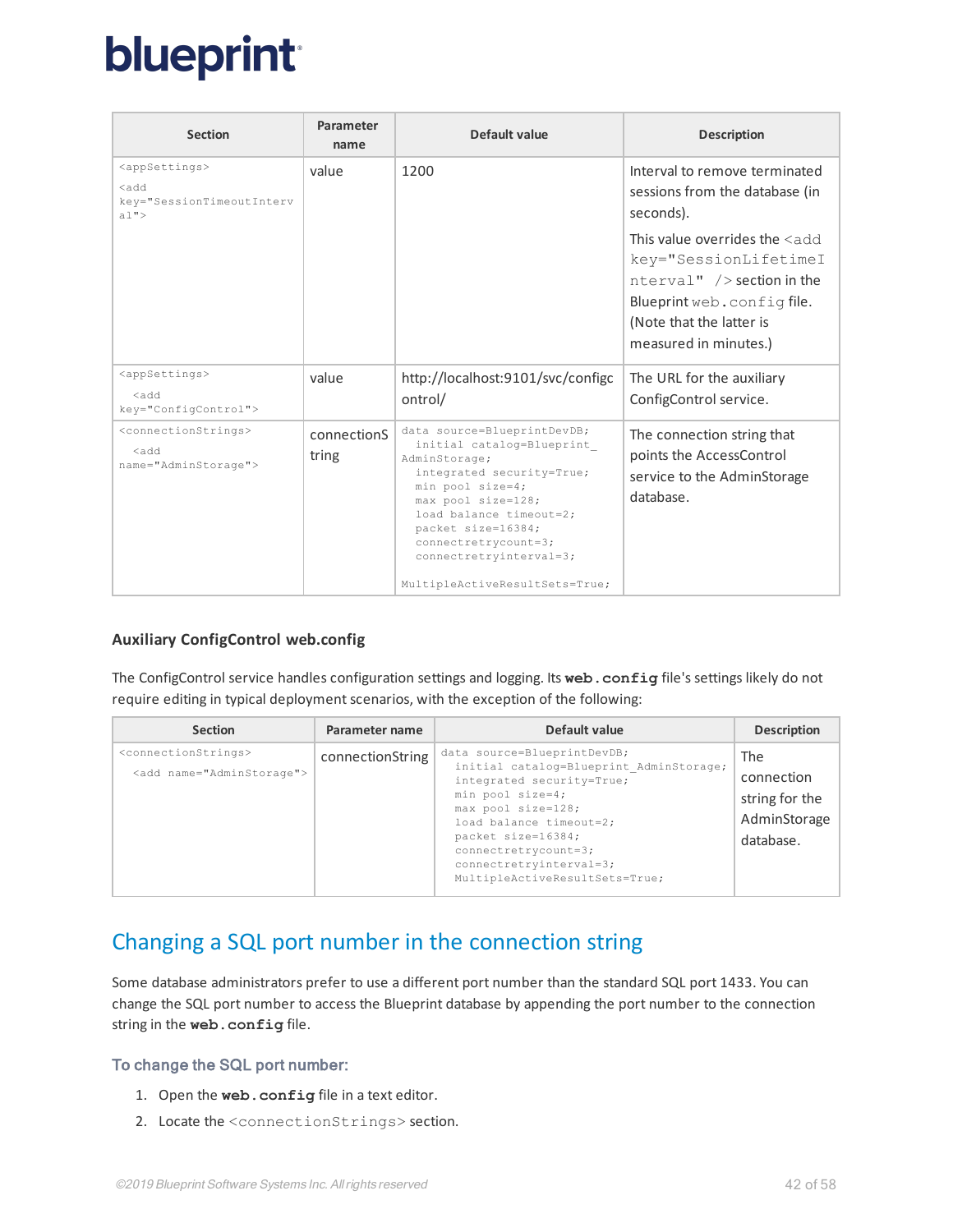3. In Data Source, add the database server name and the port number separated by a comma, as follows:

```
<connectionStrings>
<add
connectionString="metadata=res://*/Models.Instance.csdl|res://*/Models
.Instance.ssdl|
res://*/Models.Instance.msl;provider=System.Data.SqlClient;provider
connection string=" Data Source=192.168.10.10,1433; Initial
Catalog=blueprint;Integrated
Security=True; MultipleActiveResultSets=True & quot; "
name="InstanceContainer" providerName="System.Data.EntityClient" />
</connectionStrings>
```
4. Save the file.

## <span id="page-42-0"></span>Clearing the Silverlight cache

Every Blueprint user has a Silverlight cache on his or her computer that stores their Blueprint settings.

Clearing the Silverlight cache is a last resort troubleshooting step to the following issue:

The login dialog box does not appear when opening Blueprint in a browser.

**Warning:** When you clear a Blueprint user's cache, all of the user's settings are reset to the default.

We do not recommend clearing the Silverlight cache as a solution to most other issues.

### <span id="page-42-1"></span>Impact

The Silverlight cache contains the user settings for the following commands:

- *Options* dialog box (on the menu)
	- Default Font Size
	- Auto Save
		- If Auto Save is enabled, how often work is auto-saved in minutes
	- Disable Spell Check
	- **Messages in information bar section**
- *View* tab (on the ribbon)
	- **Views** button (*Use Cases* group)
	- Wrap Text (Artifact List group)
	- **Full Text**
	- **Alternative Layout**
	- Curved Lines
- *Show Indicators* group (*View* tab)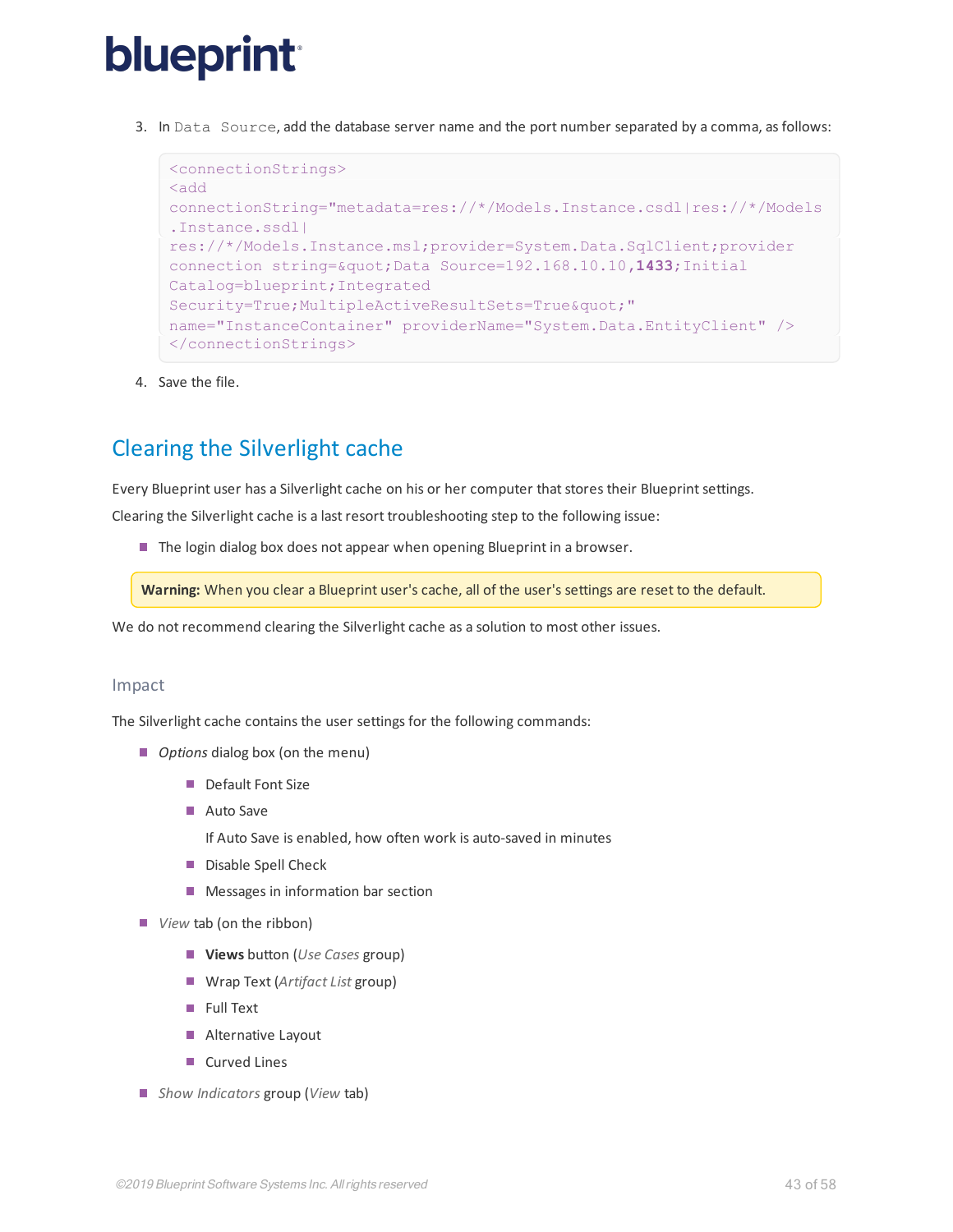- **Relationships** indicator
- **Discussions** indicator
- **Follow** indicator
- **Files** indicator
- **UI Mockup** indicator
- Explorer
	- **Explorer panel (expanded or minimized)**
	- *Explorer* panel width
	- **Activities (Explorer, Activity Center)**
- **Utility Panel** 
	- **Utility Panel (expanded or minimized)**
	- **Utility Panel width**
	- *Properties* section, expanded or collapsed (*Properties* tab)
	- *Author History* section, expanded or collapsed (*Properties* tab)
	- **Description** field (*Properties* tab)
	- *Details* section, expanded or collapsed (*Properties* tab)
	- **Search** button filters (*Browse* tab)
	- **Relationships** menu (*Relationships* tab)
- *Confirmation* dialog boxes
	- Changes to traces that cannot be undone (confirmation dialog box)
	- **Changes to attachments and document references that cannot be undone (confirmation dialog box)**
	- *Traceability matrix confirmation* dialog box
- **Miscellaneous** 
	- System view settings for all folders (column visibility, width, order, sorting and filtering)
	- The IDs of projects that the user has open
	- Login username

### To clear the Silverlight cache, complete the following steps:

- 1. Close any browsers with Blueprint you have open.
- 2. Delete the contents of the local is folder, replacing USER ID with the ID of the user:  $C:\Upsilon\to\Upsilon$ ID\AppData\LocalLow\Microsoft\Silverlight\is

**Note:** If you are unable to access the AppData folder above, you need to show hidden files. For more information on showing hidden files, go here: [http://windows.microsoft.com/en](http://windows.microsoft.com/en-au/windows-vista/show-hidden-files)[au/windows-vista/show-hidden-files](http://windows.microsoft.com/en-au/windows-vista/show-hidden-files).

The Blueprint user settings are restored to the default.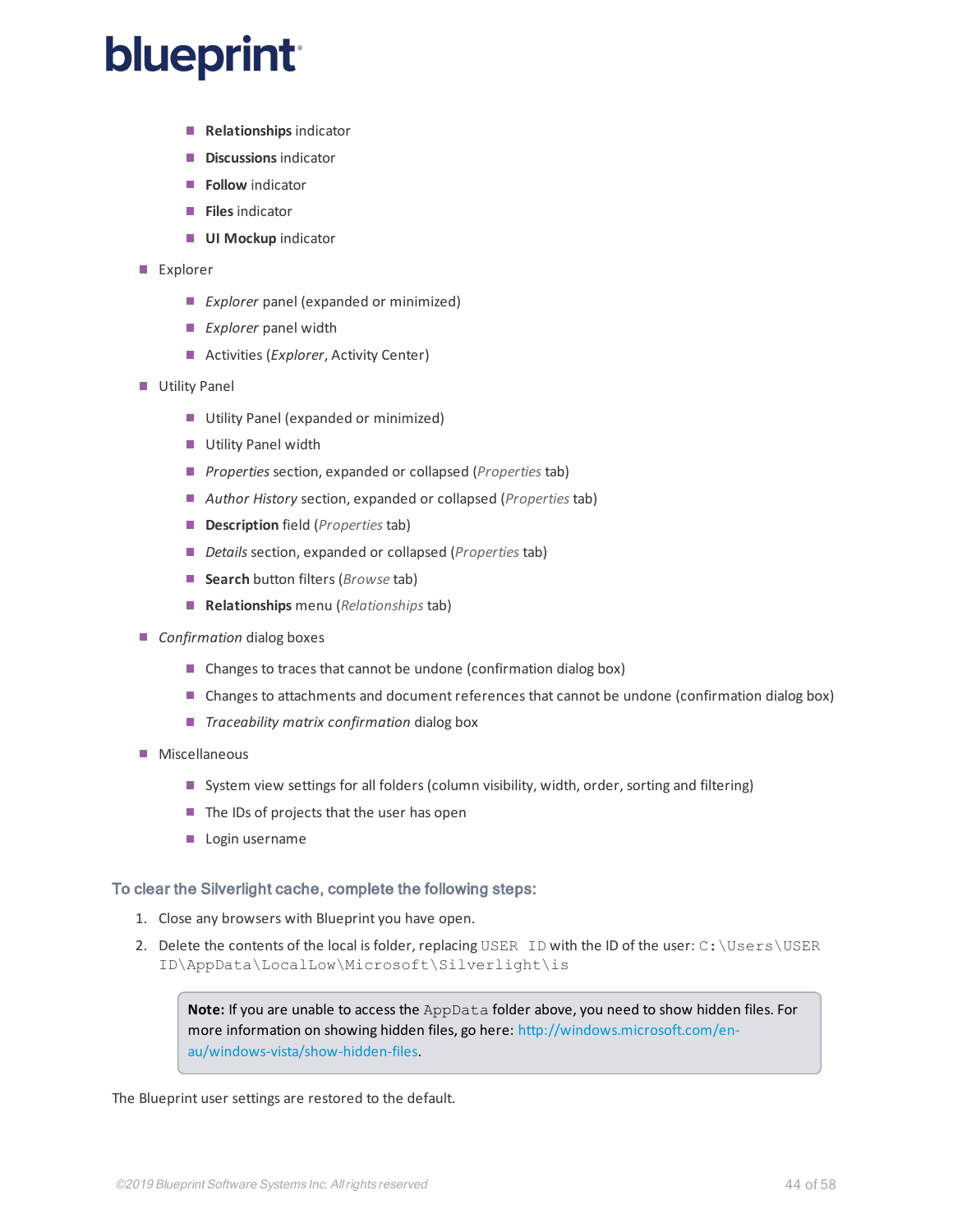## <span id="page-44-0"></span>Changing the Blueprint Server User of the Blueprint application

Blueprint gives administrators the ability to change the Blueprint server user of the Blueprint application. For more information on this topic, see Changing the Blueprint Server User of the Blueprint [application](#page-30-0).

## <span id="page-44-1"></span>Using a later version of Team Foundation Server

By default, support for Team Foundation Server 2010 is configured within the **web.config** file. The default support settings can be overridden to optimize support for a newer version of Team Foundation Server.

### To change the default Team Foundation Server settings:

- 1. Open the **web.config** file in a text editor.
- 2. Uncomment the following block of code to override with support for TFS 2012 and later:

```
2! - -<dependentAssembly>
<assemblyIdentity name="Microsoft.TeamFoundation.Client"
publicKeyToken="b03f5f7f11d50a3a" culture="neutral" />
<bindingRedirect oldVersion="10.0.0.0-10.65535.65535.65535"
newVersion="11.0.0.0" />
</dependentAssembly>
<dependentAssembly>
<assemblyIdentity name="Microsoft.TeamFoundation.Common"
publicKeyToken="b03f5f7f11d50a3a" culture="neutral" />
<bindingRedirect oldVersion="10.0.0.0-10.65535.65535.65535"
newVersion="11.0.0.0" />
</dependentAssembly>
<dependentAssembly>
<assemblyIdentity
name="Microsoft.TeamFoundation.VersionControl.Client"
publicKeyToken="b03f5f7f11d50a3a"
culture="neutral" />
<bindingRedirect oldVersion="10.0.0.0-10.65535.65535.65535"
newVersion="11.0.0.0" />
</dependentAssembly>
<dependentAssembly>
<assemblyIdentity
name="Microsoft.TeamFoundation.TestManagement.Common"
publicKeyToken="b03f5f7f11d50a3a"
culture="neutral" />
<bindingRedirect oldVersion="10.0.0.0-10.65535.65535.65535"
newVersion="11.0.0.0" />
</dependentAssembly>
<dependentAssembly>
<assemblyIdentity
name="Microsoft.TeamFoundation.TestManagement.Client"
publicKeyToken="b03f5f7f11d50a3a"
culture="neutral" />
```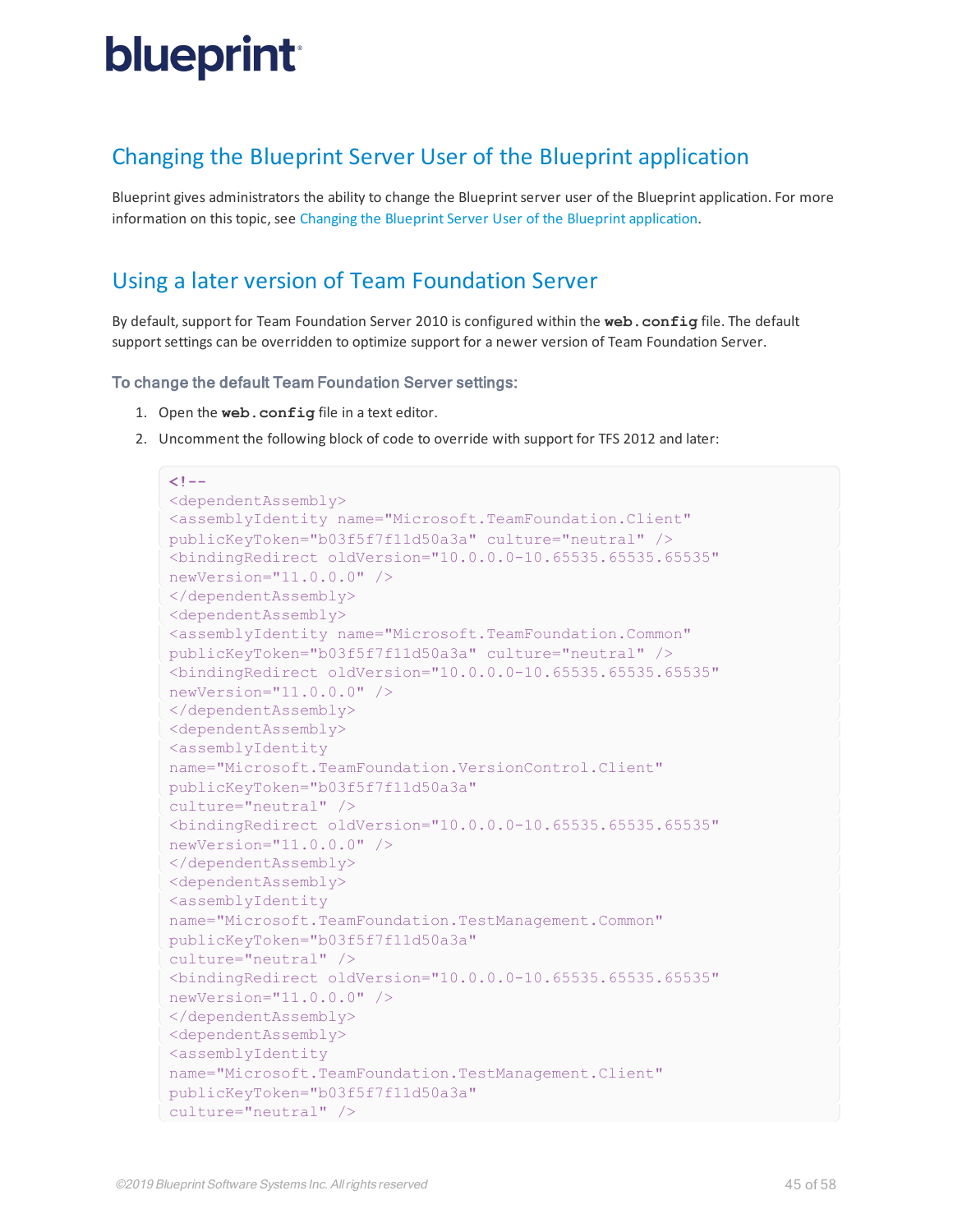```
<bindingRedirect oldVersion="10.0.0.0-10.65535.65535.65535"
newVersion="11.0.0.0" />
</dependentAssembly>
<dependentAssembly>
<assemblyIdentity
name="Microsoft.TeamFoundation.WorkItemTracking.Client"
publicKeyToken="b03f5f7f11d50a3a"
culture="neutral" />
<bindingRedirect oldVersion="10.0.0.0-10.65535.65535.65535"
newVersion="11.0.0.0" />
</dependentAssembly>
-->
```
<span id="page-45-0"></span>3. Save the file.

## Managing spell check and the dictionary

Blueprint gives users the ability to add terms to the dictionary. Once a user adds a word to the dictionary, spell check identifies the word as valid and no longer underlines the word in red. After being added to the dictionary, the word cannot be removed except by clearing the entire [dictionary](#page-45-1) database.

The default language of the spell check and the dictionary is **en-US (English - United States)**. However, the spell check and dictionary features can be configured to use any of the supported languages. All of the languages Blueprint supports are visible in the following folder:  $C:\Perogram$  **Files\Blueprint** Software **Systems\Blueprint\Web\Dictionary\Languages\** You can enable as many spell check and [dictionary](#page-47-0) [languages](#page-47-0) as you wish.

## <span id="page-45-1"></span>Clearing the dictionary database

Blueprint provides administrators with the ability to clear the dictionary database. In some circumstances the dictionary database may need to be cleared in order to clean up the dictionary.

**Note:** Once a user adds a term to the dictionary, the term cannot be removed except by clearing the entire dictionary database.

Clearing the dictionary database consists of a copy and paste operation that overrides the current dictionary database. The default dictionary language is **en-US (English - United States)** but, if needed, any supported language can be used to override the current dictionary database.

### To clear the dictionary database:

1. Navigate to the folder containing the language you want to use.

For example, the default language is English (United States) and thus the folder is **C:\Program Files\Blueprint Software Systems\Blueprint\Web\Dictionary\Languages\en-US (English - United States)**

2. Copy the **dictionary.dct** file.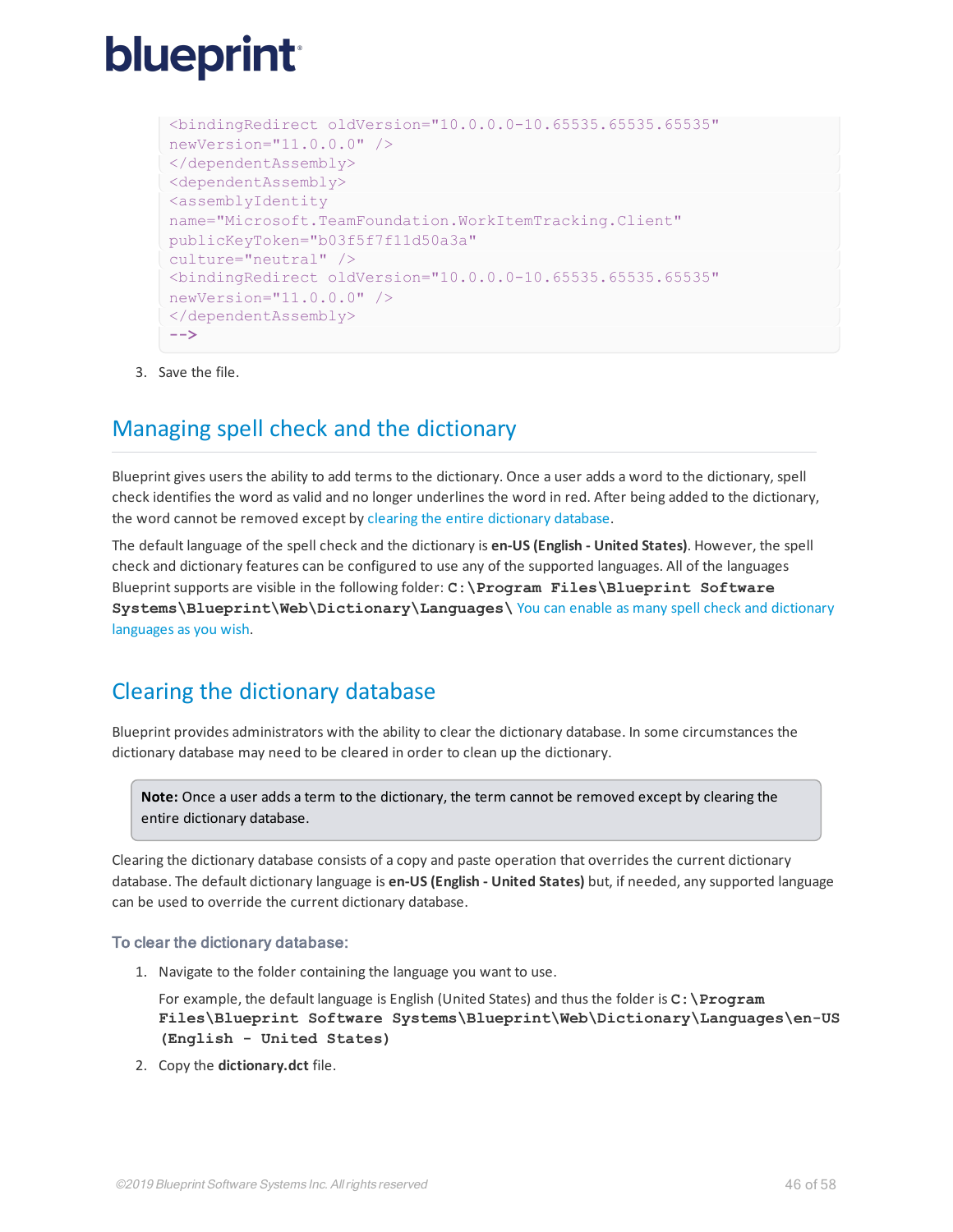**Warning:** Once the dictionary database is cleared, all terms that have been added are cleared and cannot be retrieved.

3. Overwrite the active (default) dictionary file with the copied dictionary file.

The active (default) dictionary file is stored here:

**C:\Program Files\Blueprint Software Systems\Blueprint\Web\Dictionary\default\dictionary.dct**

The dictionary has been immediately restored to the language default. If a client was already using Blueprint prior to the dictionary update, the dictionary cleanup becomes effective after the client browser cache is cleared.

## <span id="page-46-0"></span>Changing the spell check and dictionary language

Blueprint allows you to change the default spell check and dictionary language. Alternatively, you can add [more](#page-47-0) languages to the default spell check and dictionary.

After a dictionary has been configured in the **web.config** file, all Blueprint users on that particular instance will automatically utilize that particular dictionary for their spell check needs. Users can disable spell checking but they cannot configure the dictionary.

### To change the spell check dictionary language:

1. Locate the dictionary file that you want to use.

The dictionary files (**dictionary.dct**) for each supported language are available in the following folder:

**C:\Program Files\Blueprint Software**

**Systems\Blueprint\Web\Dictionary\Languages\**

2. Overwrite the active (default) dictionary file with the desired dictionary file.

The active (default) dictionary file is stored here:

```
C:\Program Files\Blueprint Software
Systems\Blueprint\Web\Dictionary\default\dictionary.dct
```
### Example

If you want your users to utilize a French spell check dictionary, copy this file:

```
C:\Program Files\Blueprint Software
```

```
Systems\Blueprint\Web\Dictionary\Languages\fr-FR (French -
```
**France)\dictionary.dct**

and use it to overwrite this file:

```
C:\Program Files\Blueprint Software
Systems\Blueprint\Web\Dictionary\default\dictionary.dct
```
The new spell check dictionary becomes effective immediately. If a client was already using Blueprint prior to the dictionary update, the new spell check dictionary becomes effective after the client browser cache is cleared.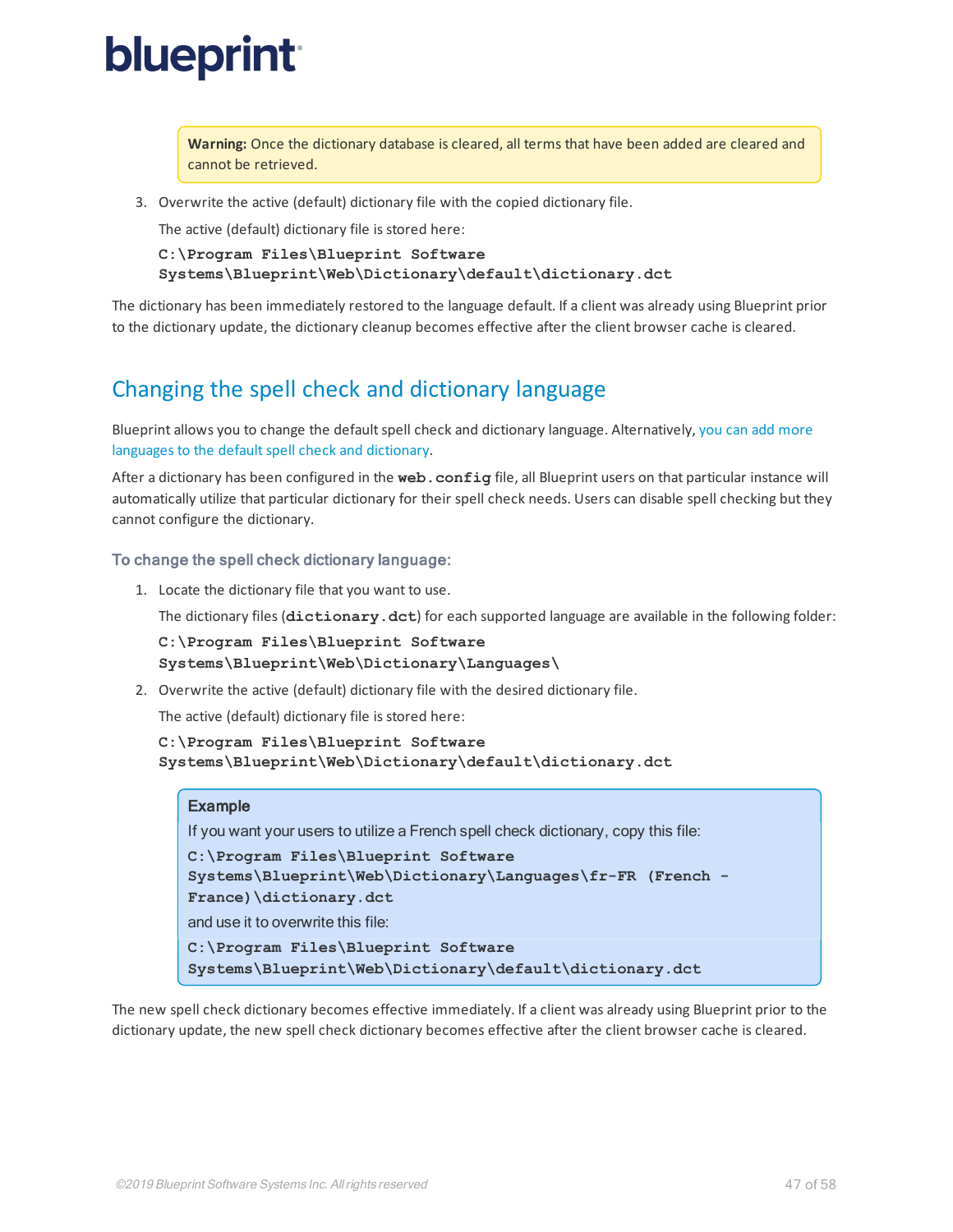## <span id="page-47-0"></span>Enabling a language in the spell check and the dictionary

Any of the languages Blueprint supports can be enabled in the spell check and the dictionary. There is no limit to the supported languages you can enable. All of the languages Blueprint supports can be found in the following folder: **C:\Program Files\Blueprint Software Systems\Blueprint\Web\Dictionary\Languages\**

To enable a language in the spell check and the dictionary, complete the following:

- 1. Create a new folder named **Backup** in the following directory: **C:\Program Files\Blueprint Software Systems\Blueprint\Web\Dictionary\**
- 2. Copy the **dictionary.dct** file (the default) that you can find in the following folder: **C:\Program Files\Blueprint Software Systems\Blueprint\Web\Dictionary\default**
- 3. Paste the copied **dictionary.dct** file into the **Backup** folder.
- 4. Rename the original **dictionary.dct** file (found in **C:\Program Files\Blueprint Software Systems\Blueprint\Web\Dictionary\default**) to **dictionary.zip**.
- 5. Navigate to the **C:\Program Files\Blueprint Software Systems\Blueprint\Web\Dictionary\Languages\** folder and then open the folder containing the language you want to enable.
- 6. Rename the **dictionary.dct** file to **dictionary.zip**.
- 7. Unzip the **dictionary.zip** file.
- 8. Extract the **.words** file from the **dictionary.zip** file.
- 9. Rename the **dictionary.zip** file to **dictionary.dct**.
- 10. Copy the extracted **.words** file to the **C:\Program Files\Blueprint Software Systems\Blueprint\Web\Dictionary\default** folder.
- 11. Paste the newly copied **.words** file into the **dictionary.zip** file.
- 12. In the **C:\Program Files\Blueprint Software Systems\Blueprint\Web\Dictionary\default** folder, rename the **dictionary.zip** file back to **dictionary.dct**.

The language has successfully been enabled.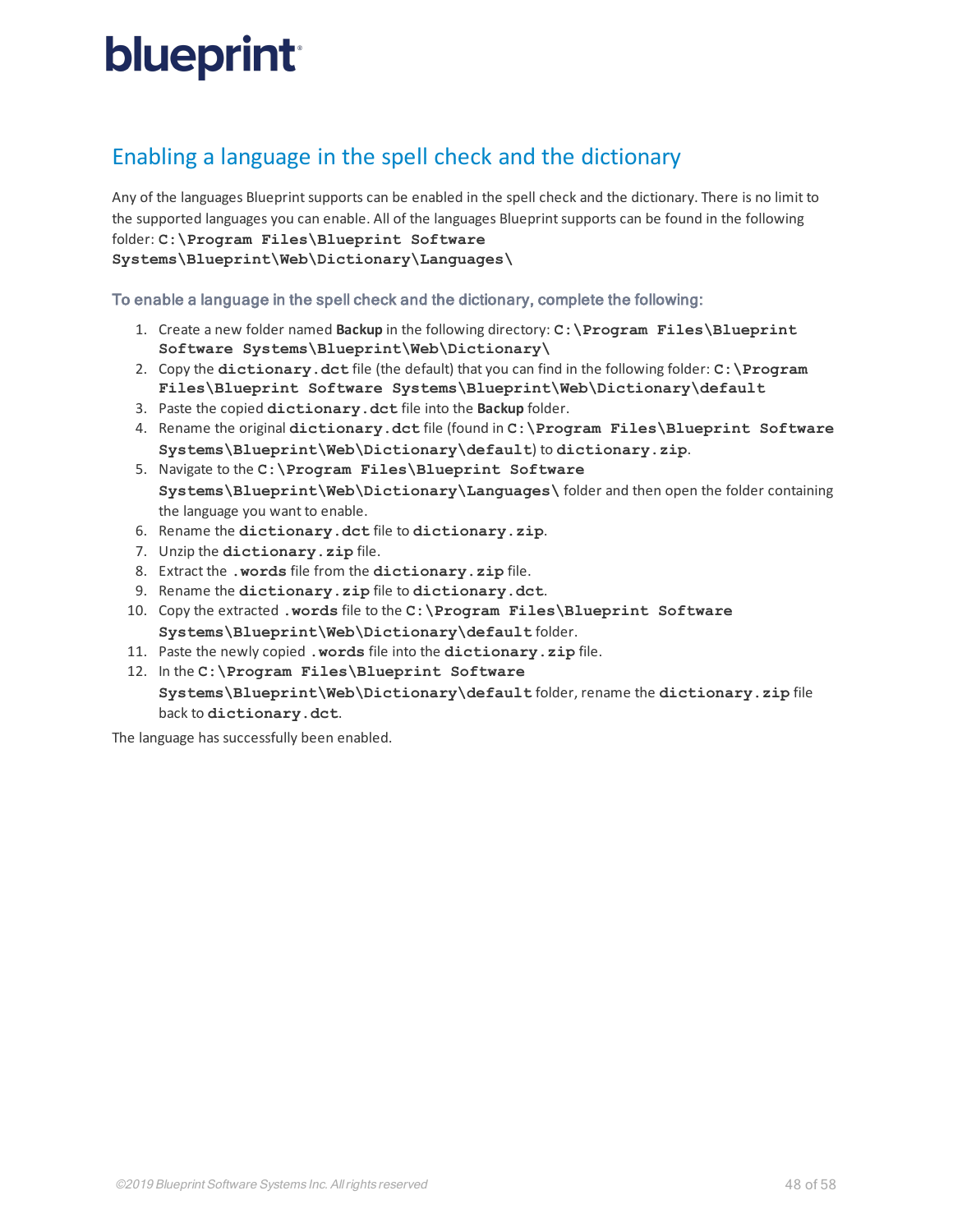## <span id="page-48-0"></span>Managing job services

This section provides the following information on managing job services:

- **[Installing](#page-48-1) services**
- <span id="page-48-1"></span>Adding a database user [\(command](#page-48-2) line)
- [Configuring](#page-56-1) a job service

### Installing services

Typically, most administrators deploy job services as a part of the Blueprint installation or upgrade process (that is, using the install wizard). For more information on installing job services alongside Blueprint, see the *Blueprint Installation Guide* or *Blueprint Upgrade Guide*.

This section addresses how to manually install services. You may choose to manually install services if you did not select the option to install services when you installed or upgraded Blueprint.

**Note:** Only Blueprint database users can manually install the Windows services. For more information about how to add a database user, see Adding a database user [\(command](#page-48-2) line).

The following Windows services are available to install if needed:

**Job services (recommended)**

This functionality is necessary to perform the following jobs in Blueprint: document generation, exporting artifacts to ALM systems and test generation.

**Legacy support for HP ALM versions 12 and earlier (optional)**

If you require support for HP ALM version 12 or earlier, setup of this component is necessary.

**Note:** HP ALM support is only available for COM library. It is not available for the REST API.

### To install the Windows-based services:

- **Continue to the [single-server](#page-49-0) section to host job services and the Blueprint database on the same server.**
- <span id="page-48-2"></span>**Continue to the [distributed-server](#page-52-1) section to host job services and the Blueprint database on separate** servers.

### Adding a database user (command line)

You can add any of the following database user types using the /nuseridentity parameter:

- **Local Service: LocalService**
- Local System: **LocalSystem**
- Network Service: **NetworkService**
- A Windows services account. Example: **blueprint\jsmith**.

### Add a database user: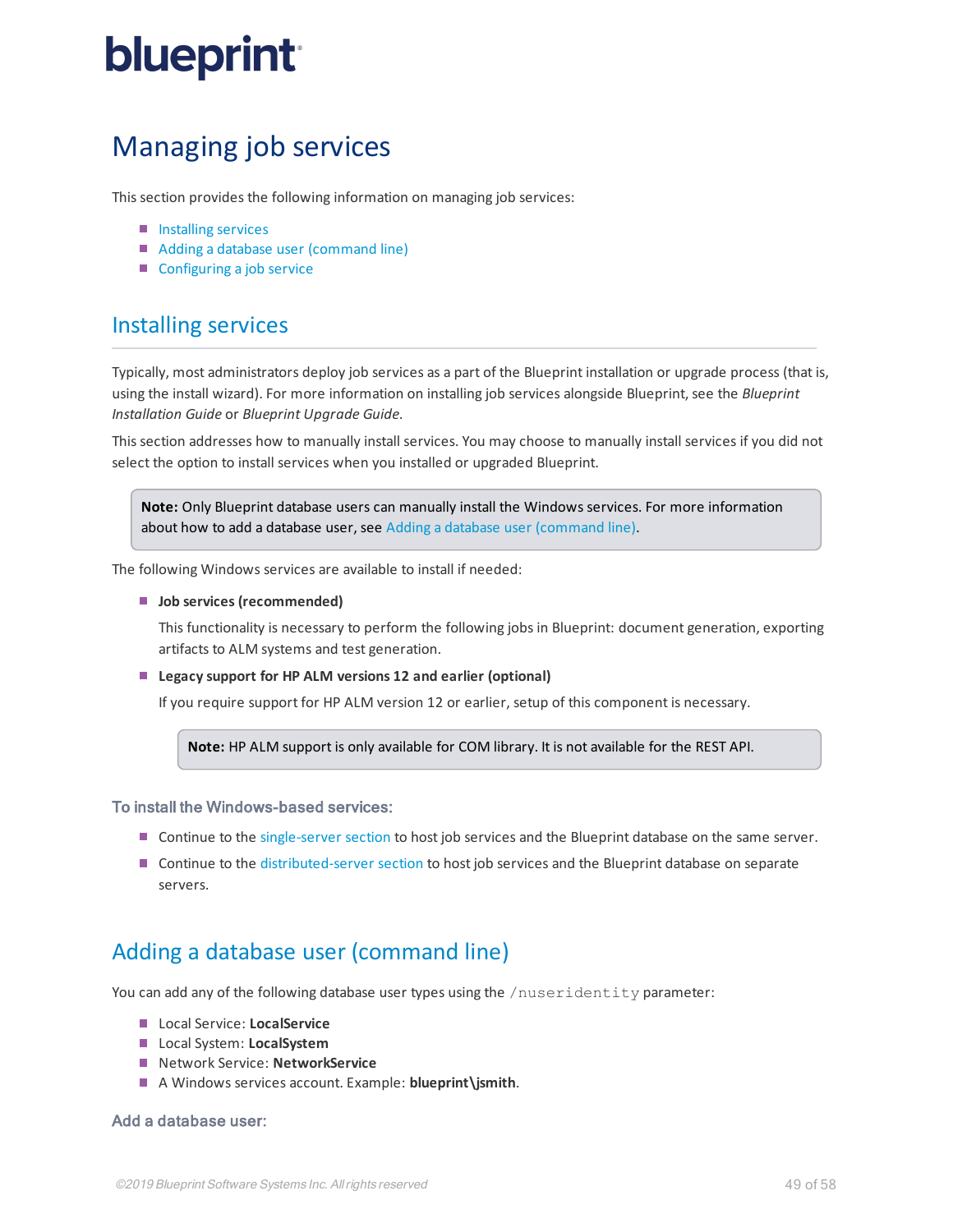```
blueprintdbcmd.exe /object USER /command ADD /datasource
[DBSERVER\INSTANCE01] /catalog [BlueprintDB] /integratedsec FALSE /userid
[dbadmin] /password [pAssw0rd] /nuseridentity LocalService
```
### <span id="page-49-0"></span>Setting up services (single-server setup)

You can set up one or both of the following:

- 64-bit job services
- **[HP ALM](#page-50-1) legacy support**

<span id="page-49-1"></span>Setting up 64-bit job services (single-server)

Installing 64-bit job services involves completing the following steps:

- Step One: [Configuring](#page-49-2) 64-bit job services
- <span id="page-49-2"></span>■ Step Two: [Finalizing](#page-50-0) the 64-bit job services setup

#### **Step One: Configuring 64-bit job services**

- 1. Open the following configuration file in a text editor: **BluePrintSys.RC.JobExecutor.exe.config**
- 2. Make sure that the value in the  $\leq$  add  $key="Service.Jobs"$  tag is as follows:

```
<add key="Service.Jobs" value="
DocGen,TfsExport,HpAlmRestExport,TfsChangeSummary,HpAlmRestChangeSumma
ry,TfsExportTests,HpAlmRestExportTests" />
```
3. Make sure the <add key="Service.Name"> tag specifies the 64-bit job service as follows:

<add key="Service.Name" value="**Blueprint Job Service (64 bit)**" />

**Note:** If you are setting up the second 64-bit job service in this step, specify the Service. Name value as Blueprint Job Service 2 (64 bit) instead of the value listed above.

4. Replace the following connectionString value with the Blueprint database connection string:

```
<connectionStrings>
<add name="InstanceContainer" connectionString="
metadata=res://*/Models.Instance.csdl|res://*/Models.Instance.ssdl|res
://*/Models.Instance.msl;provider=System.Data.SqlClient;provider
connection string="Data Source=.\MSSQLSERVER;Initial
Catalog=Blueprint;Integrated
Security=True; Pooling=True; MultipleActiveResultSets=True" "
providerName="System.Data.EntityClient" />
</connectionStrings>
```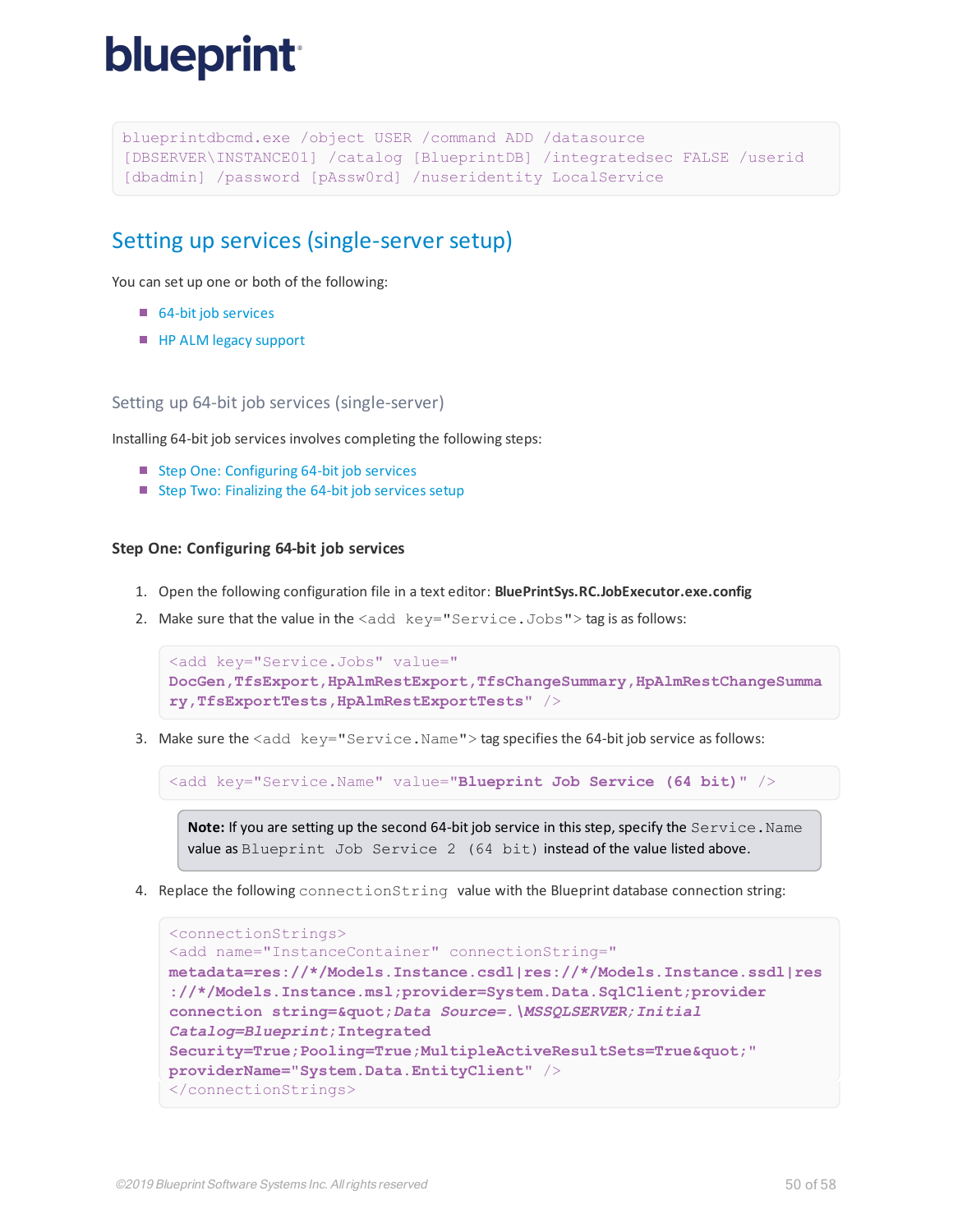Note: Data Source must specify the SQL instance name and the Blueprint instance name. If your SQL instance has a name that is different from **MSSQLSERVER** and/or your Blueprint instance is not named **Blueprint**, you need to change the value(s).

#### <span id="page-50-0"></span>**Step Two: Finalizing the 64-bit job services setup**

1. Install both 64-bit job services by running the following command with your user name and password:

```
BluePrintSys.RC.JobExecutor.exe -c Install -a User -u [USERNAME] -p
[PASSWORD]
```
**Note:** To install the service using the default Windows account, run the following command instead:

```
BluePrintSys.RC.JobExecutor.exe -c Install -a LocalService
```
2. Start the 64-bit job services with the following command:

BluePrintSys.RC.JobExecutor.exe -c Start

You have successfully deployed the 64-bit job services.

Important: Repeat steps one and two to configure the second 64-bit job service.

### <span id="page-50-1"></span>Setting up HP ALM legacy support (single-server)

Installing HP ALM legacy support involves completing the following steps:

- Step One: Setting up the [HP ALM legacy](#page-50-2) support connector
- Step Two: Configuring 32-bit job services for [HP ALM legacy](#page-51-0) support
- <span id="page-50-2"></span>■ Step Three: Finalizing the [HP ALM legacy](#page-52-0) support setup

#### **Step One: Setting up the HP ALM legacy support connector**

1. Set up the HP ALM application pool by running the following command:

```
blueprintqcwebcmd.exe /object AppPool /command ADD /apppoolname
HPQCLegacyConnector
```
2. Set up the HP ALM web site by running the following command (where the number after /port is QcLiteWeb's port number):

```
blueprintqcwebcmd.exe /object Site /command ADD /wsname
HPQCLegacyConnector /dir "C:\Program Files\Blueprint Software
Systems\Blueprint\QcLiteWeb" /port [8081] /apppoolname
HPQCLegacyConnector
```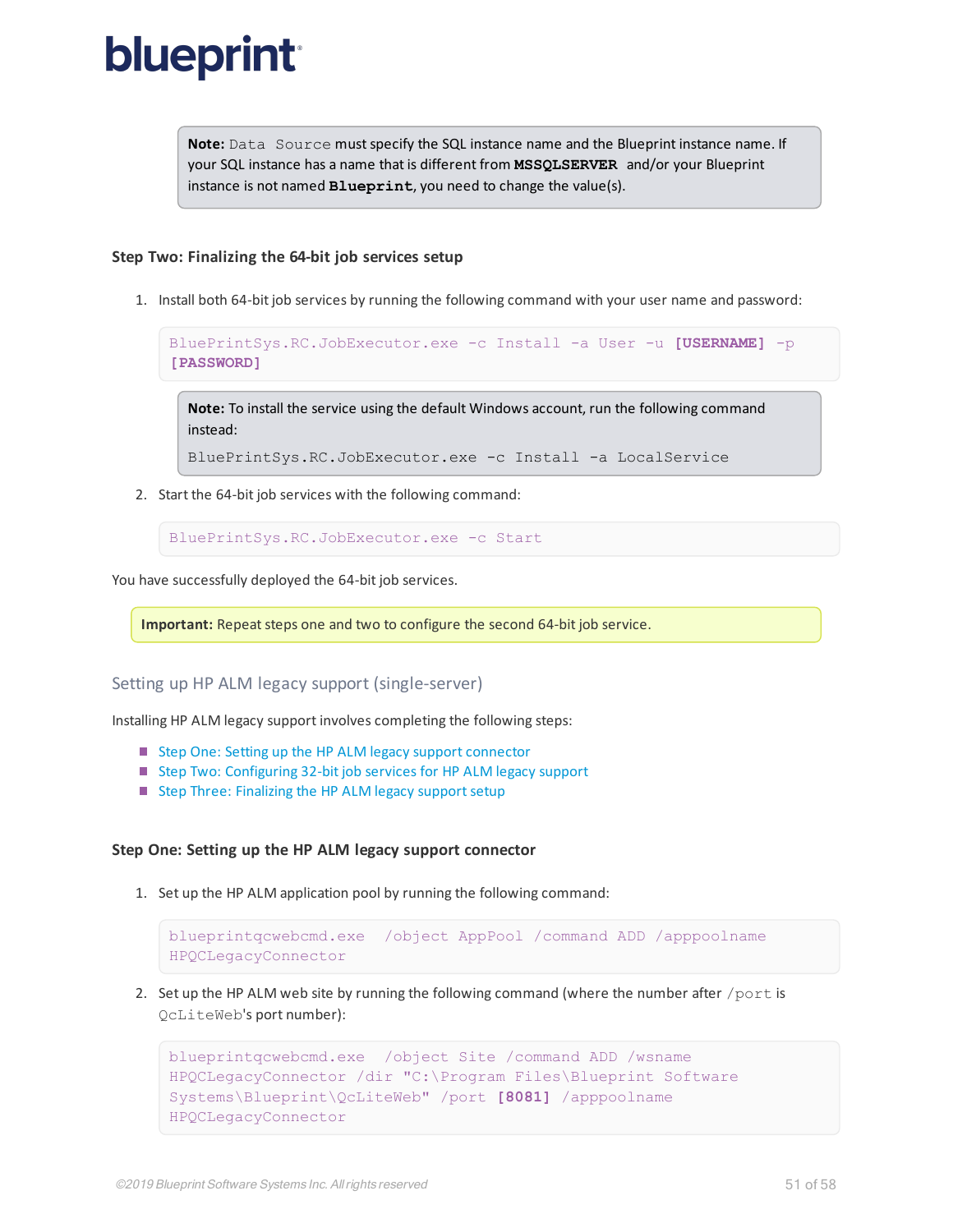3. Start the HP ALM application pool by running the following command:

```
blueprintqcwebcmd.exe /object AppPool /command START /apppoolname
HPQCLegacyConnector
```
4. Start the HP ALM web site by running the following command:

```
blueprintqcwebcmd.exe /object SITE /command START /wsname
HPQCLegacyConnector
```
5. Set the HP ALM key for Blueprint with the following command (where the number after /port is QcLiteWeb's port number):

```
blueprintqcwebcmd.exe /object Config /command SET /dir "C:\Program
Files\Blueprint Software Systems\Blueprint\Web" /port [8081]
```
<span id="page-51-0"></span>You have successfully set up the HP ALM legacy support connector.

### **Step Two: Configuring 32-bit job services for HP ALM legacy support**

- 1. Open the following configuration file in a text editor: **BluePrintSys.RC.JobExecutor32.exe.config**
- 2. Make sure that the value within  $\leq$  add  $key="Service.Jobs"$  is as follows:

```
<add key="Service.Jobs" value="QcExport,QcChangeSummary,QcExportTests"
/>
```
3. Make sure the <add key="Service.Name"> tag includes the Blueprint HP ALM legacy job service as follows:

```
<add key="Service.Name" value="Blueprint HP QC Legacy Job Service (32
bit)" />
```
4. Replace the following connectionString value with the Blueprint database connection string:

```
<connectionStrings>
<add name="InstanceContainer" connectionString="
metadata=res://*/Models.Instance.csdl|res://*/Models.Instance.ssdl|res
://*/Models.Instance.msl;provider=System.Data.SqlClient;provider
connection string="Data Source=.\MSSQLSERVER;Initial
Catalog=Blueprint;Integrated
Security=True; Pooling=True; MultipleActiveResultSets=True""
providerName="System.Data.EntityClient" />
</connectionStrings>
```
**Note:** Data Source mustspecify the SQL instance name and the Blueprint instance name. If your SQL instance has a name that is different from **MSSQLSERVER** and/or your Blueprint instance is not named **Blueprint**, you need to change the value(s).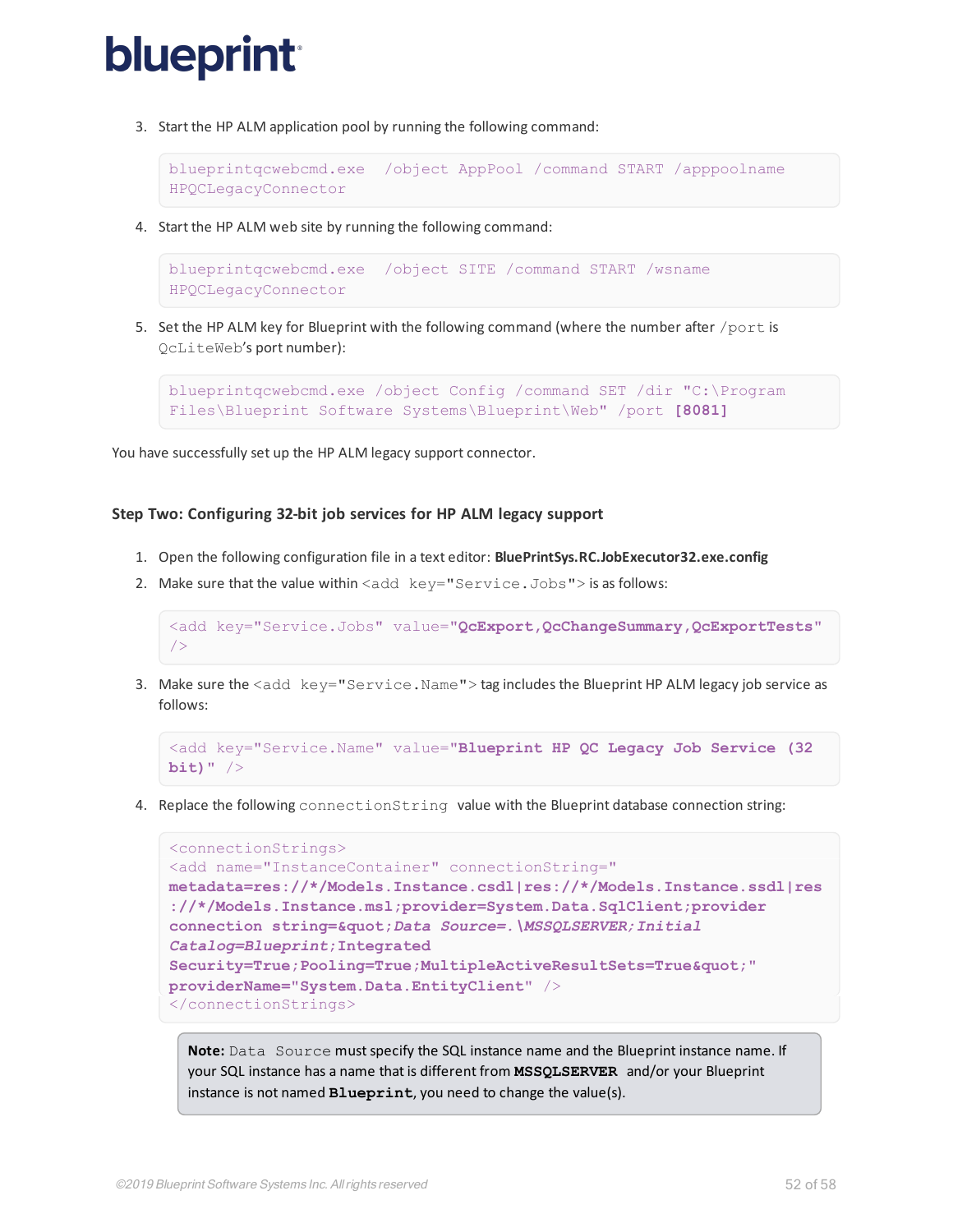### <span id="page-52-0"></span>**Step Three: Finalizing the HP ALM legacy support setup**

1. Install the 32-bit service by running the following command with your user name and password:

```
BluePrintSys.RC.JobExecutor32.exe -c Install -a User -u [USERNAME] -p
[PASSWORD]
```
**Note:** To install the service using the default Windows account, run the following command instead:

```
BluePrintSys.RC.JobExecutor32.exe -c Install -a LocalService
```
2. Next, start the 32-bit job executor Windows service with the following command:

BluePrintSys.RC.JobExecutor32.exe -c Start

<span id="page-52-1"></span>You have successfully set up legacy support for HP ALM.

### Setting up Windows-based services (distributed-server setup)

Setting up services on a separate machine (distributed-server) involves these steps:

- Step One: [Configuring](#page-52-2) services
- Step Two: Testing the [connection](#page-55-0) to the database
- <span id="page-52-2"></span>■ Step Three: [Finalizing](#page-55-1) the job services setup

### Step One: Configuring services

You have the option of setting up the following services:

- 64-bit job services
- **[HP Quality](#page-53-0) Center legacy support**

#### <span id="page-52-3"></span>**Configuring the 64-bit services**

- 1. Open the following configuration file in a text editor: **BluePrintSys.RC.JobExecutor.exe.config**
- 2. Make sure that the value in the  $\leq$  add  $key="Service.Jobs"$  tag is as follows:

```
<add key="Service.Jobs" value="
DocGen,TfsExport,HpAlmRestExport,TfsChangeSummary,HpAlmRestChangeSumma
ry,TfsExportTests,HpAlmRestExportTests" />
```
3. Make sure the  $\lt$ add key="Service. Name" > tag specifies the 64-bit job service as follows:

<add key="Service.Name" value="**Blueprint Job Service (64 bit)**" />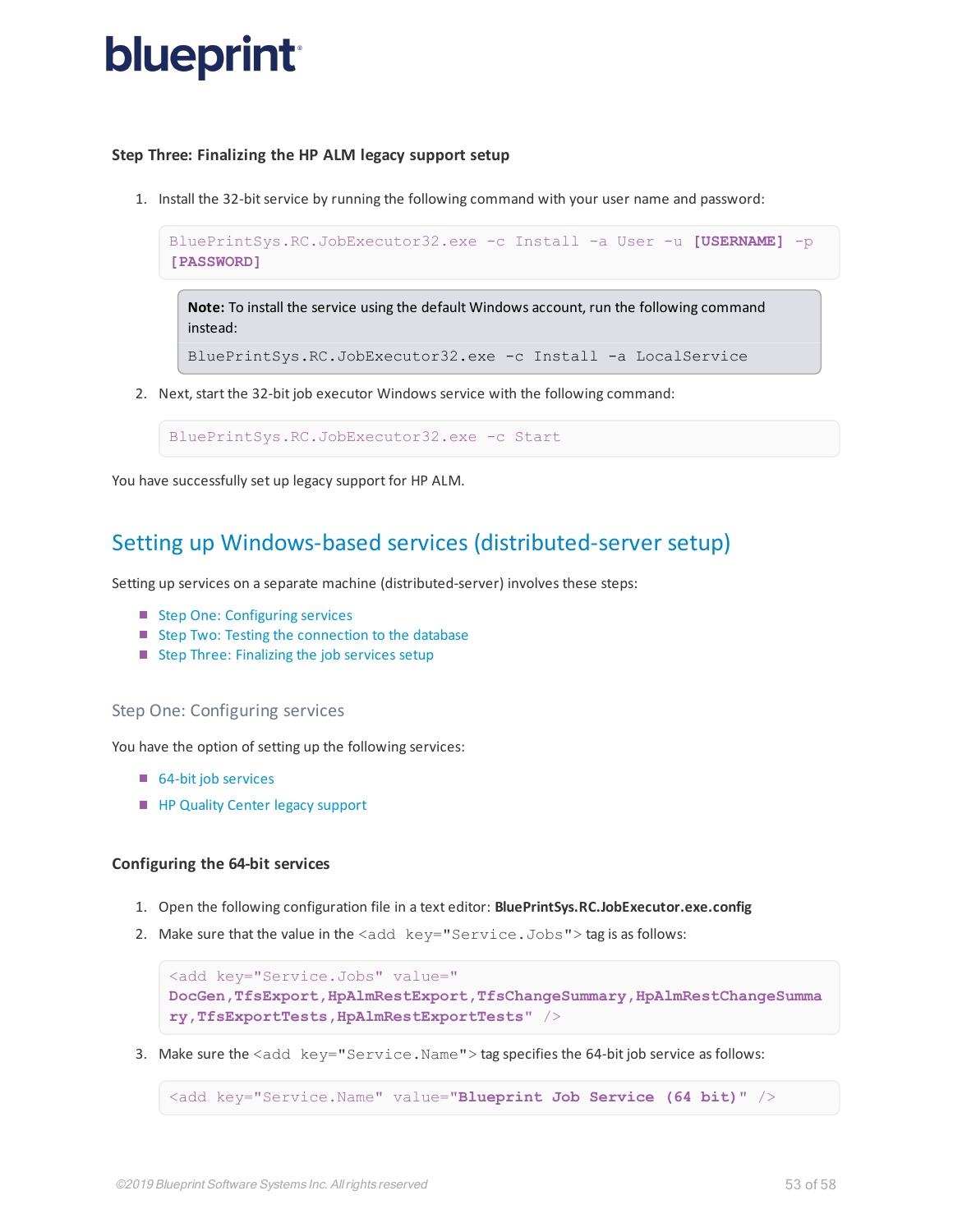Note: If you are setting up the second 64-bit job service in this step, specify the Service. Name value as Blueprint Job Service 2 (64 bit) instead of the value listed above.

4. Replace the following connectionString value with the Blueprint database connection string:

```
<connectionStrings>
<add name="InstanceContainer" connectionString="
metadata=res://*/Models.Instance.csdl|res://*/Models.Instance.ssdl|res
://*/Models.Instance.msl;provider=System.Data.SqlClient;provider
connection string="Data Source=.\MSSQLSERVER;Initial
Catalog=Blueprint;Integrated
Security=True; Pooling=True; MultipleActiveResultSets=True""
providerName="System.Data.EntityClient" />
</connectionStrings>
```
**Note:** Data Source mustspecify the SQL instance name and the Blueprint instance name. If your SQL instance has a name that is different from **MSSQLSERVER** and/or your Blueprint instance is not named **Blueprint**, you need to change the value(s).

**Important:** Repeat all of the steps above to configure the second 64-bit job service.

#### <span id="page-53-0"></span>**Setting up HP ALM legacy support**

Setting up legacy support for HP ALM involves the following steps:

- Step One: Setting up the HP ALM legacy support [connector](#page-53-1)
- <span id="page-53-1"></span>■ Step Two: [Configuring](#page-54-0) the 32-bit job services

STEP ONE: SETTING UP THE HP ALM LEGACY SUPPORT CONNECTOR

1. Set up the HP ALM application pool by running the following command:

```
blueprintqcwebcmd.exe /object AppPool /command ADD /apppoolname
HPQCLegacyConnector
```
2. Set up the HP ALM web site by running the following command (where the number after /port is QcLiteWeb's port number):

```
blueprintqcwebcmd.exe /object Site /command ADD /wsname
HPQCLegacyConnector /dir "C:\Program Files\Blueprint Software
Systems\Blueprint\QcLiteWeb" /port [8081] /apppoolname
HPQCLegacyConnector
```
3. Start the HP ALM application pool by running the following command: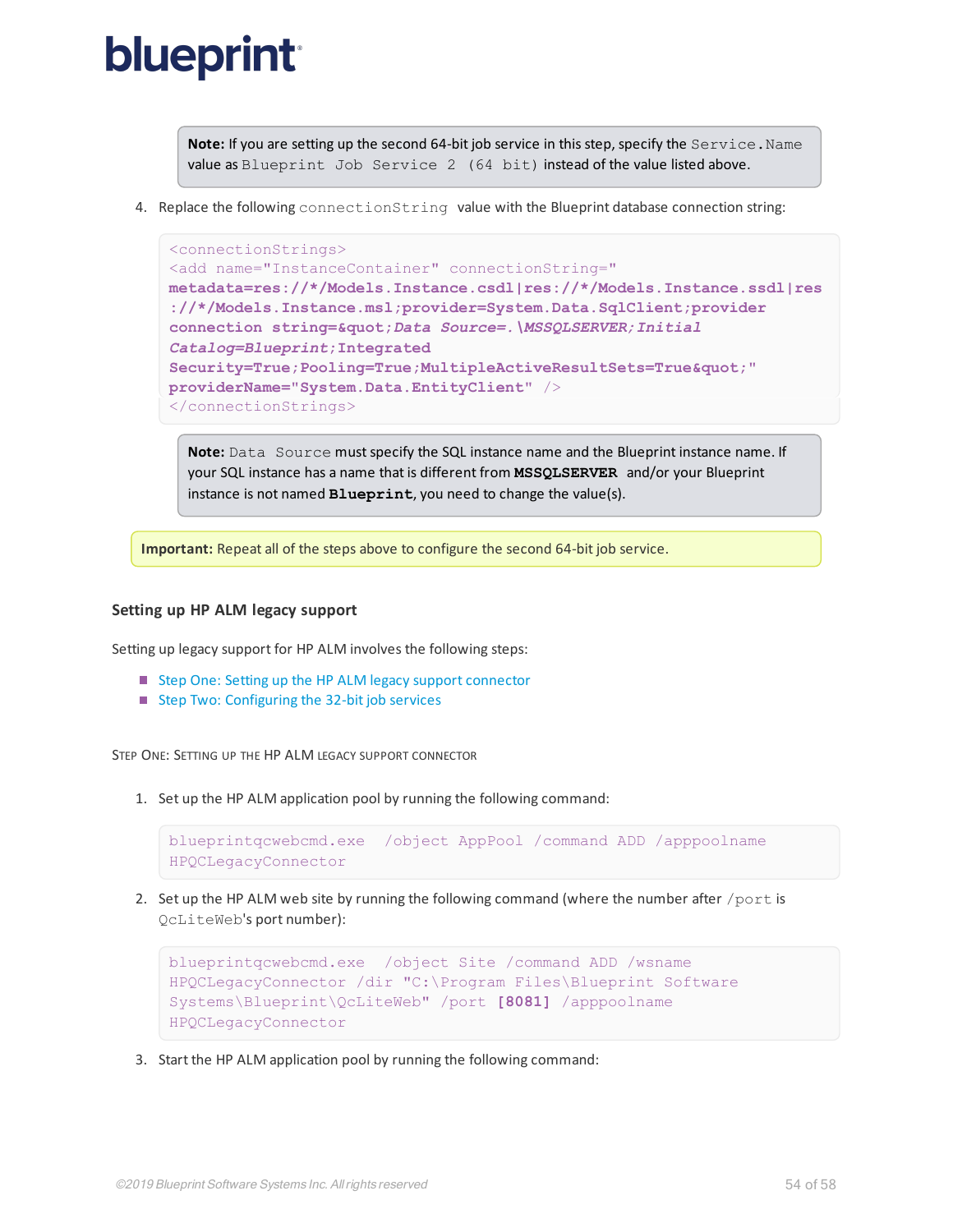

blueprintqcwebcmd.exe /object AppPool /command START /apppoolname HPQCLegacyConnector

4. Start the HP ALM web site by running the following command:

```
blueprintqcwebcmd.exe /object SITE /command START /wsname
HPQCLegacyConnector
```
5. Set the HP ALM key for Blueprint with the following command (where the number after /port is QcLiteWeb's port number):

```
blueprintqcwebcmd.exe /object Config /command SET /dir "C:\Program
Files\Blueprint Software Systems\Blueprint\Web" /port [8081]
```
<span id="page-54-0"></span>You have successfully set up the HP ALM legacy support connector.

STEP TWO: CONFIGURING THE 32-BIT JOB SERVICES

Complete the following instructions, pasting the copied files onto your target machine:

- 1. Open the following configuration file in a text editor: **BluePrintSys.RC.JobExecutor32.exe.config**
- 2. Make sure that the value within  $\leq$  add  $key="Service.Jobs"$  is as follows:

```
<add key="Service.Jobs" value="QcExport,QcChangeSummary,QcExportTests"
/>
```
3. Make sure the <add key="Service.Name"> tag includes the Blueprint HP ALM legacy job service as follows:

```
<add key="Service.Name" value="Blueprint HP QC Legacy Job Service (32
bit)" />
```
4. Replace the following connectionString value with the Blueprint database connection string:

```
<connectionStrings>
<add name="InstanceContainer" connectionString="
metadata=res://*/Models.Instance.csdl|res://*/Models.Instance.ssdl|res
://*/Models.Instance.msl;provider=System.Data.SqlClient;provider
connection string="Data Source=.\MSSQLSERVER;Initial
Catalog=Blueprint;Integrated
Security=True; Pooling=True; MultipleActiveResultSets=True""
providerName="System.Data.EntityClient" />
</connectionStrings>
```
**Note:** Data Source mustspecify the SQL instance name and the Blueprint instance name. If your SQL instance has a name that is different from **MSSQLSERVER** and/or your Blueprint instance is not named **Blueprint**, you need to change the value(s).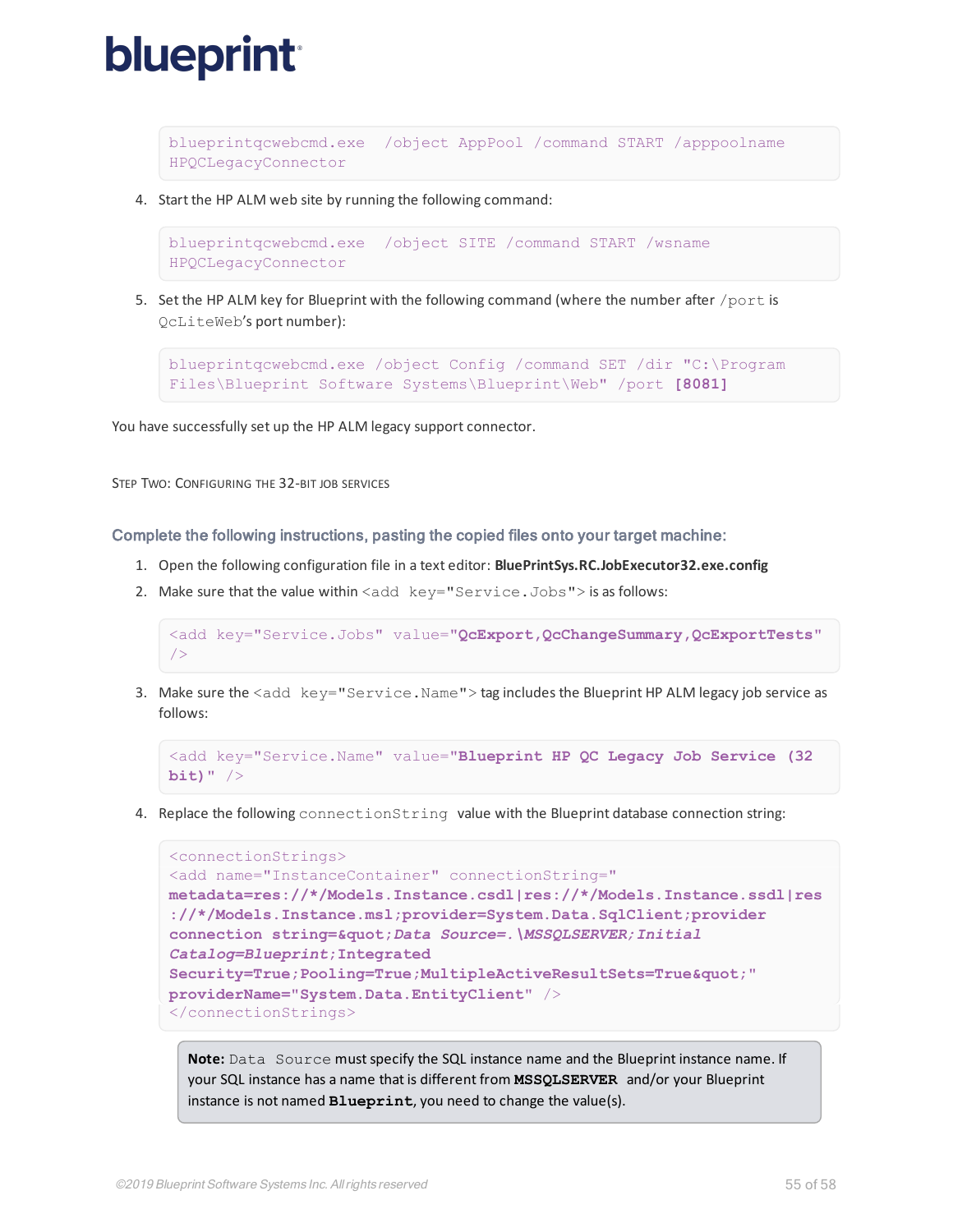### <span id="page-55-0"></span>Step Two: Testing the connection to the database

**Note:** This step must be performed for each job service you intend to set up.

This testing procedure must validate the configuration of the following values:

- The Service. Name value is unique and no other job service has this name on the current machine
- The connectionString value is valid and the job service can connect to Blueprint database.

If the test is not successful, you must specify the correct value(s) in the job service configuration file and re-attempt the test.

### To test the job services connection to the Blueprint database:

■ Run the following command (where [JobServiceExecutableFile] is the name of the job service executable file):

**[JobServiceExecutableFile]** -c test

<span id="page-55-1"></span>**Note:** The 32-bit job services file name is typically **BluePrintSys.RC.JobExecutor32.exe** and the 64-bit job services file name is typically **BluePrintSys.RC.JobExecutor.exe**.

### Step Three: Finalizing the job services setup

**Note:** This step must be performed for each job service you intend to set up.

This is the final step in setting up job services on a separate machine from the Blueprint database.

### To finalize the setup:

1. Install the job service by running the following command (where [JobServiceExecutableFile] is the name of the job service executable file):

**[JobServiceExecutableFile]** -c install

2. Start the job service by running the following command (where [JobServiceExecutableFile] is the name of the job service executable file):

**[JobServiceExecutableFile]** -c start

You have deployed job services.

To verify whether job services have been successfully installed and configured:

- 1. Log on to Blueprint.
- 2. Open the *Instance Administration Console* from the **Menu** .

The *Instance Administration Console* appears.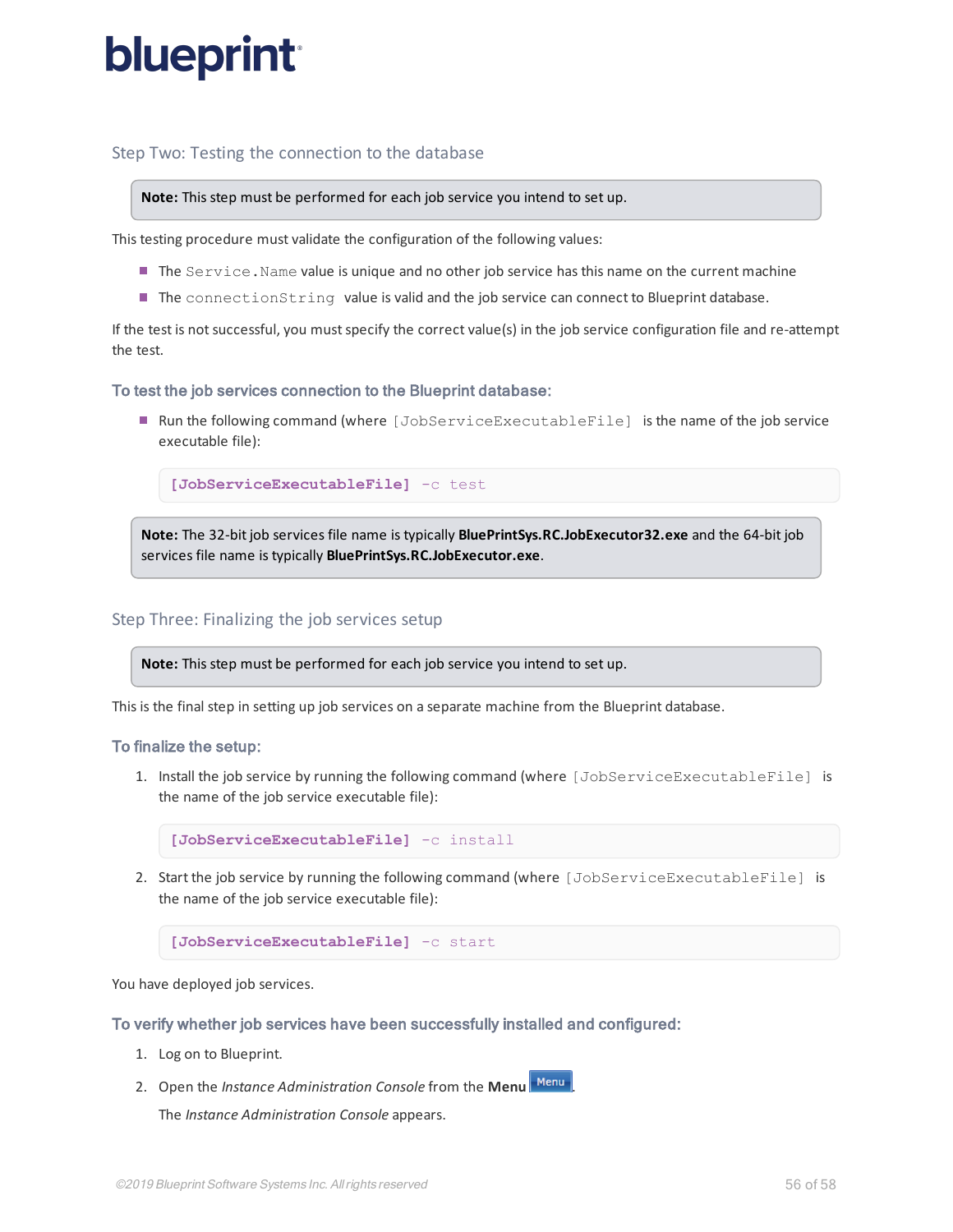

3. Click **Job Services**.

The *Job Services* screen appears.

Any job services that have been successfully installed and configured appear in the *Job Services* list. Information about the configured service name and supported jobs also is available in the list.

## <span id="page-56-0"></span>Adding a new job service

**Caution:** We do not recommend creating additional services because they place a greater load on the server, affecting Blueprint performance.

A new job service can be created by copying an existing job service folder with the desired 32-bit or 64-bit capabilities, pasting the file into the topmost job services folder and then re-configuring the copied folder and files.

### To add a new job service:

1. Navigate to the location of the main job services folder.

For example, the job services folder is typically found here: **C:\Program Files (x86)\Blueprint Software Systems\Blueprint\JobExecutorService**

- 2. Copy one of the individual job service folders that contains the 32-bit or 64-bit capability you want to duplicate.
- 3. Paste the folder into the main job services folder.
- 4. Rename the folder.

<span id="page-56-1"></span>You have successfully completed added a new job service.

<span id="page-56-2"></span>Next, [configure](#page-56-2) the job service.

## Configuring a job service

If necessary, you can edit the settings of any job service. Each job service has a configuration file containing various settings, including start-up, application and connection strings.

| <supportedruntime sku=".NETFramework.Version=v4.5" version="v4.0"></supportedruntime><br>                                                                                                                                                                                                                                                                                                                                                                                                                                                                                                                                                                                                                                                                                                                                                                                                                                                                                                                                                                                                                                                                                                                                                                                                                                                                                                                                                                 |                                                                                                                                                  |
|-----------------------------------------------------------------------------------------------------------------------------------------------------------------------------------------------------------------------------------------------------------------------------------------------------------------------------------------------------------------------------------------------------------------------------------------------------------------------------------------------------------------------------------------------------------------------------------------------------------------------------------------------------------------------------------------------------------------------------------------------------------------------------------------------------------------------------------------------------------------------------------------------------------------------------------------------------------------------------------------------------------------------------------------------------------------------------------------------------------------------------------------------------------------------------------------------------------------------------------------------------------------------------------------------------------------------------------------------------------------------------------------------------------------------------------------------------------|--------------------------------------------------------------------------------------------------------------------------------------------------|
| <appsettings><br/><add kev="Service.Jobs" value="DocGen, TfsExport, OcExport, HpAlmRestExport, TfsChangeSummary, OcChangeSummary, HpAlmRestChangeSummary, TfsExportTests, OcExportTests,&lt;br&gt;HoAlmRestExportTests"></add></appsettings>                                                                                                                                                                                                                                                                                                                                                                                                                                                                                                                                                                                                                                                                                                                                                                                                                                                                                                                                                                                                                                                                                                                                                                                                              |                                                                                                                                                  |
| <add key="Service.Name" value="BlueprintService"></add><br><add key-"service.jobpollinginterval"="" value-"6"=""></add><br><add key="Service.SysPollingInterval" value="3"></add><br><add kev="Service.JobCancellingTimeout" value="300"></add><br>LOGGING SECTION BEGINS<br>Path to log4net configuration<br><add kev="LoggingConfigurationPath" value="Configuration\Logging.config"></add><br>For TROUBLESHOOTING logging issues. Uncomment only when necessary.<br>For more information, see http://logging.apache.org/log4net/release/fag.html#troubleshooting<br><add key="log4net.Internal.Debug" value="true"/><br>Defines the maximum size for the client log file. NOTE: It is suggested not to change this setting. -- 7<br><!-- If you increase this value, be sure to increase the default isolated storage size (1024Kb) for all BP clients in the client does not have sufficient isolated storage<br>space the default of 256Kb will be applied.<br><add kev="IsolatedStorageMaxLogFileSizeInKb" value="256"></add><br>Defines the minimum logging level for the client log file. Valid logging values: Debug < Info < Wary < Error < Fatal<br><add key="IsolatedStorageMinLogLevel" value="Info"></add><br>Toggles performance profiling on and off.<br><add key="EnablePerformanceProfiling" value="true"></add><br>Toggles SOL profiling on and off.<br><add key="EnableSQLProfiling" value="false"></add><br>LOGGING SECTION ENDS<br> | <b>Main settings for Job service:</b><br>1. Job types that the service executes<br>2. Service name<br>3. Connection string to Blueprint database |
| <connectionstrings><br/><add connectionstring="metadata=&lt;br&gt;res://*/Models.Instance.csdl/res://*/Models.Instance.ssdl/res://*/Models.Instance.msl;provider=System.Data.SqlClient;provider connection string=" data<br="" name="InstanceContainer">Source= \SOLEXPRESS:Initial Catalog=Raptor:Integrated Security=True:Pooling=False:MultipleActiveResultSets=TrueGquot:" providerName="System.Data.EntityClient"/&gt;<br/></add></connectionstrings>                                                                                                                                                                                                                                                                                                                                                                                                                                                                                                                                                                                                                                                                                                                                                                                                                                                                                                                                                                                                |                                                                                                                                                  |

The main settings are as follows: